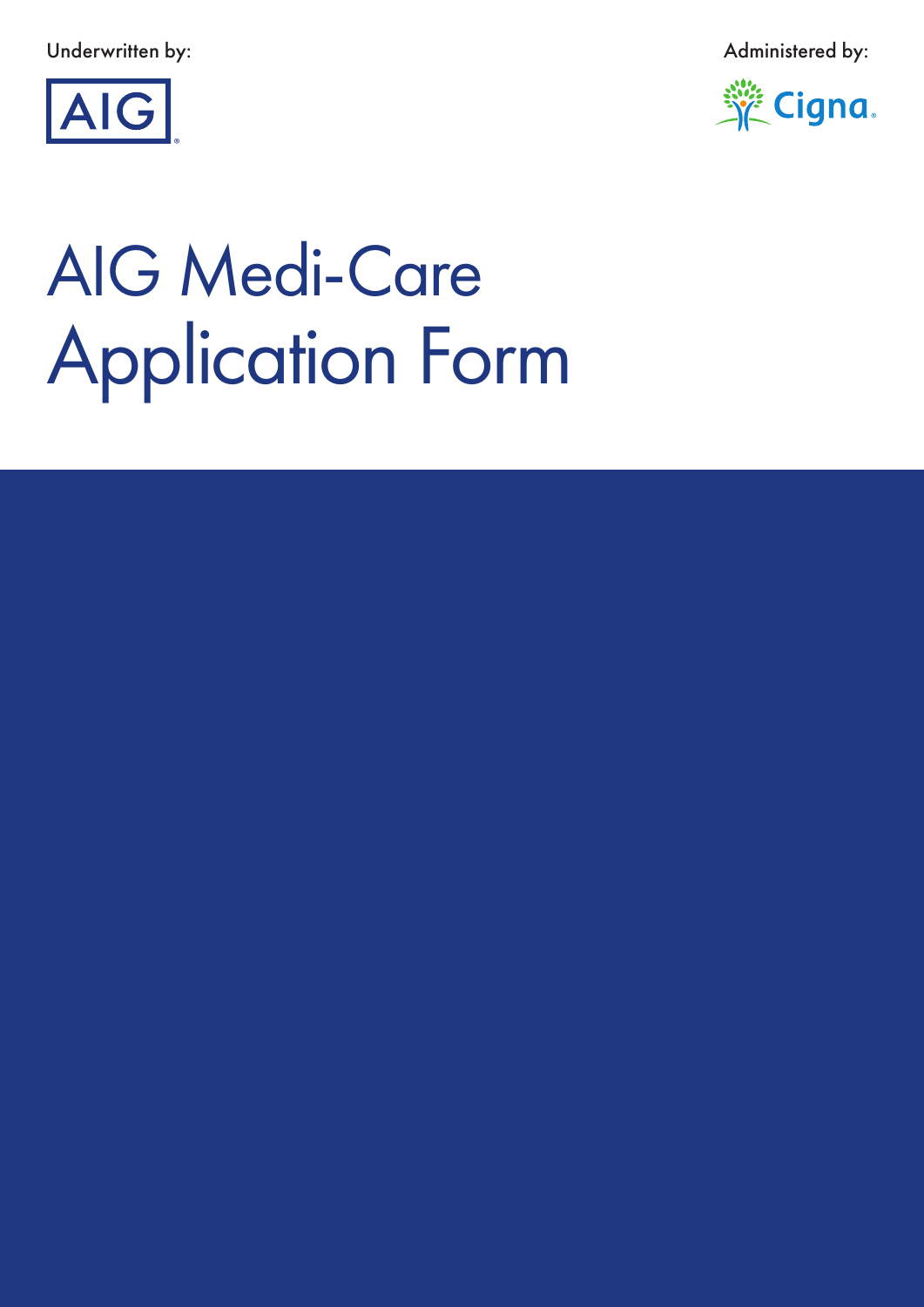#### **Please complete this application form and return it to us by email. See our contact information at the end of this form. Please complete this form in BLOCK CAPITALS.**

#### Important notes:

- 1. Pursuant to Section 25(5) of the Insurance Act (Cap 142)(or any subsequent amendment thereof), you are to disclose in this application form, fully and faithfully, all the facts you know, or ought to know, which may affect the insurance cover you are applying for. Otherwise you may receive nothing from the policy.
- 2. This policy is underwritten by AIG Asia Pacific Insurance Pte. Ltd. ("AIG") and will be entered into the register of Singapore policies. The terms and conditions of this policy shall be governed by and construed in accordance with the laws of Singapore.
- 3. Please answer all the questions or indicate "Nil" or "NA" where applicable.
- 4. This policy is protected under the Policy Owners' Protection Scheme which is administered by the Singapore Deposit Insurance Corporation ("SDIC"). Coverage for your policy is automatic and no further action is required from you. For more information on the types of benefits that are covered under the scheme as well as the limits of coverage, where applicable, please contact AIG Asia Pacific Insurance Pte. Ltd. or visit AIG, Insurance Association (GIA) or SDIC websites (**www.aig.sg, www.gia.org.sg** or **www.sdic.org.sg**).
- 5. This Policy is issued in Singapore. At the time of applying for this policy, you must meet the definition of being "ordinarily resident in Singapore" detailed in the Insurance Act (Cap.142) or any subsequent amendment thereof.

# Section A

| <b>Application Details</b>                          |                                        |                                                                                          |                                                    |                       |                                                                                                                      |                                |  |
|-----------------------------------------------------|----------------------------------------|------------------------------------------------------------------------------------------|----------------------------------------------------|-----------------------|----------------------------------------------------------------------------------------------------------------------|--------------------------------|--|
| dependents.                                         |                                        |                                                                                          |                                                    |                       | Please complete this section for all persons to be covered under the policy, including the main policyholder and any |                                |  |
| <b>Your Plan</b>                                    |                                        |                                                                                          |                                                    |                       |                                                                                                                      |                                |  |
|                                                     | Which plan are you applying for?       |                                                                                          | Silver                                             |                       | Gold                                                                                                                 | Platinum                       |  |
| <b>Policyholder</b>                                 |                                        |                                                                                          |                                                    |                       |                                                                                                                      |                                |  |
|                                                     |                                        |                                                                                          |                                                    |                       | You must notify us of any change of contact details so we can ensure that correspondence reaches you.                |                                |  |
| <b>Title</b>                                        | <b>First Name</b>                      |                                                                                          |                                                    | <b>Other Initials</b> | Surname                                                                                                              |                                |  |
| Gender (please tick)                                |                                        | Male                                                                                     | Female                                             |                       | Date of birth (DD/MM/YYYY)                                                                                           |                                |  |
| NRIC/FIN No.                                        |                                        |                                                                                          |                                                    |                       | Occupation                                                                                                           |                                |  |
| Residential address:                                |                                        |                                                                                          |                                                    |                       |                                                                                                                      |                                |  |
| Address line 1                                      |                                        |                                                                                          |                                                    |                       |                                                                                                                      |                                |  |
| Address line 2                                      |                                        |                                                                                          |                                                    |                       |                                                                                                                      |                                |  |
| Address line 3                                      |                                        |                                                                                          |                                                    |                       |                                                                                                                      |                                |  |
| Country                                             |                                        |                                                                                          |                                                    |                       |                                                                                                                      | Zip/Postal Code                |  |
|                                                     |                                        | Correspondence address (if different from your residential address):                     |                                                    |                       |                                                                                                                      |                                |  |
| Address line 1                                      |                                        |                                                                                          |                                                    |                       |                                                                                                                      |                                |  |
| Address line 2                                      |                                        |                                                                                          |                                                    |                       |                                                                                                                      |                                |  |
| Address line 3                                      |                                        |                                                                                          |                                                    |                       |                                                                                                                      |                                |  |
| Country                                             |                                        |                                                                                          |                                                    |                       |                                                                                                                      | Zip/Postal Code                |  |
| Daytime telephone number<br>(Country code - Number) |                                        |                                                                                          | Mobile telephone number<br>(Country code - Number) |                       |                                                                                                                      | Fax (Country<br>code - Number) |  |
| <b>Email address</b>                                |                                        |                                                                                          |                                                    |                       |                                                                                                                      |                                |  |
|                                                     |                                        | Nationality (What is the nationality of the primary passport that you hold?)             |                                                    |                       |                                                                                                                      |                                |  |
|                                                     |                                        |                                                                                          |                                                    |                       | Location (The country in which you live/will live for the majority of your time for the period of cover)             |                                |  |
|                                                     | Are you currently residing in the USA? |                                                                                          |                                                    |                       | Yes                                                                                                                  | No                             |  |
| <b>Address</b>                                      |                                        |                                                                                          |                                                    |                       |                                                                                                                      |                                |  |
| City                                                |                                        |                                                                                          | <b>State</b>                                       |                       |                                                                                                                      | Zip Code                       |  |
| <b>Other Information</b>                            |                                        |                                                                                          |                                                    |                       |                                                                                                                      |                                |  |
| Height: Feet                                        | Inches                                 | Centimetres                                                                              |                                                    | <b>Weight: Stones</b> | Pounds                                                                                                               | Kilogrammes                    |  |
|                                                     |                                        | Have you smoked, or used tobacco or nicotine replacement products in the last 12 months? |                                                    |                       |                                                                                                                      | Yes<br>No                      |  |
| If Yes, how many per day?                           |                                        |                                                                                          | Less than 20 per day                               |                       | 20 or more per day                                                                                                   |                                |  |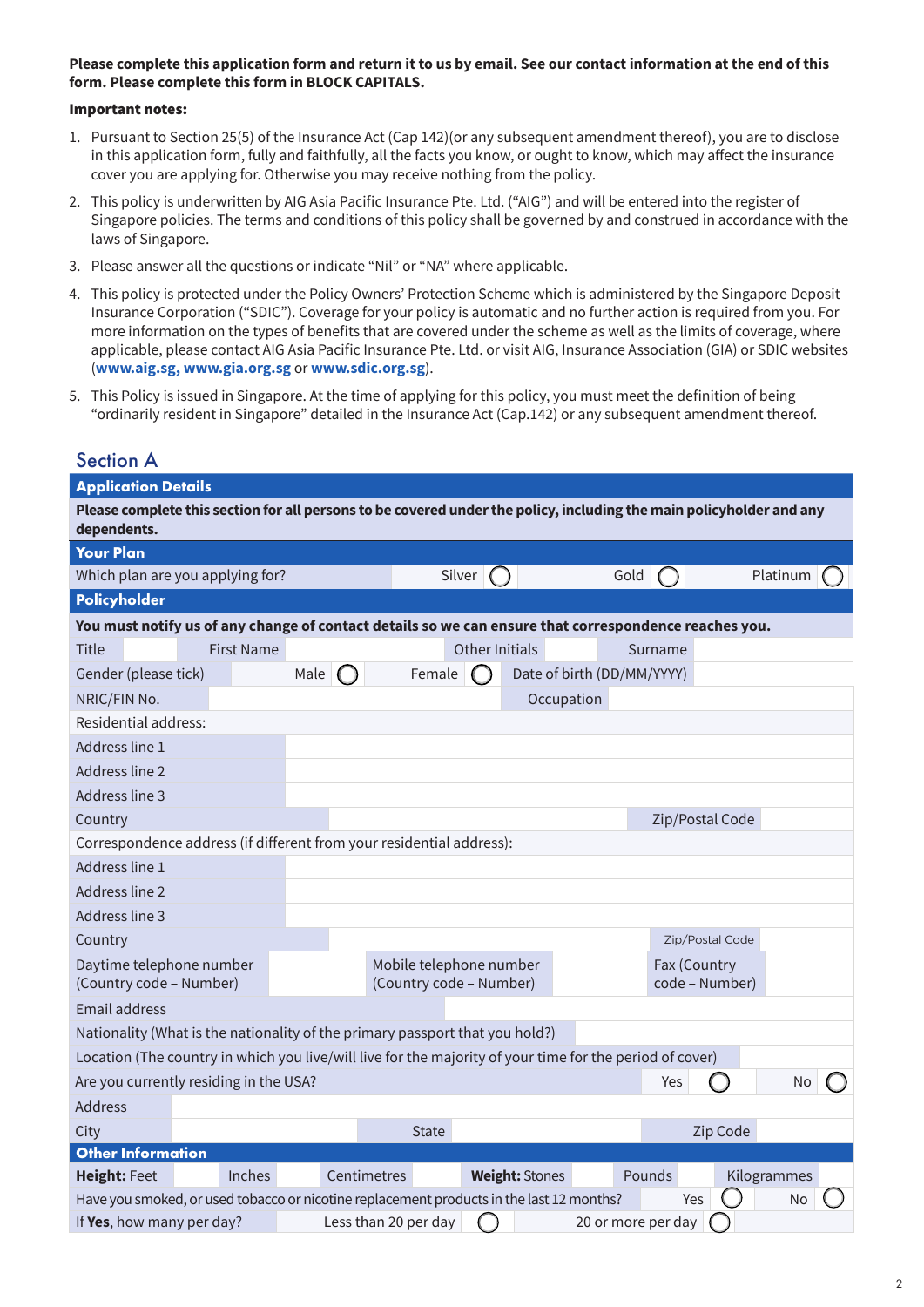| Dependent 1                  |                   |                                                                                                          |                       |                    |             |
|------------------------------|-------------------|----------------------------------------------------------------------------------------------------------|-----------------------|--------------------|-------------|
| <b>Title</b>                 | <b>First Name</b> |                                                                                                          | <b>Other Initials</b> | Surname            |             |
| Relationship to policyholder |                   |                                                                                                          | Gender (please tick)  | Male               | Female      |
| NRIC/FIN No.                 |                   |                                                                                                          |                       |                    |             |
| Date of birth (DD/MM/YYYY)   |                   |                                                                                                          | Occupation            |                    |             |
|                              |                   | Nationality (What is the nationality of the primary passport that you hold?)                             |                       |                    |             |
|                              |                   | Location (The country in which you live/will live for the majority of your time for the period of cover) |                       |                    |             |
| <b>Other Information</b>     |                   |                                                                                                          |                       |                    |             |
| Height: Feet                 | Inches            | Centimetres                                                                                              | <b>Weight: Stones</b> | Pounds             | Kilogrammes |
|                              |                   | Have you smoked, or used tobacco or nicotine replacement products in the last 12 months?                 |                       |                    | Yes<br>No   |
| If Yes, how many per day?    |                   | Less than 20 per day                                                                                     |                       | 20 or more per day |             |
|                              |                   |                                                                                                          |                       |                    |             |
| Dependent 2                  |                   |                                                                                                          |                       |                    |             |
| <b>Title</b>                 | <b>First Name</b> |                                                                                                          | Other Initials        | Surname            |             |
| Relationship to policyholder |                   |                                                                                                          | Gender (please tick)  | Male               | Female      |
| NRIC/FIN No.                 |                   |                                                                                                          |                       |                    |             |
| Date of birth (DD/MM/YYYY)   |                   |                                                                                                          | Occupation            |                    |             |
|                              |                   | Nationality (What is the nationality of the primary passport that you hold?)                             |                       |                    |             |
|                              |                   | Location (The country in which you live/will live for the majority of your time for the period of cover) |                       |                    |             |
| <b>Other Information</b>     |                   |                                                                                                          |                       |                    |             |
| <b>Height: Feet</b>          | Inches            | Centimetres                                                                                              | <b>Weight: Stones</b> | Pounds             | Kilogrammes |
|                              |                   | Have you smoked, or used tobacco or nicotine replacement products in the last 12 months?                 |                       |                    | Yes<br>No   |
| If Yes, how many per day?    |                   | Less than 20 per day                                                                                     |                       | 20 or more per day |             |
| <b>Dependent 3</b>           |                   |                                                                                                          |                       |                    |             |
| Title                        | <b>First Name</b> |                                                                                                          | Other Initials        | Surname            |             |
| Relationship to policyholder |                   |                                                                                                          | Gender (please tick)  | Male               | Female      |
| NRIC/FIN No.                 |                   |                                                                                                          |                       |                    |             |
| Date of birth (DD/MM/YYYY)   |                   |                                                                                                          | Occupation            |                    |             |
|                              |                   | Nationality (What is the nationality of the primary passport that you hold?)                             |                       |                    |             |
|                              |                   | Location (The country in which you live/will live for the majority of your time for the period of cover) |                       |                    |             |
| <b>Other Information</b>     |                   |                                                                                                          |                       |                    |             |
| Height: Feet                 | Inches            | Centimetres                                                                                              | <b>Weight: Stones</b> | Pounds             | Kilogrammes |
|                              |                   | Have you smoked, or used tobacco or nicotine replacement products in the last 12 months?                 |                       |                    | Yes<br>No   |
| If Yes, how many per day?    |                   | Less than 20 per day                                                                                     |                       | 20 or more per day |             |
|                              |                   |                                                                                                          |                       |                    |             |
| <b>Dependent 4</b>           |                   |                                                                                                          |                       |                    |             |
| <b>Title</b>                 | <b>First Name</b> |                                                                                                          | Other Initials        | Surname            |             |
| Relationship to policyholder |                   |                                                                                                          | Gender (please tick)  | Male               | Female      |
| NRIC/FIN No.                 |                   |                                                                                                          |                       |                    |             |
| Date of birth (DD/MM/YYYY)   |                   |                                                                                                          | Occupation            |                    |             |
|                              |                   | Nationality (What is the nationality of the primary passport that you hold?)                             |                       |                    |             |
| <b>Other Information</b>     |                   | Location (The country in which you live/will live for the majority of your time for the period of cover) |                       |                    |             |
|                              | Inches            | Centimetres                                                                                              |                       | Pounds             | Kilogrammes |
| Height: Feet                 |                   |                                                                                                          | <b>Weight: Stones</b> |                    |             |
|                              |                   | Have you smoked, or used tobacco or nicotine replacement products in the last 12 months?                 |                       |                    | Yes<br>No   |
| If Yes, how many per day?    |                   | Less than 20 per day                                                                                     |                       | 20 or more per day |             |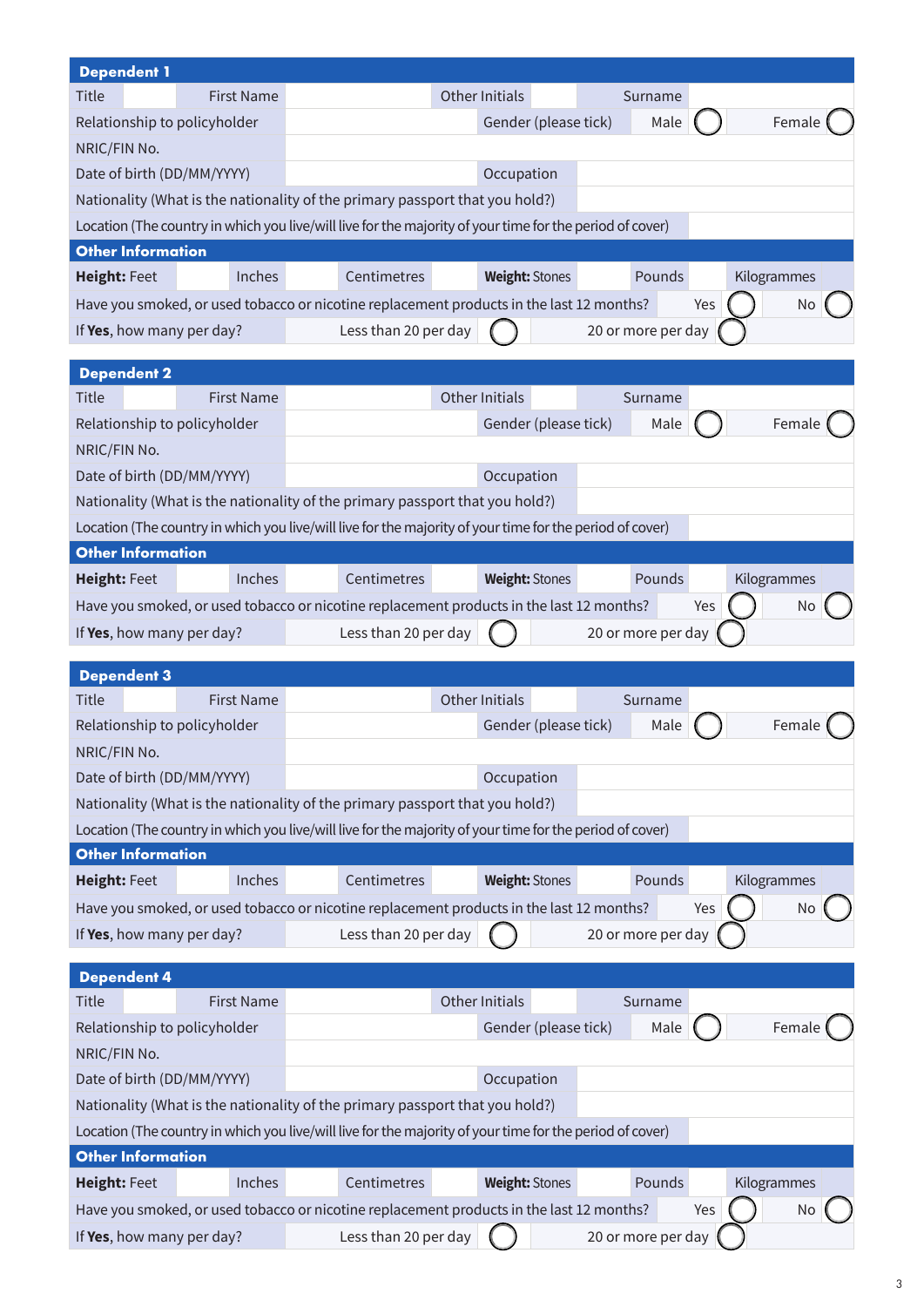# Section B

| <b>Applicant Details</b>                                                                                                |           |       |                                                     |                           |  |                   |                                                                 |          |
|-------------------------------------------------------------------------------------------------------------------------|-----------|-------|-----------------------------------------------------|---------------------------|--|-------------------|-----------------------------------------------------------------|----------|
| Where do you want your cover?                                                                                           |           |       |                                                     | Worldwide                 |  |                   | Worldwide excluding USA                                         |          |
|                                                                                                                         |           |       |                                                     |                           |  |                   |                                                                 |          |
| When do you want your cover to begin? (DD/MM/YYYY)                                                                      |           |       |                                                     |                           |  |                   |                                                                 |          |
| We will confirm to you the commencement date of your policy as it may be subject to completion of underwriting process. |           |       |                                                     |                           |  |                   |                                                                 |          |
| <b>International Medical Insurance Plan</b>                                                                             |           |       |                                                     |                           |  |                   |                                                                 |          |
| Choose your deductible                                                                                                  | \$0()     | \$375 |                                                     | $$750$ \$1,500 $\bigcirc$ |  | \$3,000           | \$7,500                                                         | \$10,000 |
| Then, select your cost share percentage                                                                                 |           |       |                                                     | No cost share $\bigcirc$  |  | $10\%$            | 20%                                                             | 30%      |
| Choose your out of pocket maximum                                                                                       |           |       |                                                     |                           |  |                   |                                                                 |          |
| (This is the maximum amount of cost share under International Medical Insurance plan                                    |           |       |                                                     |                           |  |                   | \$2,000                                                         | \$5,000  |
| you must pay in the event of a claim or claims per period of cover)                                                     |           |       |                                                     |                           |  |                   |                                                                 |          |
|                                                                                                                         |           |       |                                                     |                           |  |                   |                                                                 |          |
|                                                                                                                         |           |       |                                                     |                           |  |                   |                                                                 |          |
| <b>Optional Benefits</b>                                                                                                |           |       |                                                     |                           |  |                   |                                                                 |          |
| Do you wish to upgrade your plan with any of the following options                                                      |           |       |                                                     |                           |  |                   |                                                                 |          |
| <b>International Outpatient</b>                                                                                         |           |       | <b>Deductible</b>                                   |                           |  |                   |                                                                 |          |
| Yes $\bigcirc$                                                                                                          | $No$ $()$ |       | SO(3)                                               | $$150$ $\bigcirc$         |  | $$500$ $\bigcirc$ | $$1,000$ \$1,500                                                |          |
|                                                                                                                         |           |       |                                                     |                           |  |                   | Cost share after deductible (a \$3,000 out of pocket maximum is |          |
|                                                                                                                         |           |       | applied to cost shares on International Outpatient) |                           |  |                   |                                                                 |          |
|                                                                                                                         |           |       |                                                     | No cost share $\bigcirc$  |  | $10\%$ ()         | 20%                                                             | $30\%$ ( |
| <b>International Evacuation and Crisis</b><br><b>Assistance Plus™</b>                                                   |           |       | Yes (                                               | No                        |  |                   |                                                                 |          |
| <b>International Health and Wellbeing</b>                                                                               |           |       | Yes (                                               | No                        |  |                   |                                                                 |          |

Please note that International Outpatient, Evacuation and Crisis Assistance Plus™, International Health and Wellbeing and International Vision and Dental plans can only be purchased in conjunction with the International Medical Insurance plan.

Please note that each plan chosen will apply to all dependents.

Your plan selection can only be amended at policy renewal. Should you wish to increase your level of cover at renewal, full medical underwriting and waiting periods may apply and an additional premium amount will be payable.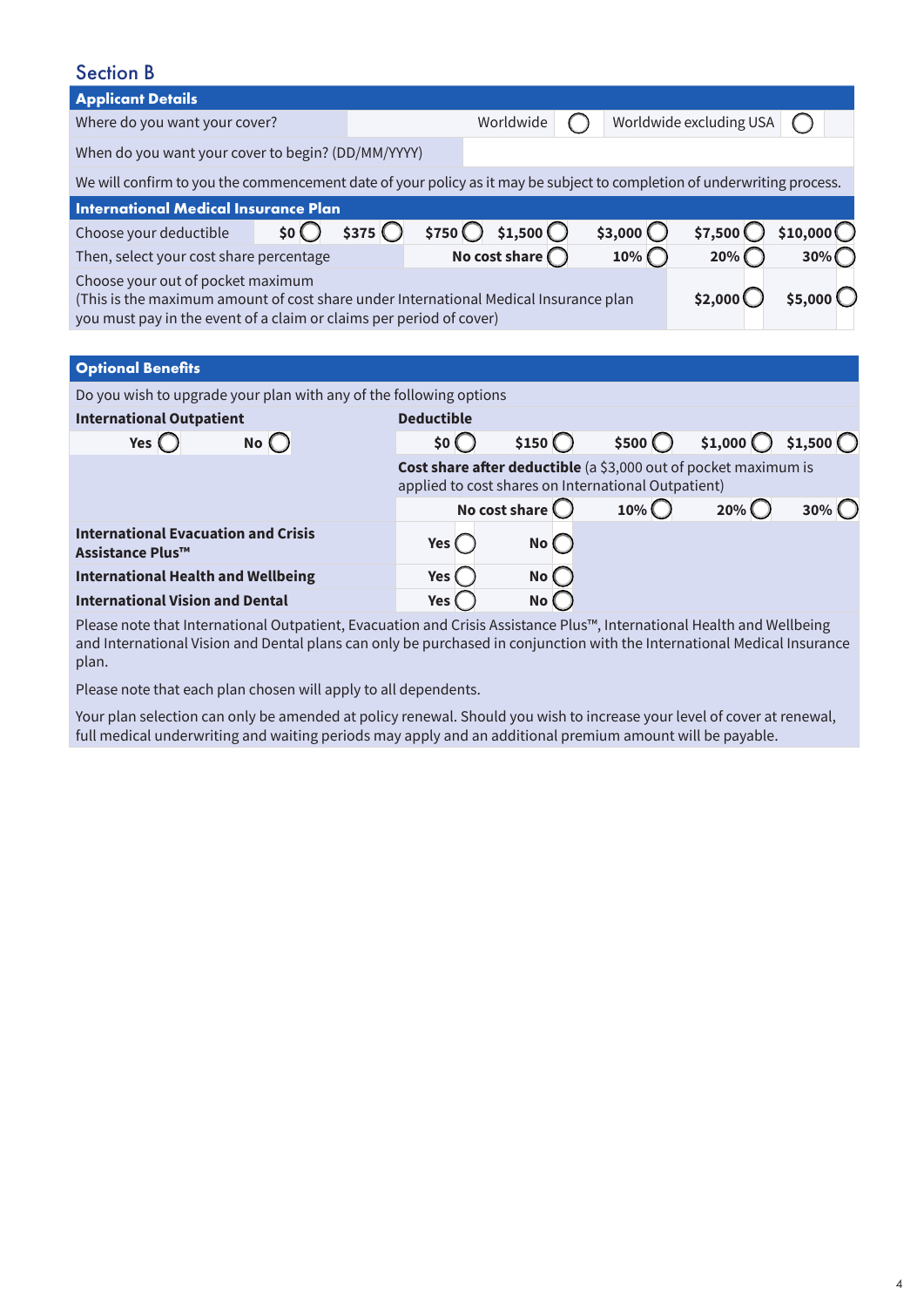# Section C

# **Confidential health questionnaire**

**You now need to provide information about the medical history of yourself and each person named in Section A. If you tick Yes to a question, please provide full details in Section D.** 

Once you've done this we can finalise your application. It may help to have any relevant medical documentation to hand when you are filling out this form. Depending on the medical history, we might need some further information before we can finalise your cover.

Please read the following questions very carefully. Please take reasonable care to answer all questions honestly and fully. Careless misrepresentation could result in us reducing the amount of any claims proportionately; whereas deliberate or reckless misrepresentation could result in us rejecting claims, and/or cancelling cover. If you need help completing your application, please contact us.

If you are unsure about the answer to any question you should make the enquiries necessary to allow you to provide an accurate answer.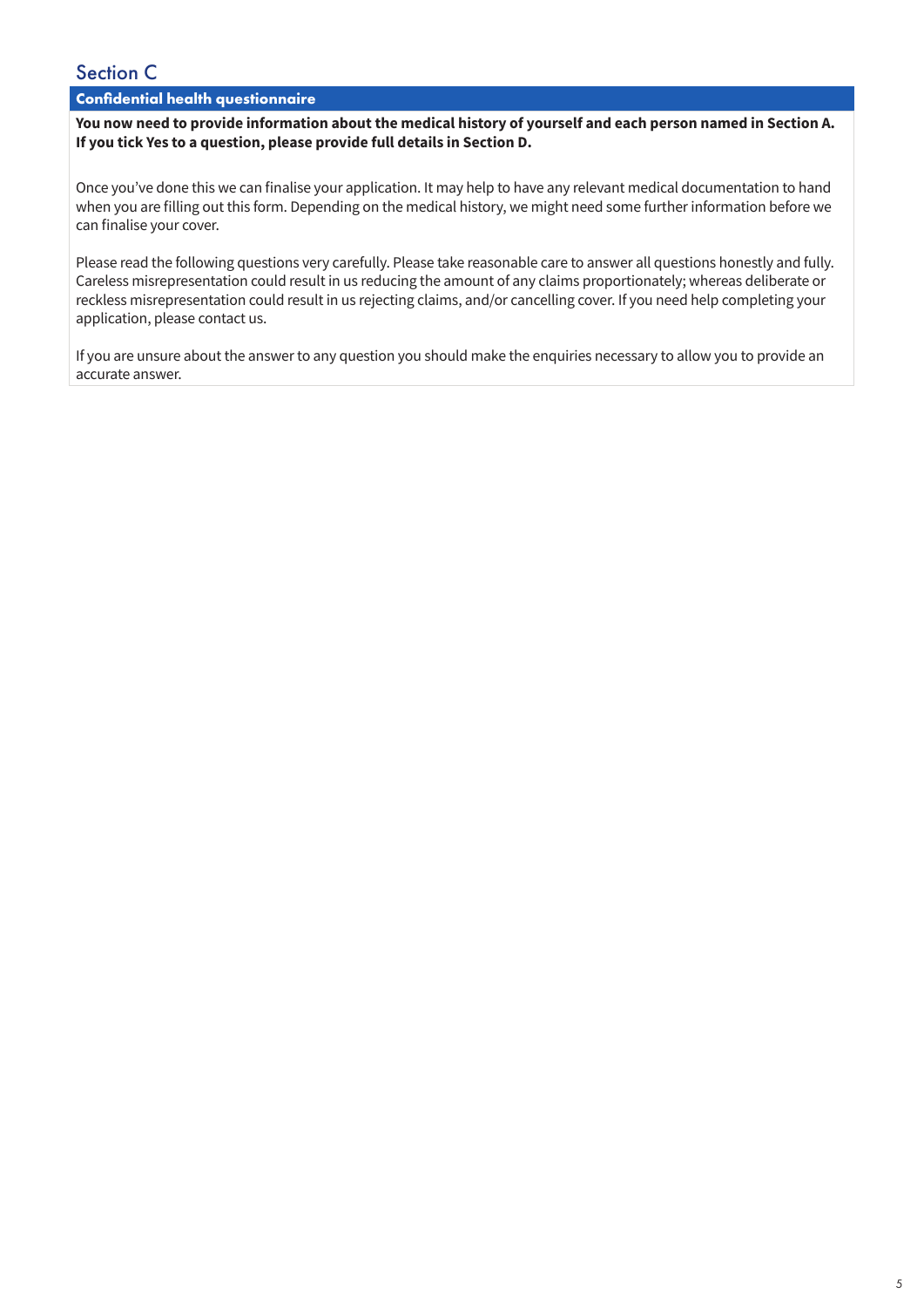|                         | <b>Your Plan</b>                                                                                                                                                                                                                              |                |                      |                |                                  |                |                                    |                |                       |                |                       |
|-------------------------|-----------------------------------------------------------------------------------------------------------------------------------------------------------------------------------------------------------------------------------------------|----------------|----------------------|----------------|----------------------------------|----------------|------------------------------------|----------------|-----------------------|----------------|-----------------------|
|                         | Has any applicant received treatment, tests or<br>investigations for, or been diagnosed with, or<br>had any signs or symptoms of:                                                                                                             |                | Policyholder         |                | <b>Dependent</b><br>$\mathbf{1}$ |                | <b>Dependent</b><br>$\overline{2}$ |                | <b>Dependent</b><br>3 |                | <b>Dependent</b><br>4 |
| $\mathbf{1}$            | Diabetes and other endocrine (glandular)<br>disorders e.g. any thyroid disorder, weight<br>problems, gout, pituitary or adrenal gland<br>conditions?                                                                                          | Yes<br>O       | No<br>$\circ$        | Yes<br>O       | No<br>$\circ$                    | Yes<br>O       | No<br>$\circ$                      | Yes<br>$\circ$ | No<br>$\circ$         | Yes<br>O       | No<br>$\circ$         |
| $\overline{2}$          | Heart or circulatory disorders e.g. chest<br>pain, heart attack, high blood pressure, vascular<br>disease, coronary artery disease, angina, irregular<br>heartbeat, aneurysm or heart murmur.                                                 | Yes<br>$\circ$ | <b>No</b><br>$\circ$ | Yes<br>$\circ$ | No<br>$\circ$                    | Yes<br>$\circ$ | No<br>$\circ$                      | Yes<br>$\circ$ | No<br>$\circ$         | Yes<br>$\circ$ | No<br>$\circ$         |
| $\overline{\mathbf{3}}$ | <b>Cancer, tumours or growths including polyps,</b><br>cysts or breast lumps.                                                                                                                                                                 | Yes<br>$\circ$ | No<br>$\circ$        | Yes<br>$\circ$ | No<br>$\circ$                    | Yes<br>$\circ$ | No<br>$\circ$                      | Yes<br>$\circ$ | No<br>$\circ$         | Yes<br>$\circ$ | No<br>$\circ$         |
| 4                       | Muscle or skeletal problems e.g. back pain,<br>whiplash, arthritis, joint pain or problems, gout,<br>fractures, cartilage, tendon or ligament problems.                                                                                       | Yes<br>$\circ$ | No<br>$\circ$        | Yes<br>$\circ$ | No<br>$\circ$                    | Yes<br>$\circ$ | No<br>$\circ$                      | Yes<br>$\circ$ | No<br>$\circ$         | Yes<br>$\circ$ | No<br>$\circ$         |
| 5                       | Asthma, allergies, breathing or respiratory<br>disorders e.g. chest infections, pneumonia,<br>bronchitis, shortness of breath, rhinitis, TB,<br>emphysema or chronic obstructive pulmonary<br>disease.                                        | Yes<br>$\circ$ | No<br>O              | Yes<br>O       | <b>No</b><br>O                   | Yes<br>$\circ$ | <b>No</b><br>$\circ$               | Yes<br>$\circ$ | No<br>$\circ$         | Yes<br>$\circ$ | No<br>$\circ$         |
| 6                       | Gall bladder, stomach, intestinal, gastric<br>or liver problems e.g. irritable bowel disease,<br>colitis, Crohn's disease, gastric or peptic ulcers,<br>reflux, indigestion, heartburn, gall stones, hernia,<br>haemorrhoids or hepatitis.    | Yes<br>$\circ$ | <b>No</b><br>O       | Yes<br>O       | <b>No</b><br>O                   | Yes<br>O       | <b>No</b><br>O                     | Yes<br>$\circ$ | No<br>$\circ$         | Yes<br>O       | No<br>$\circ$         |
| $\overline{7}$          | Brain or neurological disorders e.g. multiple<br>sclerosis, epilepsy or seizures, stroke, migraines,<br>recurring or severe headaches, meningitis,<br>shingles or nerve pain.                                                                 | Yes<br>O       | <b>No</b><br>O       | Yes<br>$\circ$ | <b>No</b><br>O                   | Yes<br>$\circ$ | No<br>O                            | Yes<br>O       | No<br>$\circ$         | Yes<br>O       | No<br>O               |
| 8                       | Skin problems e.g. eczema, acne, moles, rashes,<br>allergic reactions, cysts, dermatitis or psoriasis                                                                                                                                         | Yes<br>O       | No<br>O              | Yes<br>O       | <b>No</b><br>O                   | Yes<br>O       | No<br>O                            | Yes<br>$\circ$ | No<br>O               | Yes<br>O       | No<br>O               |
| 9                       | <b>Blood, infective or immune disorders</b><br>e.g. high cholesterol, anaemia, malaria, HIV or<br>systemic lupus erythematosus.                                                                                                               | Yes<br>$\circ$ | No<br>$\circ$        | Yes<br>$\circ$ | No<br>$\circ$                    | Yes<br>$\circ$ | No<br>$\circ$                      | Yes<br>$\circ$ | No<br>$\circ$         | Yes<br>$\circ$ | No<br>$\circ$         |
| 10                      | Urinary or reproductive disorders e.g.<br>urinary tract infections, kidney problems,<br>fibroids, painful, irregular or heavy periods,<br>fertility problems, polycystic ovarian syndrome,<br>endometriosis, testicular or prostate problems. | Yes<br>$\circ$ | No<br>$\circ$        | Yes<br>$\circ$ | No<br>O                          | Yes<br>$\circ$ | No<br>$\circ$                      | Yes<br>$\circ$ | No<br>$\circ$         | Yes<br>$\circ$ | No<br>$\circ$         |
| 11                      | Anxiety, depression, psychiatric or mental<br>health issues including eating disorders, post-<br>traumatic stress disorder, alcohol or drug issues.                                                                                           | Yes<br>$\circ$ | No<br>$\circ$        | Yes<br>$\circ$ | No<br>$\circ$                    | Yes<br>$\circ$ | No<br>$\circ$                      | Yes<br>$\circ$ | No<br>$\circ$         | Yes<br>$\circ$ | No<br>$\circ$         |
| 12                      | Ear, nose, throat, eye or dental problems<br>e.g. ear infections, sinus problems, tonsils and<br>adenoids, cataracts, glaucoma, wisdom teeth<br>problems.                                                                                     | Yes<br>$\circ$ | No<br>$\circ$        | Yes<br>$\circ$ | <b>No</b><br>$\circ$             | Yes<br>$\circ$ | No<br>$\circ$                      | Yes<br>$\circ$ | No<br>$\circ$         | Yes<br>$\circ$ | No<br>$\circ$         |
|                         | Please also answer the following questions:                                                                                                                                                                                                   |                |                      |                |                                  |                |                                    |                |                       |                |                       |
| 13                      | Does anyone have any illness, condition or<br>symptom not already mentioned?<br>Please include details of any known or                                                                                                                        | Yes<br>$\circ$ | No<br>$\circ$        | Yes<br>$\circ$ | No<br>$\circ$                    | Yes<br>$\circ$ | No<br>$\circ$                      | Yes<br>$\circ$ | No<br>$\circ$         | Yes<br>$\circ$ | No<br>$\circ$         |
|                         | suspected issues whether or not medical advice<br>has been sought or a diagnosis reached.                                                                                                                                                     |                |                      |                |                                  |                |                                    |                |                       |                |                       |
| 14                      | Does anyone take any medication, receive<br>any treatment of any kind or expect to have<br>a review or follow up for any current or past<br>medical problem not already mentioned?                                                            | Yes<br>$\circ$ | No<br>$\circ$        | Yes<br>$\circ$ | No<br>O                          | Yes<br>$\circ$ | No<br>$\circ$                      | Yes<br>$\circ$ | No<br>$\circ$         | Yes<br>$\circ$ | No<br>$\circ$         |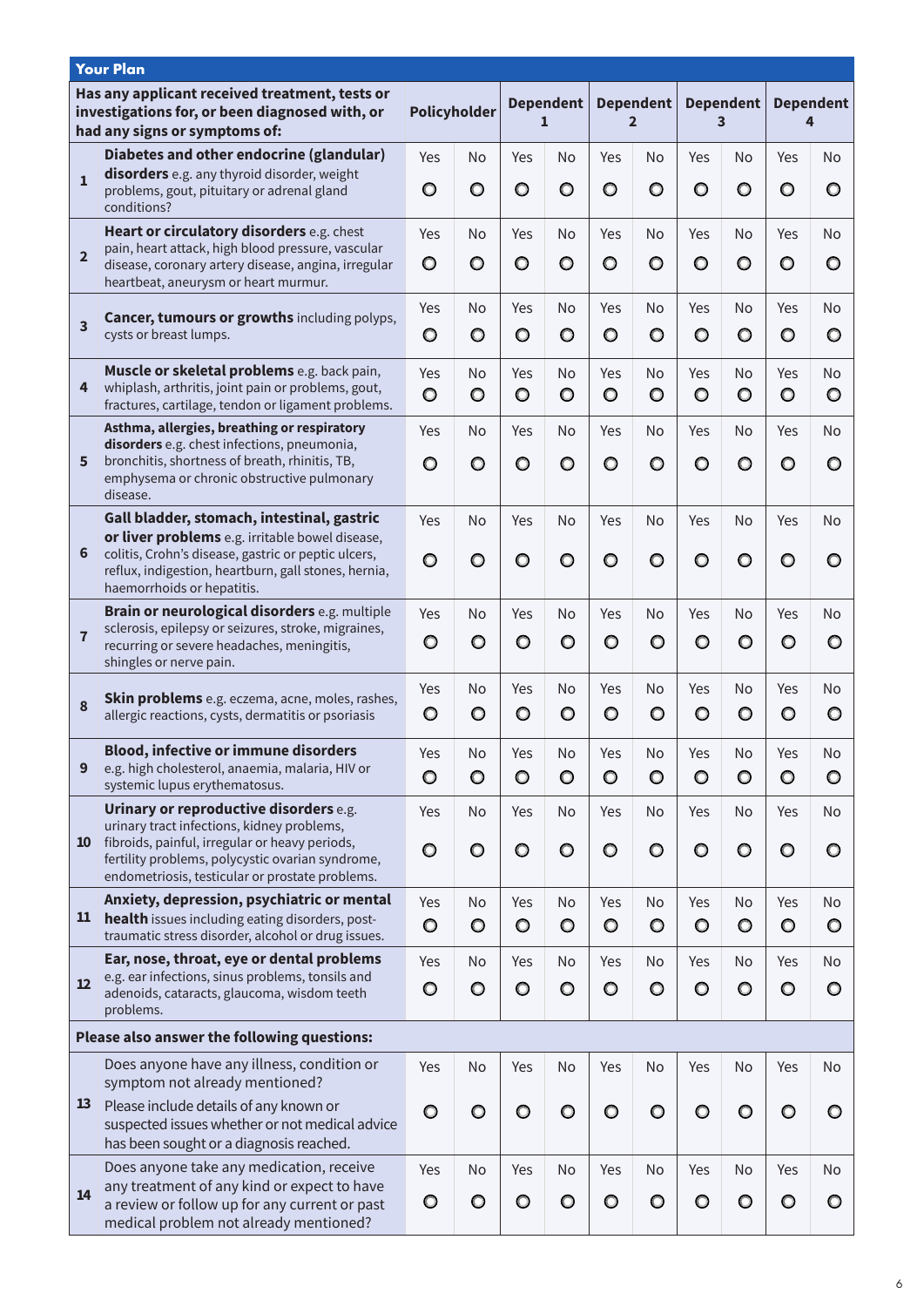# Section D

# **Additional Health Information**

Please tell us more if you have answered 'Yes' to any questions in Section C. If you are unsure if any details are relevant, please include them anyway. If you run out of space, please use a separate sheet.

|                        | <b>Section C Question</b><br><b>Number</b> | The name of the<br>illness or medical<br>problem. Where<br>applicable state the<br>area of the body<br>affected<br>(e.g. left arm, right<br>foot). | When did the<br>symptoms occur<br>and when did<br>you last have<br>symptoms? | <b>What treatment</b><br>was provided?<br>(Include details of<br>medication and<br>dates of when<br>treatment started<br>and ended.) | What is the current<br>status of the<br>illness or medical<br>problem?<br>(E.g. ongoing,<br>complete, recovery,<br>recurrent or likely to<br>recur.) |
|------------------------|--------------------------------------------|----------------------------------------------------------------------------------------------------------------------------------------------------|------------------------------------------------------------------------------|--------------------------------------------------------------------------------------------------------------------------------------|------------------------------------------------------------------------------------------------------------------------------------------------------|
| Policyholder           |                                            |                                                                                                                                                    |                                                                              |                                                                                                                                      |                                                                                                                                                      |
| Dependent <sub>1</sub> |                                            |                                                                                                                                                    |                                                                              |                                                                                                                                      |                                                                                                                                                      |
| Dependent <sub>2</sub> |                                            |                                                                                                                                                    |                                                                              |                                                                                                                                      |                                                                                                                                                      |
| Dependent 3            |                                            |                                                                                                                                                    |                                                                              |                                                                                                                                      |                                                                                                                                                      |
| Dependent 4            |                                            |                                                                                                                                                    |                                                                              |                                                                                                                                      |                                                                                                                                                      |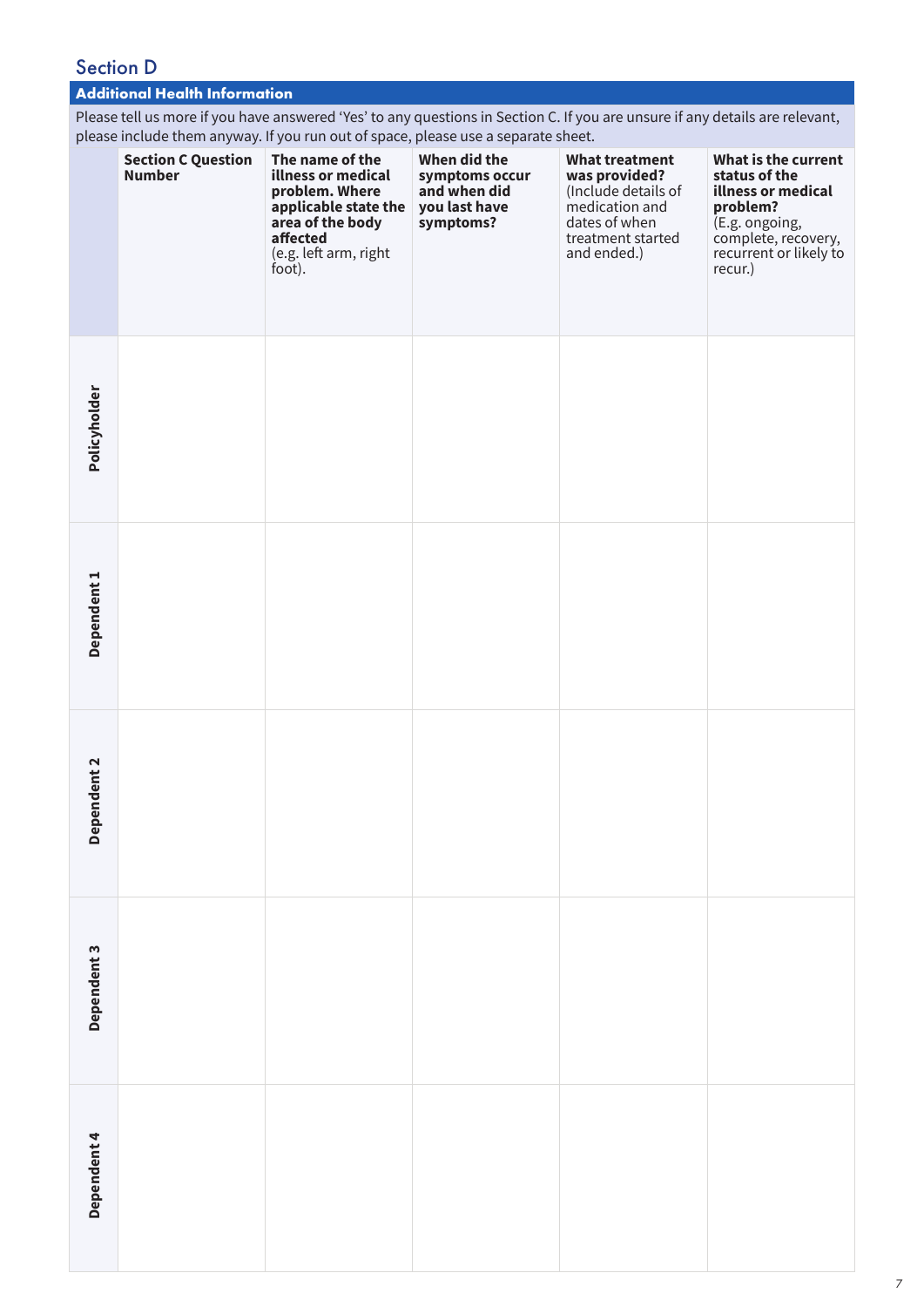# Section E

#### **Declaration For All Customers**

I hereby declare that I have taken reasonable care to answer all questions accurately, honestly and completely. I acknowledge that if I do not answer all questions accurately and completely as a result of my carelessness that could result in AIG reducing the amount of any claims proportionately. I also acknowledge that if I deliberately or recklessly provide inaccurate or incomplete information in answer to questions that could result in AIG rejecting claims, and/or cancelling cover.

The duty to answer our questions accurately, honestly and completely applies in respect of each person who is covered by this policy. Although failure to fulfil this duty by one covered person may affect coverage or payment of their claims, it will not affect coverage or payment of claims in relation to any other covered person, unless that person has also made careless, deliberate or reckless misrepresentations in relation to our questions. I warrant and represent that I have each covered person's consent to disclose the personal information, including the sensitive personal information (e.g. medical information) contained in this form to AIG Asia Pacific Insurance Pte. Ltd. ('AIG') and/or Cigna Europe Insurance Company S.A.-N.V. – Singapore Branch ('Cigna') (including Cigna's related corporations who are involved in the processing of my/our personal information). I confirm that each covered person is aware of their duty to take reasonable care to answer your questions accurately, honestly, completely and to the best of their knowledge.

#### **(Please note that if you are declaring the above on another person's behalf, it is your obligation to keep evidence of the consent you are providing hereto of your covered family members' actual declarations and consents.)**

I hereby propose to AIG for cover to begin on the cover date or such other agreed date. In the event that it is found that I, or any covered person, have deliberately or recklessly provided any information which is false or inaccurate, AIG may void the contract of insurance as it relates to me or the covered person and refuse all claims and need not return any premiums paid in, except for where it would be unfair for the premiums to be retained. I have carefully read, understood and agree to abide by the Policy Rules and Customer Guide as they form part of my contract of insurance.

#### **Signature**

#### **Date (DD/MM/YYYY)**

#### **Fraud Notice**

Any person who, dishonestly and with intent to make a gain for himself or cause loss to another, or to expose another to a risk of loss: (1) makes an application for insurance or makes a claim under a policy containing any information he knows to be untrue or misleading ; or who (2) in making an application for insurance or a claim under a policy dishonestly and with intent to make a gain for himself or cause loss to another, or to expose another to a risk of loss fails to disclose information which has been asked for, commits fraud. We will investigate any claims or applications for insurance which we have grounds to believe may be fraudulent. Committing fraud may result in your policy being terminated and any claims you make under not being paid. We may, for the purposes of the detection and prevention of fraud, share information relating to suspected fraud with other insurance companies and/or with law enforcement authorities.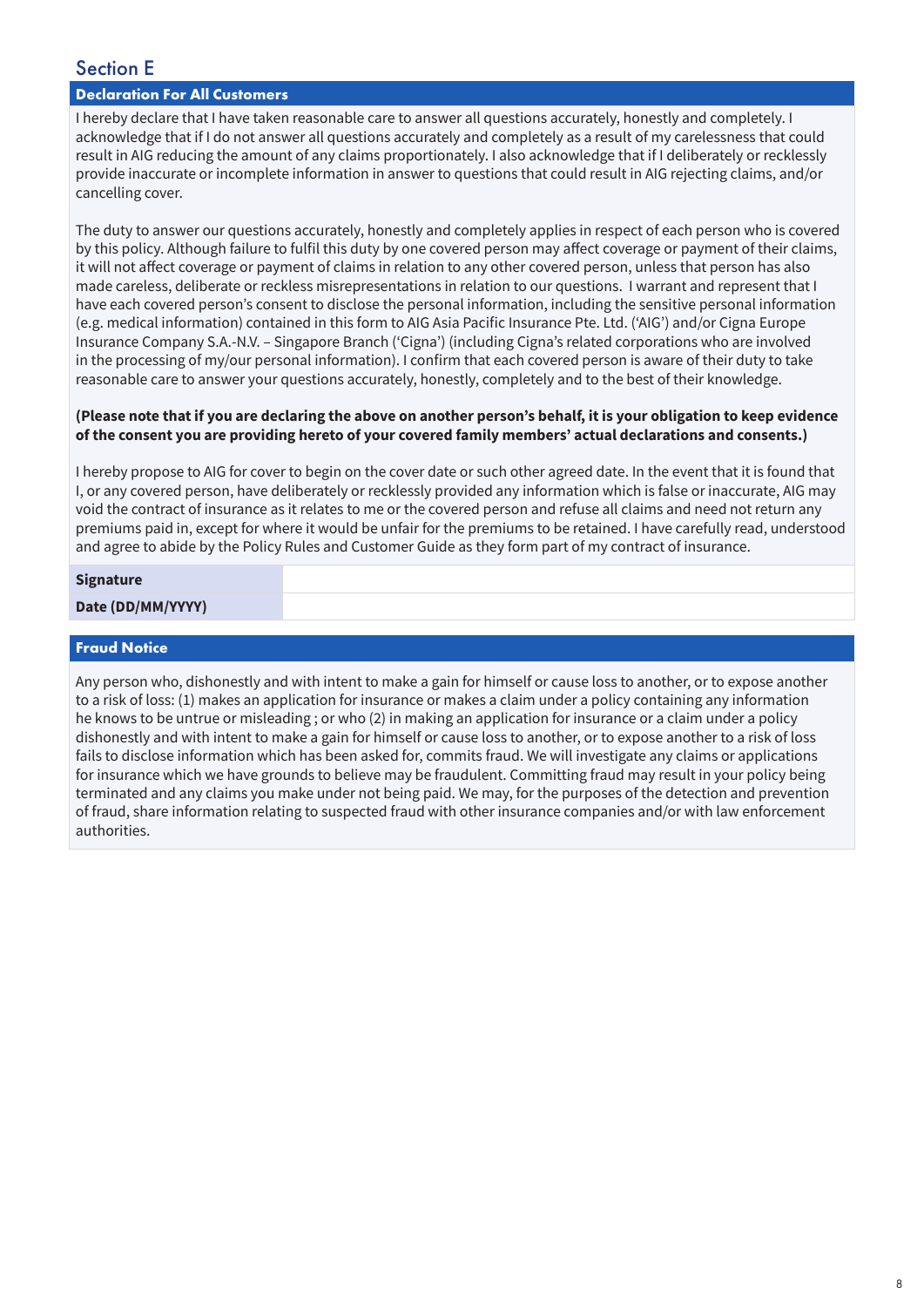#### **Data Protection**

You have agreed and consented that we may collect use and process your personal information (whether obtained in this Application Form or otherwise obtained) and disclose such information (whether in or outside of Singapore) to the following:

- (a) Our group companies;
- (b) Our (or our group companies') service providers, reinsurers, agents, distributors, business partners;
- (c) brokers, your authorized agents or representative, legal process participants and their advisors, other financial institutions;
- (d) governmental / regulatory authorities, industry associations, courts, other alternative dispute resolution forums;

for the purpose stated in our Data Privacy Policy which include:

i. Processing, underwriting, administering and managing your relationship with us;

ii. Audit, compliance investigation and inspection purposes and handling regulatory governmental enquiries;

- iii. Compliance with legal or regulatory obligations, risk management procedures and our internal policies;
- iv. Managing our infrastructure and business operations; and

v. Carrying out market research and analysis and satisfaction surveys.

Note: Please refer to the full version of our Data Privacy Policy found at **http://aig.sg/privacy**.

If You have not opted out, you have also consented to us, our group companies, service providers and business partners using, processing and disclosing your personal information to:

- (a) Enroll you in contests, prize draws and similar promotions
- (b) Contact you to market other insurance and/or our, our group companies and/or our business partners financial product and/or services

If you have any questions about our collection, use and disclosure of personal information, you may contact our Data Protection Officer at **Singaporedataprotectionofficer@aig.com**.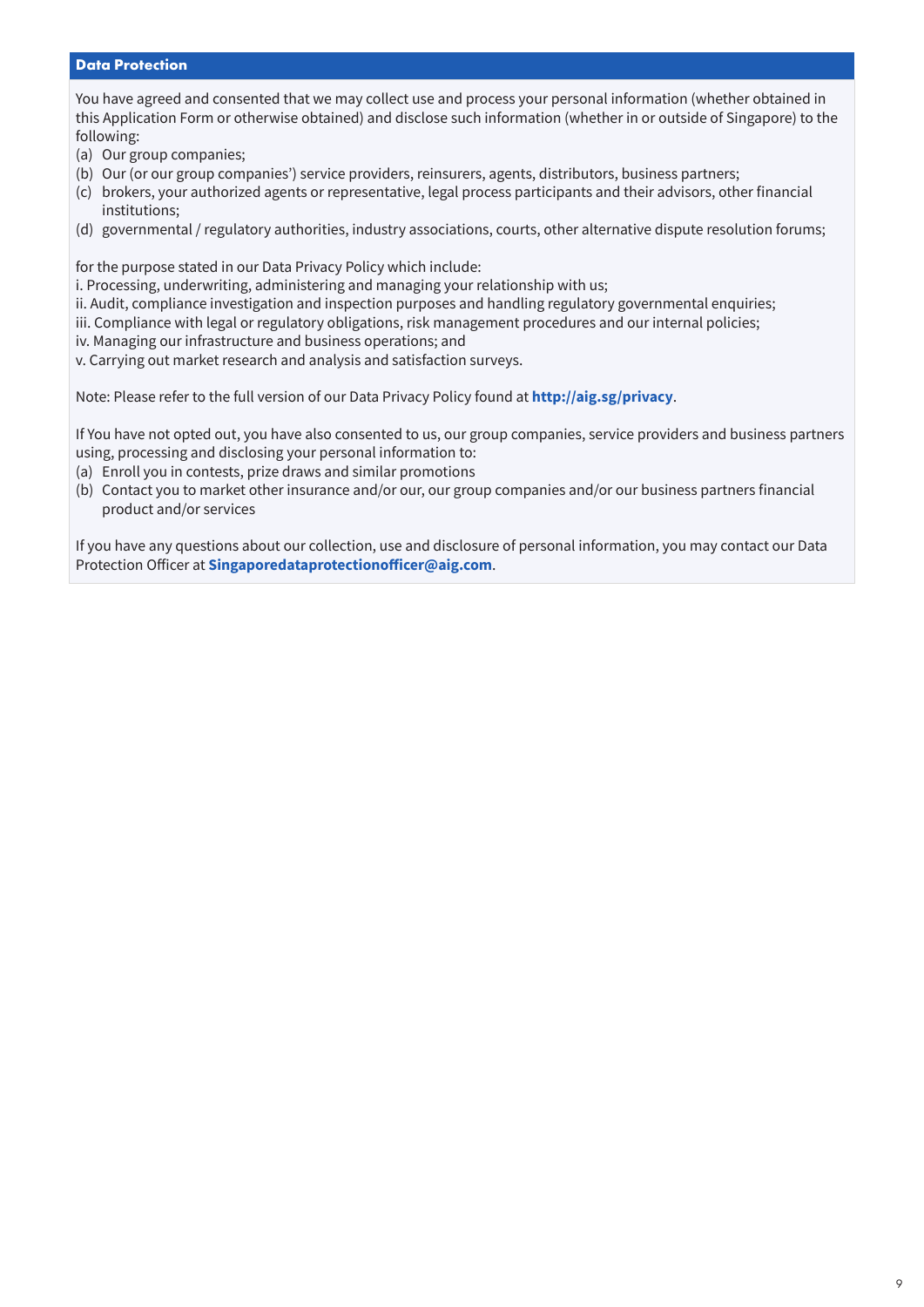# AIG Medi-Care - Authorisation Form

#### **Note: this form must be completed and signed by the primary policyholder.**

I, the primary policyholder, hereby authorise:

- The below-named individual to act on my behalf regarding matters relating to my AIG policy such as providing information to AIG and Cigna and dealing with all aspects of claims from submission to payment.
- The below-named individual to have access to all information, including sensitive medical claims information, relevant to my AIG policy.
- AIG and Cigna to discuss, disclose and release all information, including sensitive medical claims information, relevant to my AIG policy to the below-named individual.

For the avoidance of doubt, I understand the following responsibilities cannot be delegated to the below-named individual and will remain with me:

- Submitting updates to personal details such as postal addresses, bank details and dates of birth for me and any beneficiaries I have on cover.
- Submitting requests regarding my website account such as access and password reset requests.
- Submitting a policy cancellation notice, even in the event that my authorised representative also administers payment of the premium, as the policy is the sole property of the primary policyholder.

I understand that by providing authorisation, the below-named individual will also have the same access to information, including sensitive medical claims information, held by AIG for any beneficiaries I have on cover. I have discussed the implications of this with them and they are happy for the below-named individual to be given this authorisation.

Insofar as applicable, I also confirm that I hold the parental responsibility for my beneficiaries under the legal age and I consent to my authorised representative having access to information, including sensitive medical claims information of those beneficiaries that are under the legal age.

I also understand that I can retract this consent at any time by contacting AIG in writing, and must advise AIG in writing if there is any change to the authorised individual details.

| <b>Authorised individual details</b> |     |    |                         |  |
|--------------------------------------|-----|----|-------------------------|--|
| Name                                 |     |    |                         |  |
| Date of birth                        |     |    |                         |  |
| Telephone number                     |     |    |                         |  |
| Email address                        |     |    |                         |  |
| Family Relationship                  | Yes | No | State Relationship      |  |
| Other i.e. Broker/Legal Advisor      | Yes | No | <b>State Profession</b> |  |

| Primary policyholder details |  |
|------------------------------|--|
| Name                         |  |
| Signature                    |  |
| Date signed                  |  |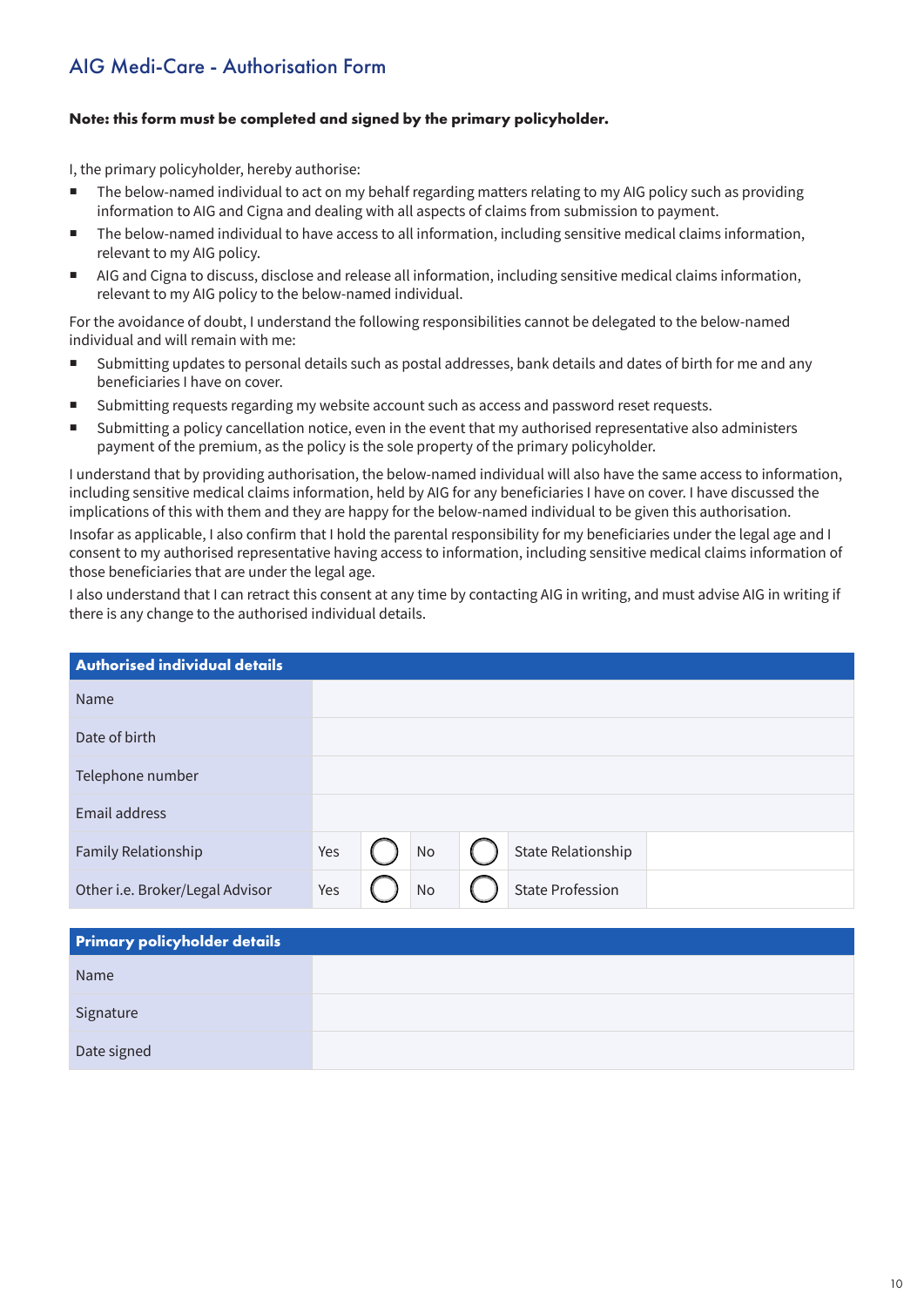# Product Summary

This Product Summary is for general information only. It is not a contract of insurance. The precise terms and conditions of this policy are shown in the Policy Rules. I hereby confirm that the following documents were given to me and the contents have been explained to me:

(a) Your Guide to Health Insurance (informed to view or download from **www.gia.org.sg** or **www.aig.sg/ygthi-booklet**) and;

(b) Product Summary

| <b>Signature of Customer</b><br><u> 1989 - Johann Stoff, deutscher Stoff, der Stoff, der Stoff, der Stoff, der Stoff, der Stoff, der Stoff, der S</u> |                            |
|-------------------------------------------------------------------------------------------------------------------------------------------------------|----------------------------|
|                                                                                                                                                       |                            |
| Agent name <u>and the community of the contract of the contract of the contract of the contract of the contract of</u>                                | Agent code _______________ |
|                                                                                                                                                       | <b>Date</b>                |

You may wish to seek advice from a qualified adviser before making a commitment to purchase this product. In the event that you choose not to seek advice from a qualified adviser, you should consider whether the product in question is suitable for you. Buying health insurance products that are not suitable for you may impact your ability to finance your future healthcare needs. If you decide that the policy is not suitable after purchasing it, you may terminate the policy in accordance with the free-look provision, if any, and we may recover from you any expense incurred by us in underwriting the policy.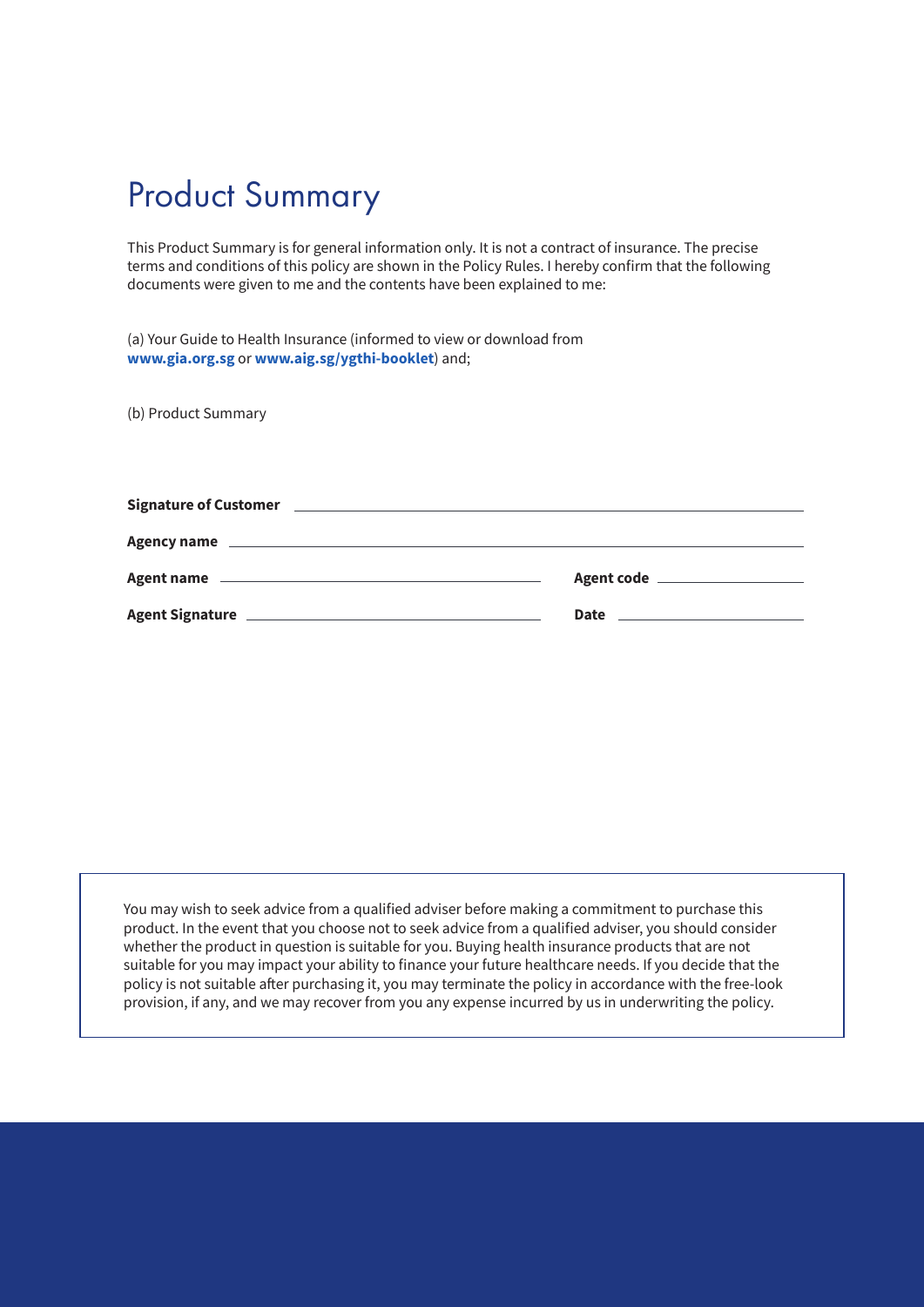# Product Information: International Medical Insurance

*Our* plans comprise of 3 distinct levels of cover: Silver, Gold and Platinum.

International Medical Insurance is *your* essential cover for *inpatient*, *daypatient* and accommodation costs, as well as cover for cancer, mental health care and much more.

| <b>Annual Overall Benefit Maximum -</b>                                                                                     | <b>Silver</b>                       | <b>Gold</b>                  | <b>Platinum</b>                     |
|-----------------------------------------------------------------------------------------------------------------------------|-------------------------------------|------------------------------|-------------------------------------|
| per beneficiary per period of cover<br>This includes claims paid across all sections of International<br>Medical Insurance. | \$1,000,000                         | \$2,000,000                  | Paid in full                        |
| <b>Hospital Charges</b>                                                                                                     | <b>Silver</b>                       | <b>Gold</b>                  | <b>Platinum</b>                     |
| Up to the annual overall benefit maximum for your selected plan<br>per beneficiary per period of cover.                     | Paid in full<br><b>Private room</b> | Paid in full<br>Private room | Paid in full<br><b>Private room</b> |

- Nursing & accommodation for *inpatient* & *daypatient treatment*, and recovery room
- Operating theatre
- Prescribed medicines, drugs and dressings for *inpatient* or *daypatient treatment* only
- Pathology, radiology and diagnostic tests (excluding Advanced Medical Imaging)
- *Treatment* room and nursing fees for *outpatient* surgery (*we* will only provide the nursing fees whilst a *beneficiary* is undergoing surgery)
- Intensive care: intensive therapy, coronary care and high dependency unit
- Surgeons' and anaesthetists' fees
- *Inpatient* and *daypatient* specialists' consultation fees
- Emergency *inpatient* dental *treatment*.

*We* will partner with *you* and *your medical practitioner* to ensure *you* receive the appropriate care and *treatment* in the right medical facility.

#### Important note:

*We* will only pay for *outpatient treatments* received before or after *inpatient* and *daypatient treatments* and *surgery* if the *beneficiary* has cover under the International *Outpatient* option (unless the *treatment* is given as part of *cancer treatment*).

| <b>Hospital Accommodation for a Parent or Guardian</b>                                                                                                                                                                                          | <b>Silver</b> | <b>Gold</b> | <b>Platinum</b> |
|-------------------------------------------------------------------------------------------------------------------------------------------------------------------------------------------------------------------------------------------------|---------------|-------------|-----------------|
| Up to the total limit shown for your selected plan per beneficiary<br>per period of cover or, where "paid in full" is shown, this is up to<br>the annual overall benefit maximum for your selected plan per<br>beneficiary per period of cover. | \$1,000       | \$1,000     | Paid in full    |

If a *beneficiary* who is under the age of 18 years old needs and requires *inpatient treatment* and has to stay in *hospital* overnight, *we* will also pay for *hospital* accommodation for a parent or legal guardian, if accommodation is available in the same *hospital* and the cost is reasonable. *We* will only pay for *hospital accommodation* for a parent or legal guardian if the *treatment* which the *beneficiary* is receiving during their stay in *hospital* is covered under this *policy*.

| <b>Pandemics, Epidemics and Outbreaks of Infectious</b>                                                                     | <b>Silver</b> | <b>Gold</b>  | <b>Platinum</b> |
|-----------------------------------------------------------------------------------------------------------------------------|---------------|--------------|-----------------|
| <b>Illnesses</b><br>Up to the annual overall benefit maximum for your selected plan<br>per beneficiary per period of cover. | Paid in full  | Paid in full | Paid in full    |

*We* will pay for *medically necessary treatment* for disease or illness resulting from a pandemic, epidemic or outbreak of infectious illness, as defined by the World Health Organisation (WHO). The *medically necessary treatment* and related medical conditions will be covered on an *inpatient* and *daypatient* basis. *We* will only pay for *outpatient treatments* if the *beneficiary* has cover under the International *Outpatient* option.

#### Important note:

*We* will cover *medically necessary* testing for pandemic, epidemic or outbreak of infectious illness, according to the World Health Organization (WHO) guidelines, on an *outpatient* basis under the pathology, radiology and diagnostic tests *outpatient* benefit in line with *policy* coverage for diagnostics for other illnesses.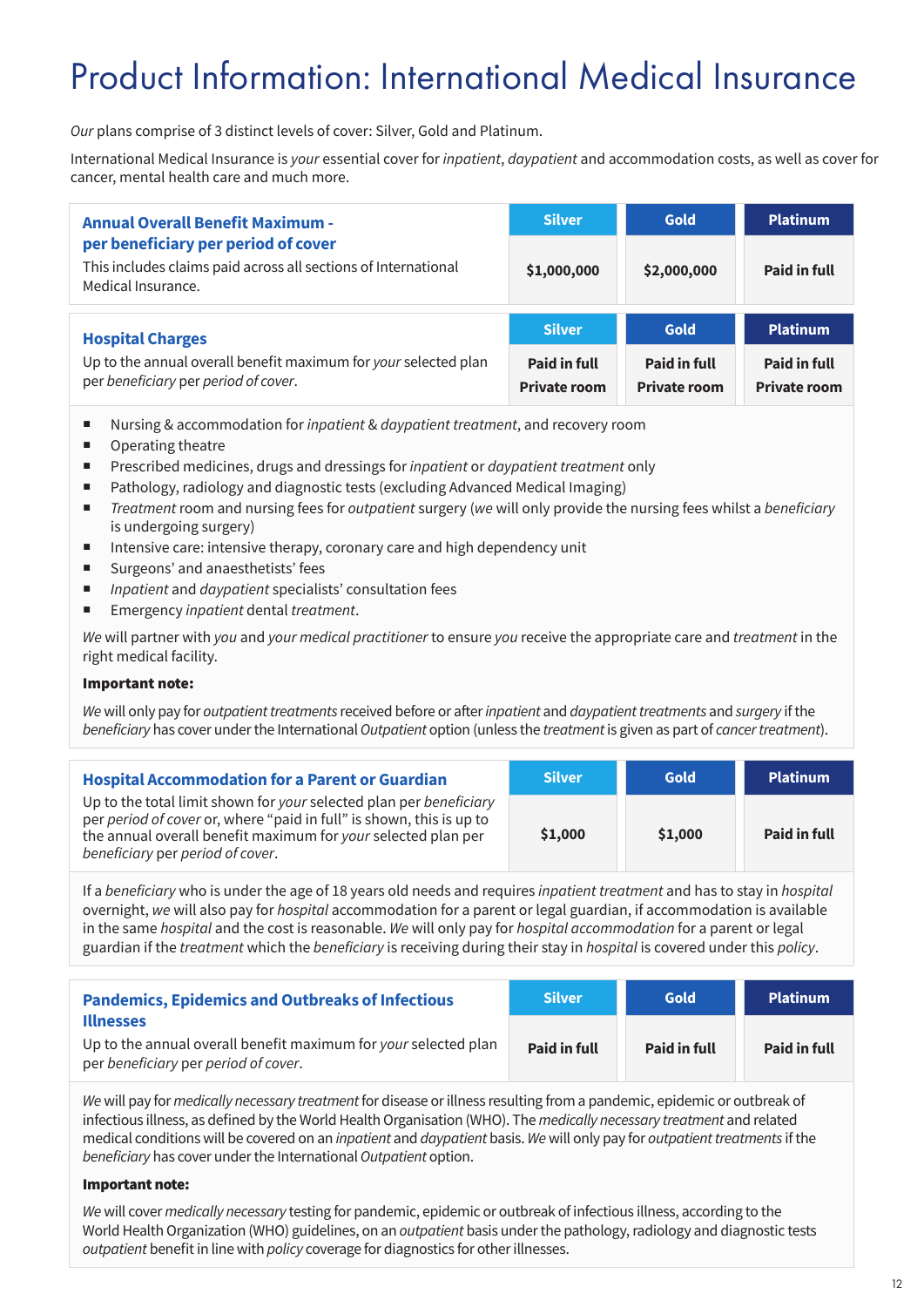|                                                                                                              | <b>Silver</b> | <b>Gold</b> | <b>Platinum</b> |
|--------------------------------------------------------------------------------------------------------------|---------------|-------------|-----------------|
| <b>Inpatient Cash Benefit</b><br>Per night up to 30 days per beneficiary per period of cover.                | \$100         | \$100       | \$200           |
| We will make a cash payment directly to a beneficiary when they:                                             |               |             |                 |
| receive treatment in hospital which is covered under this plan;                                              |               |             |                 |
| stay in a <i>hospital overnight;</i> and                                                                     |               |             |                 |
| the hospital does not charge any fees for the room, board and treatment costs to either the beneficiary, any |               |             |                 |

| <b>Accident and Emergency Room Treatment</b>                                               | <b>Silver</b> | <b>Gold</b> | <b>Platinum</b> |
|--------------------------------------------------------------------------------------------|---------------|-------------|-----------------|
| Up to the total limit shown for your selected plan per beneficiary<br>per period of cover. | \$500         | \$1,000     | \$1,200         |

Insurance company and/or any applicable local state or governmental authority.

*We* will pay for necessary *emergency treatment* on an *outpatient* basis at an Accident and Emergency department in a *hospital* following an accident, sudden illness, and/or life threatening situations, and where the *beneficiary* does not occupy a bed overnight for medical reasons.

#### Important notes:

- If *you* have selected the International *Outpatient* option; this benefit and the limits are satisfied first and then the applicable International *Outpatient* benefits can be used thereafter.
- The applicable International *Outpatient* deductible and cost share (if selected) will apply to this benefit.

| <b>Transplant Services</b>                                                                              | <b>Silver</b> | <b>Gold</b>  | <b>Platinum</b> |
|---------------------------------------------------------------------------------------------------------|---------------|--------------|-----------------|
| Up to the annual overall benefit maximum for your selected plan<br>per beneficiary per period of cover. | Paid in full  | Paid in full | Paid in full    |

*We* will pay for *inpatient* and *daypatient treatment* directly associated with an organ transplant for a *beneficiary* if a transplant is *medically necessary*, and the organ to be transplanted has been donated by a verified and legitimate source. *We* will also pay for any anti-rejection medicines following a transplant.

If a *beneficiary* requires an organ transplant (regardless of whether or not the donor is covered for this *policy*) *we* will pay for:

- the harvesting of the organ or bone marrow;
- any *medically necessary* tissue matching tests or procedures;
- the donor's *hospital costs*; and
- ny costs which are incurred if the donor experiences complications, for a period of 30 days after their procedure.

| <b>Advanced Medical Imaging (MRI, CT and PET scans)</b>                                                                                                                                                                                         | <b>Silver</b> | <b>Gold</b> | <b>Platinum</b> |
|-------------------------------------------------------------------------------------------------------------------------------------------------------------------------------------------------------------------------------------------------|---------------|-------------|-----------------|
| Up to the total limit shown for your selected plan per beneficiary<br>per period of cover or, where "paid in full" is shown, this is up to<br>the annual overall benefit maximum for your selected plan per<br>beneficiary per period of cover. | \$10,000      | \$15,000    | Paid in full    |

*We* will pay for advanced medical imaging if it is recommended by a *medical practitioner* as a part of a *beneficiary's inpatient, daypatient* or *outpatient treatment*.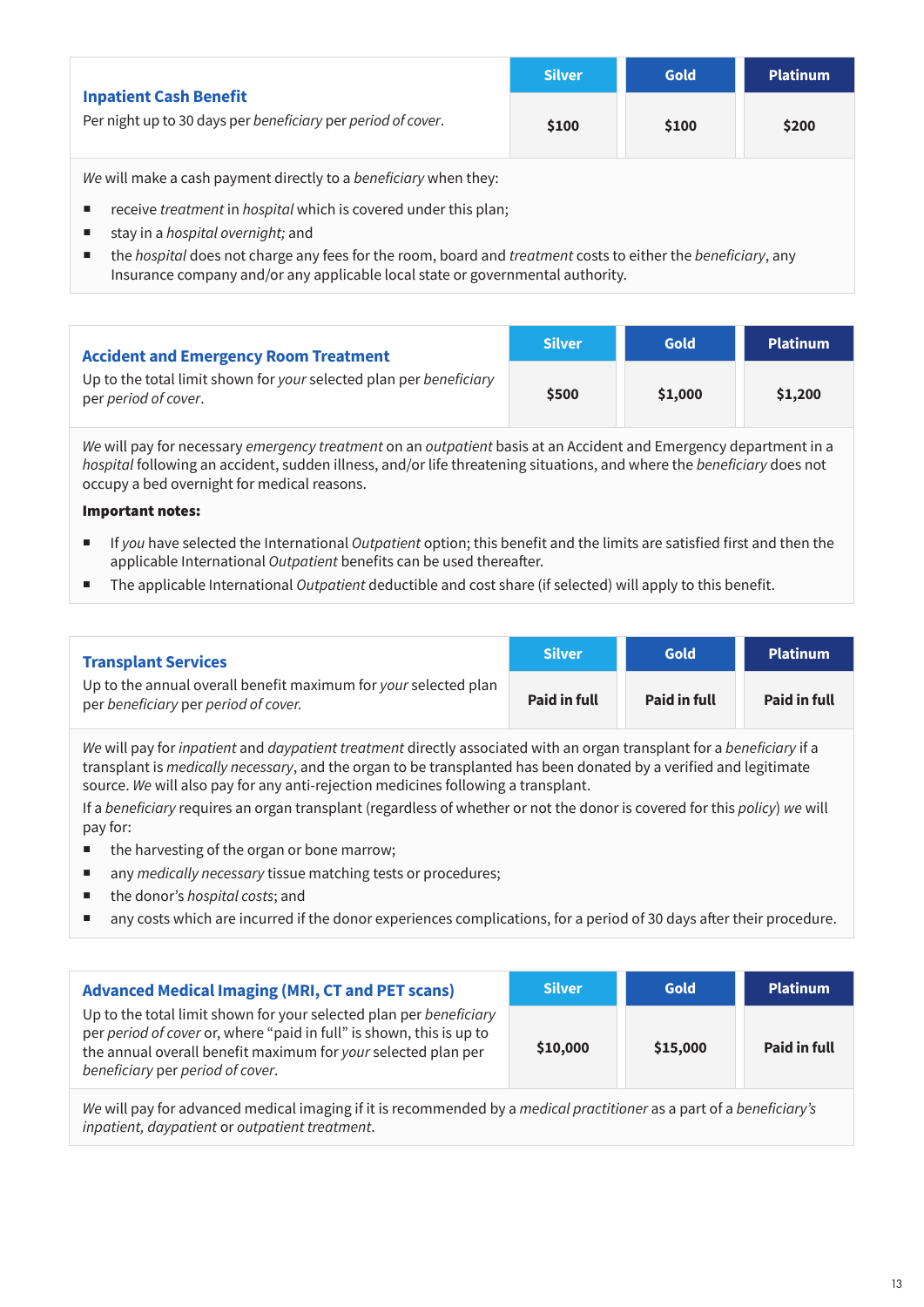| <b>Rehabilitation</b>                                                                                                                      | <b>Silver</b> | <b>Gold</b>   | <b>Platinum</b> |
|--------------------------------------------------------------------------------------------------------------------------------------------|---------------|---------------|-----------------|
| Up to the total limit shown for your selected plan per beneficiary<br>per period of cover or, where "paid in full" is shown, this is up to | \$5,000       | \$10,000      | Paid in full    |
| the annual overall benefit maximum for your selected plan per<br>beneficiary per period of cover.                                          | Up to 30 days | Up to 60 days | Up to 90 days   |

*We* will pay for *rehabilitation treatments* including physical physiotherapy, occupational, cardiac, pulmonary, cognitive and speech therapies.

*We* will only pay for rehabilitation treatment immediately after *surgery* and/or a traumatic event. If the *rehabilitation treatment* is required in a residential *rehabilitation* centre, *we* will pay for accommodation and board.

In determining when the per day limit has been reached, *we* count each overnight stay during which a *beneficiary* receives *inpatient* and/or *daypatient treatment* as one day.

Subject to prior approval being obtained, prior to the commencement of any treatment, *we* will pay for *rehabilitation treatment* for more than the number of days specified, if further *treatment* is *medically necessary* and is recommended by the treating specialist.

#### Important note:

*We* will only approve *rehabilitation treatment* if the treating specialist provides *us* with a report, explaining how long the *beneficiary* will need to stay in *hospital*, the diagnosis and the *treatment* which the *beneficiary* has received, or needs to receive.

| <b>Home Nursing</b>                                                                                                                        | <b>Silver</b> | Gold          | <b>Platinum</b>     |
|--------------------------------------------------------------------------------------------------------------------------------------------|---------------|---------------|---------------------|
| Up to the total limit shown for your selected plan per beneficiary<br>per period of cover or, where "paid in full" is shown, this is up to | \$2,500       | \$5,000       | <b>Paid in full</b> |
| the annual overall benefit maximum for your selected plan per<br>beneficiary per period of cover.                                          | Up to 30 days | Up to 60 days | Up to 120 days      |

*We* will only pay for home nursing if it is provided in the *beneficiary's* home by a *qualified nurse* and it comprises *medically necessary* care that would normally be provided in a *hospital. We* will not pay for home nursing which only provides non-medical care or personal assistance.

*We* will pay for a *beneficiary* to have home nursing if:

- it is recommended by a specialist following *inpatient* or *daypatient treatment* which is covered by this *policy*;
- it starts immediately after the *beneficiary* leaves *hospital;* and
- it reduces the length of time for which the *beneficiary* needs to stay in *hospital*.

| <b>Acupuncture and Chinese Medicine</b>                                                                                                                                                                                                         | <b>Silver</b> | <b>Gold</b> | <b>Platinum</b> |
|-------------------------------------------------------------------------------------------------------------------------------------------------------------------------------------------------------------------------------------------------|---------------|-------------|-----------------|
| Up to the total limit shown for your selected plan per beneficiary<br>per period of cover or, where "paid in full" is shown, this is up to<br>the annual overall benefit maximum for your selected plan per<br>beneficiary per period of cover. | \$1,500       | \$2,500     | Paid in full    |

*We* will only pay for acupuncture and Chinese medicine if it is not the primary *treatment* which the *beneficiary* is in *hospital* to receive.

The acupuncturist and the practitioner of Chinese medicine must be a properly qualified practitioner who holds the appropriate licence in the country where the *treatment* is received.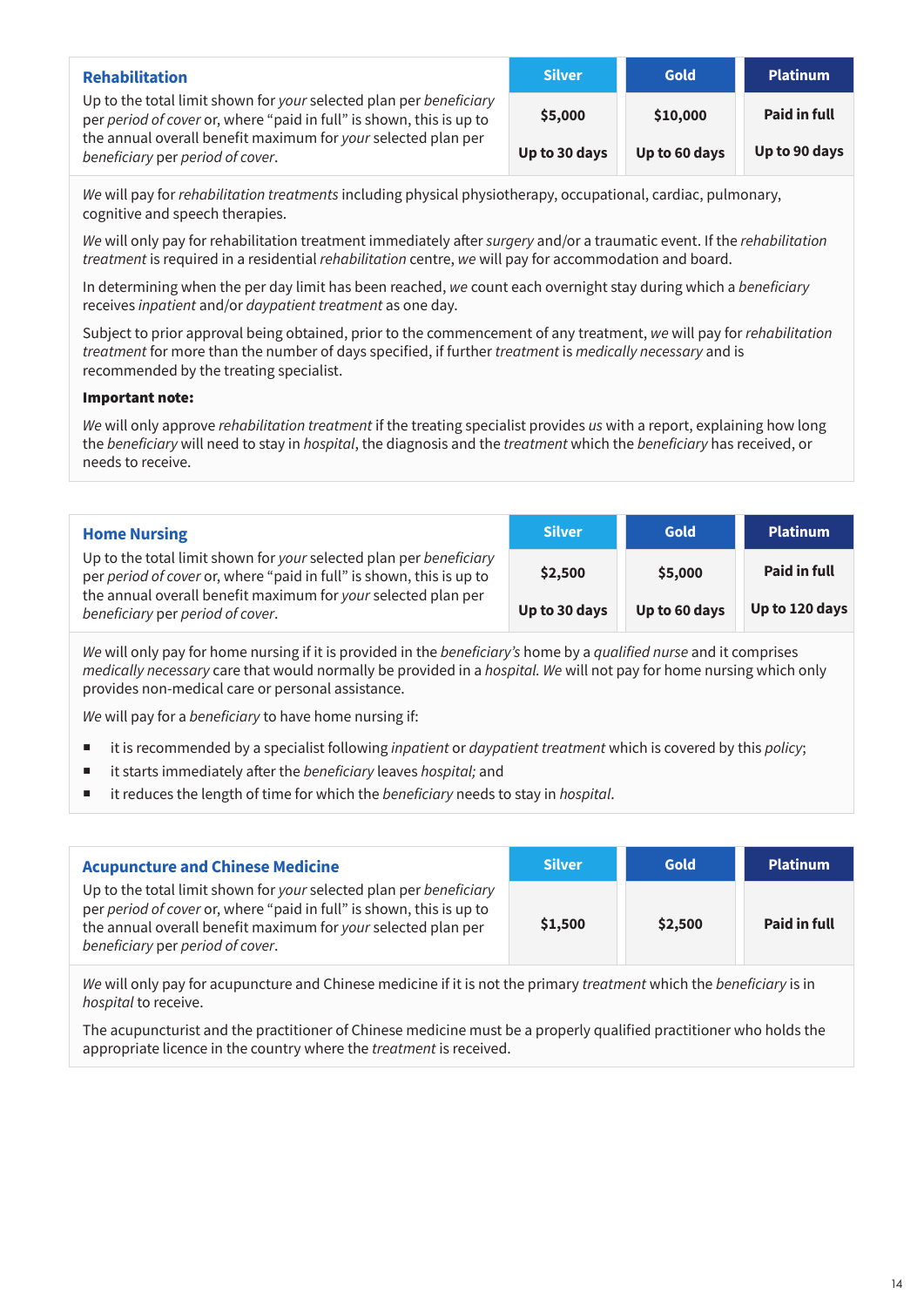| <b>Palliative Care</b>                                                                                                                                                                                                                          | <b>Silver</b> | <b>Gold</b> | <b>Platinum</b>     |  |
|-------------------------------------------------------------------------------------------------------------------------------------------------------------------------------------------------------------------------------------------------|---------------|-------------|---------------------|--|
| Up to the total limit shown for your selected plan per beneficiary<br>per period of cover or, where "paid in full" is shown, this is up to<br>the annual overall benefit maximum for your selected plan per<br>beneficiary per period of cover. | \$35,000      | \$60,000    | <b>Paid in full</b> |  |
| We will pay for palliative care if a beneficiary is given a terminal diagnosis and their life expectancy is less than six<br>months, and there is no available <i>treatment</i> which will be effective in aiding recovery.                     |               |             |                     |  |

*We* will pay for:

- Home care;
- *Inpatient* and *daypatient hospital* or hospice care and accommodation;
- Prescribed medicines; and
- Physical and psychological care.

| <b>Prosthetic Devices</b>                                                                               | <b>Silver</b> | <b>Gold</b>  | <b>Platinum</b> |
|---------------------------------------------------------------------------------------------------------|---------------|--------------|-----------------|
| Up to the annual overall benefit maximum for your selected plan<br>per beneficiary per period of cover. | Paid in full  | Paid in full | Paid in full    |

*We* will pay for internal and external *prosthetic devices* which are necessary as part of a *beneficiary's treatment*, subject to the limitations explained below.

*We* will pay for:

- a *prosthetic device* which is a necessary part of the *treatment* immediately following *surgery* for as long as is required by *medical necessity* and/or is part of the recuperation process on a short-term basis;
- an initial external *prosthetic* device (but not any replacement devices) for *beneficiaries* aged 18 years old and over per *period of cover*.

*We* will pay for an initial external *prosthetic* device and up to two replacements for *beneficiaries* aged 17 years old or younger per period of cover.

If a *beneficiary* requires a replacement *prosthetic* device during the period of over, *we* will require an appropriate medical report.

| <b>Local Ambulance &amp; Air Ambulance Services</b>                                                     | <b>Silver</b> | <b>Gold</b>  | <b>Platinum</b> |
|---------------------------------------------------------------------------------------------------------|---------------|--------------|-----------------|
| Up to the annual overall benefit maximum for your selected plan<br>per beneficiary per period of cover. | Paid in full  | Paid in full | Paid in full    |

Where it is medically necessary and related to a covered condition, *we* will pay for a local or air ambulance to transport a *beneficiary*:

- from the scene of an accident or *injury* to a *hospital*;
- from one *hospital* to another; or
- from their home to a *hospital*.

*We* will only pay for a local air ambulance when appropriate, such as a helicopter, to transport a *beneficiary* for distances up to 100 miles (160 kilometres) when medically appropriate.

Cover for medical evacuation or repatriation is only available if you have cover under the International Evacuation & Crisis Assistance Plus™ option. Please refer to page 25 of the Customer Guide for details of that option.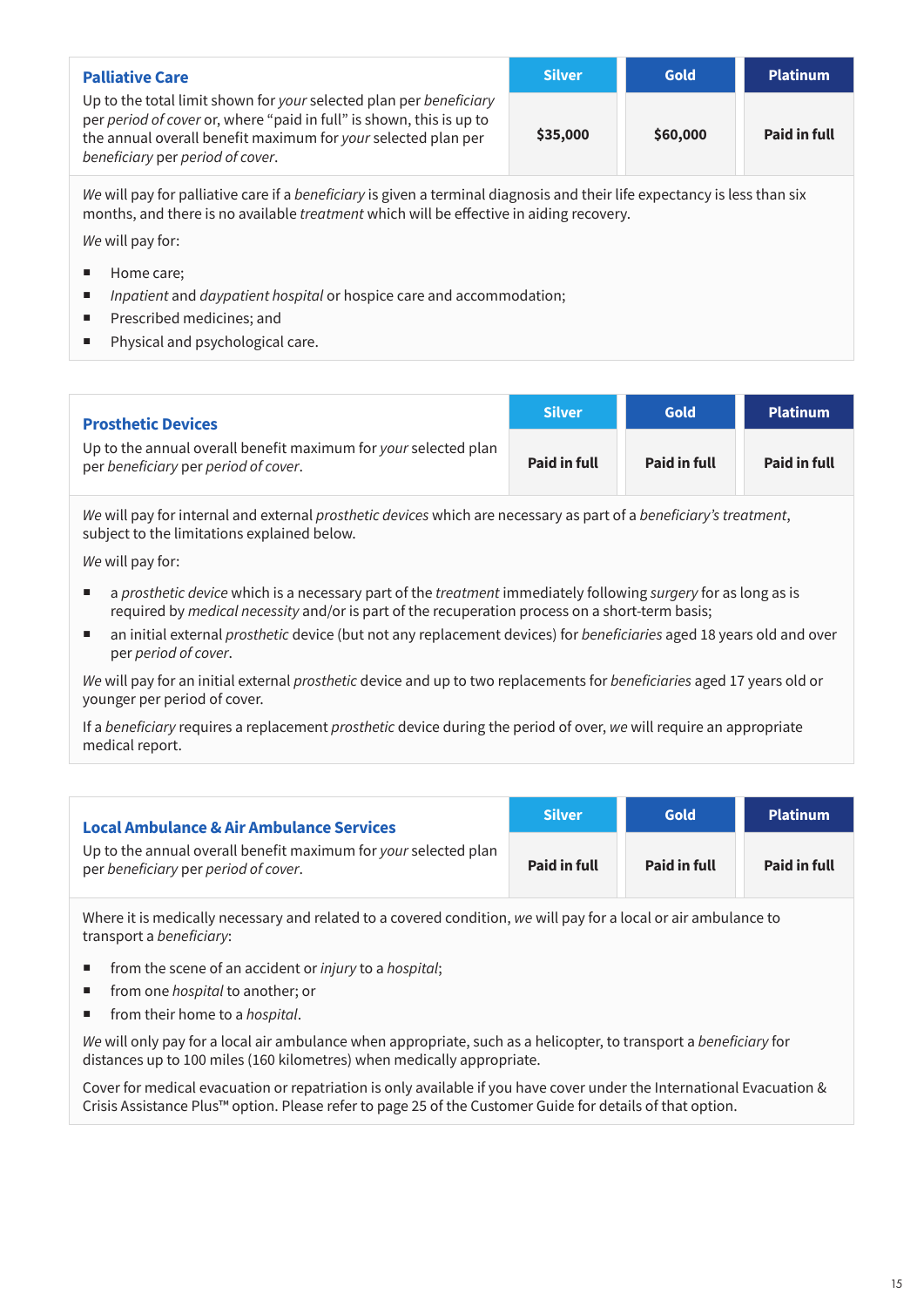| <b>Mental and Behavioural Health Care</b>                                                                                                                                                                                                       | <b>Silver</b>             | <b>Gold</b>                | <b>Platinum</b>                       |
|-------------------------------------------------------------------------------------------------------------------------------------------------------------------------------------------------------------------------------------------------|---------------------------|----------------------------|---------------------------------------|
| Up to the total limit shown for your selected plan per beneficiary<br>per period of cover or, where "paid in full" is shown, this is up to<br>the annual overall benefit maximum for your selected plan per<br>beneficiary per period of cover. | \$5,000<br>Up to 30 days* | \$10,000<br>Up to 60 days* | <b>Paid in full</b><br>Up to 90 days* |

#### *We* will pay for:

- *Evidence-based* and *medically necessary treatment* which is recommended by a *medical practitioner*.
- *Inpatient, daypatient* or *outpatient treatment* carried out by a Psychologist and/or Psychiatrist who is licensed as such under the laws of that country.

#### Autism and Attention Deficit Hyperactivity Disorder (ADHD)

*We* will pay for:

- Medical costs, including *doctor* and paediatrician visits related to Autism and Attention Deficit Hyperactivity Disorder (ADHD) on an *outpatient* basis only which are *evidence-based treatment* and *medically necessary*.
- Assessment and diagnostic testing for Autism and Attention Deficit Hyperactivity Disorder (ADHD) when symptoms are present.
- Behavioural therapy when *medically necessary* according to *evidence-based treatment*.

#### Important notes:

*We* will not pay for:

- Educational intervention, speech therapy and any devices to aid speech.
- Prescription drugs or medication prescribed on an *outpatient* basis for any of these conditions, unless *you* have purchased the International *Outpatient* option.

Prior authorisation is required for all *inpatient, daypatient* and *outpatient treatment*.

\*Day limit only applies to *inpatient* and *daypatient treatments*.

| <b>Treatment for Obesity</b>                                       | <b>Silver</b> | <b>Gold</b> | <b>Platinum</b> |
|--------------------------------------------------------------------|---------------|-------------|-----------------|
| Up to the total limit shown for your selected plan per beneficiary | No coverage   | 70% refund  | 80% refund      |
| per period of cover. Available after the beneficiary has been      |               | $up$ to:    | up to:          |
| covered for 24 months or more.                                     |               | \$20,000    | \$25,000        |

*We* will pay for obesity *surgery* for *beneficiaries* over the age of 18 years in circumstances where there is documented evidence that all other methods of weight loss, including but not limited to slimming classes, nutrition programmes, aids and drugs have been tried over the past 24 months.

#### Important notes:

- The *beneficiary* must have a body mass index (BMI) of 40 or over and have been diagnosed as being morbidly obese and;
- Can provide documented evidence of other methods of weight loss which have been tried over the past 24 months and;
- Has been through a psychological assessment which has confirmed that it is appropriate for them to undergo the procedure.

|                                                                    | <b>Silver</b> | Gold       | <b>Platinum</b> |
|--------------------------------------------------------------------|---------------|------------|-----------------|
| <b>Cancer Preventative Surgery</b>                                 | 70% refund    | 80% refund | 90% refund      |
| Up to the total limit shown for your selected plan per beneficiary | up to:        | up to:     | $up$ to:        |
| per period of cover.                                               | \$10,000      | \$18,000   | \$18,000        |

*We* will pay for preventative *surgery* when a *beneficiary* has a significant family history of a disease which is part of a hereditary cancer syndrome (such as ovarian cancer), and has undergone genetic testing which has established the presence of a hereditary cancer syndrome.

*We* will only pay for the genetic test if the *beneficiary* has cover under the Gold or Platinum International *Outpatient* option.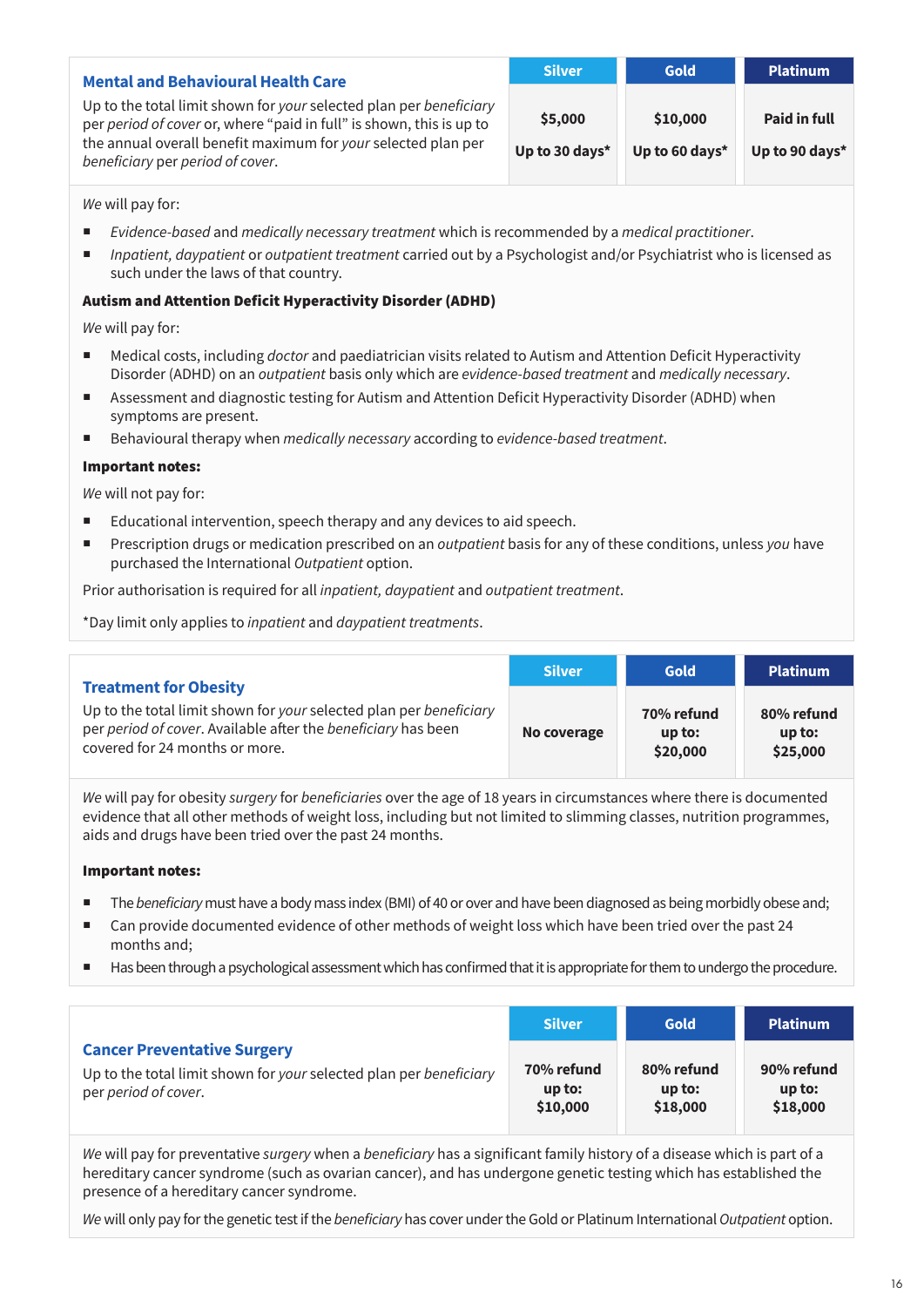| <b>Cancer Care</b>                                                                                      | <b>Silver</b> | <b>Gold</b>         | <b>Platinum</b> |
|---------------------------------------------------------------------------------------------------------|---------------|---------------------|-----------------|
| Up to the annual overall benefit maximum for your selected plan<br>per beneficiary per period of cover. | Paid in full  | <b>Paid in full</b> | Paid in full    |

Following a diagnosis of cancer, *we* will pay for costs for the *treatment* of cancer if the *treatment* is considered by *us* to be active *treatment* and e*vidence-based treatment*, whether the *beneficiary* is staying in a *hospital* overnight or receiving *treatment* as a *daypatient* or *outpatient*.

*We* will only pay for the genetic test if the *beneficiary* has cover under the Gold or Platinum International *Outpatient* option.

| <b>Congenital Conditions</b>                                                               | <b>Silver</b> | <b>Gold</b> | <b>Platinum</b> |
|--------------------------------------------------------------------------------------------|---------------|-------------|-----------------|
| Up to the total limit shown for your selected plan per beneficiary<br>per period of cover. | \$5,000       | \$20,000    | \$39,000        |

*We* will pay for treatment of *congenital conditions* on an *inpatient* or *daypatient* basis that have manifested prior to a beneficiary's 18th birthday, regardless of the beneficiary's age at the time of the treatment.

#### Important notes:

- *We* will not pay for *treatment* of *congenital conditions* under any of the other benefits within the list of benefits, except in the instance where;
- A *congenital condition* is diagnosed after a *beneficiary's* 18th birthday. *Treatment* will be subject to the applicable *inpatient* and *daypatient* benefit limits.

| <b>Out of Area Emergency Hospitalisation Cover</b>                                                                                                                                                                                              | <b>Silver</b>                              | <b>Gold</b>                                | <b>Platinum</b>                            |
|-------------------------------------------------------------------------------------------------------------------------------------------------------------------------------------------------------------------------------------------------|--------------------------------------------|--------------------------------------------|--------------------------------------------|
| For beneficiaries who do not have Worldwide including USA<br>coverage.                                                                                                                                                                          | \$100,000                                  | \$250,000                                  | Paid in full                               |
| Up to the total limit shown for your selected plan per beneficiary<br>per period of cover or, where "paid in full" is shown, this is up to<br>the annual overall benefit maximum for your selected plan per<br>beneficiary per period of cover. | (Inpatient and<br>Daypatient<br>treatment) | (Inpatient and<br>Daypatient<br>treatment) | (Inpatient and<br>Daypatient<br>treatment) |

*Emergency treatment* for *inpatient* and d*aypatient treatment* during temporary short term business or leisure trips outside *your area of coverage*, under life threatening circumstances.

#### Important notes:

The *beneficiary* must have been *treatment* free, symptom and advice free of the medical condition requiring *emergency treatment*, prior to initiating the travel.

Coverage is limited to:

- a duration not exceeding 21 days per trip; and
- a maximum of 60 days in aggregate per period of cover for all trips combined.
- If the International *Outpatient* option has been purchased under your policy, *beneficiaries* will only be covered for emergency *outpatient treatment*. Cover will be subject to the overall annual benefit limit and the individual International *Outpatient* benefit limits.
- Charges relating to maternity, pregnancy, childbirth or any complications of pregnancy or childbirth are excluded from this Out of Area Emergency *Hospitalisation* Cover.
- This benefit is not applicable if *you* have selected the *Worldwide including USA* coverage option.
- *We* will require evidence of *your* entry and exit to the *USA*.
- This option is not available if *your country of habitual residence* is the *USA*.
- Receiving medical *treatment* must not have been one of the objectives of the trip.
- *Emergency treatment* is only applicable if *you* are not able to benefit from free state-provided healthcare in that country.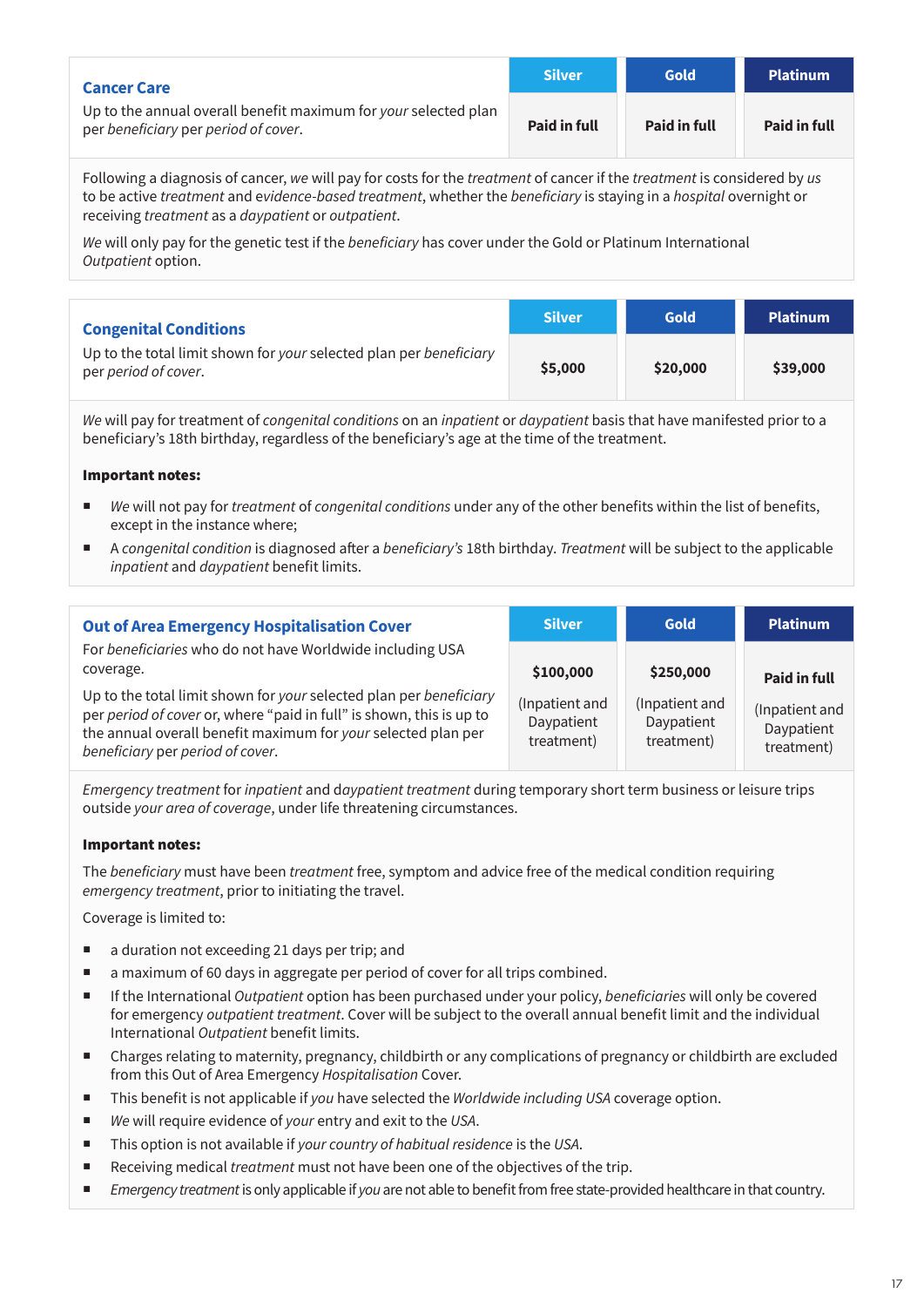# Parent and Baby Care

| <b>Routine Maternity Care</b>                                                              | <b>Silver</b> | Gold    | <b>Platinum</b> |
|--------------------------------------------------------------------------------------------|---------------|---------|-----------------|
| (Gold and Platinum plans only)                                                             |               |         |                 |
| Up to the total limit shown for your selected plan per beneficiary<br>per period of cover. | No coverage   | \$7,000 | \$14,000        |
| Available once the mother has been covered by the policy for 24<br>months or more.         |               |         |                 |

*We* will pay for the following *treatment*, on an *inpatient* or *daypatient* basis as appropriate, if the mother has been a *beneficiary* under this *policy* for a continuous period of at least 24 months or more:

- *hospital*, obstetricians' and midwives' fees for routine childbirth; and
- any fees as a result of post-natal care required by the mother immediately following routine childbirth.

*We* will not pay for surrogacy or any related *treatment. We* will not pay for maternity care or *treatment* for a *beneficiary* acting as a surrogate, or anyone acting as a surrogate for a *beneficiary*.

| <b>Complications from Maternity</b>                                                        | <b>Silver</b> | Gold     | <b>Platinum</b> |
|--------------------------------------------------------------------------------------------|---------------|----------|-----------------|
| (Gold and Platinum plans only)                                                             |               |          |                 |
| Up to the total limit shown for your selected plan per beneficiary<br>per period of cover. | No coverage   | \$14,000 | \$28,000        |
| Available once the mother has been covered by the policy for 24<br>months or more.         |               |          |                 |

*We* will pay for *inpatient* or *outpatient treatment* relating to complications resulting from pregnancy or childbirth if the mother has been a *beneficiary* under this *policy* for a continuous period of at least 24 months or more. This is limited to conditions which can only arise as a direct result of pregnancy or childbirth, including miscarriage and ectopic pregnancy.

- This part of the *policy* does not provide cover for home births.
- *We* will only pay for a Caesarean section, where it is medically necessary. If *we* cannot confirm that it was *medically necessary*, *we* will only pay up to the limit of the mother's routine maternity benefit care cover.

*We* will not pay for surrogacy or any related *treatment*. *We* will not pay for maternity benefit care or *treatment* for a *beneficiary* acting as a surrogate or anyone acting as a surrogate for a *beneficiary*.

| <b>Homebirths</b>                                                                          | <b>Silver</b> | <b>Gold</b> | <b>Platinum</b> |
|--------------------------------------------------------------------------------------------|---------------|-------------|-----------------|
| (Gold and Platinum plans only)                                                             |               |             |                 |
| Up to the total limit shown for your selected plan per beneficiary<br>per period of cover. | No coverage   | \$500       | \$1,100         |
| Available once the mother has been covered by the policy for 24<br>months or more.         |               |             |                 |

*We* will pay midwives' and *specialists*' fees relating to routine home births if the mother has been a *beneficiary* under this *policy* for a continuous period of 24 months or more.

 Please note that the Complications from maternity cover explained above does not include cover for home childbirth. This means that any costs relating to complications which arise in relation to home childbirth will only be paid in accordance with the home childbirth limits, as explained in the list of benefits.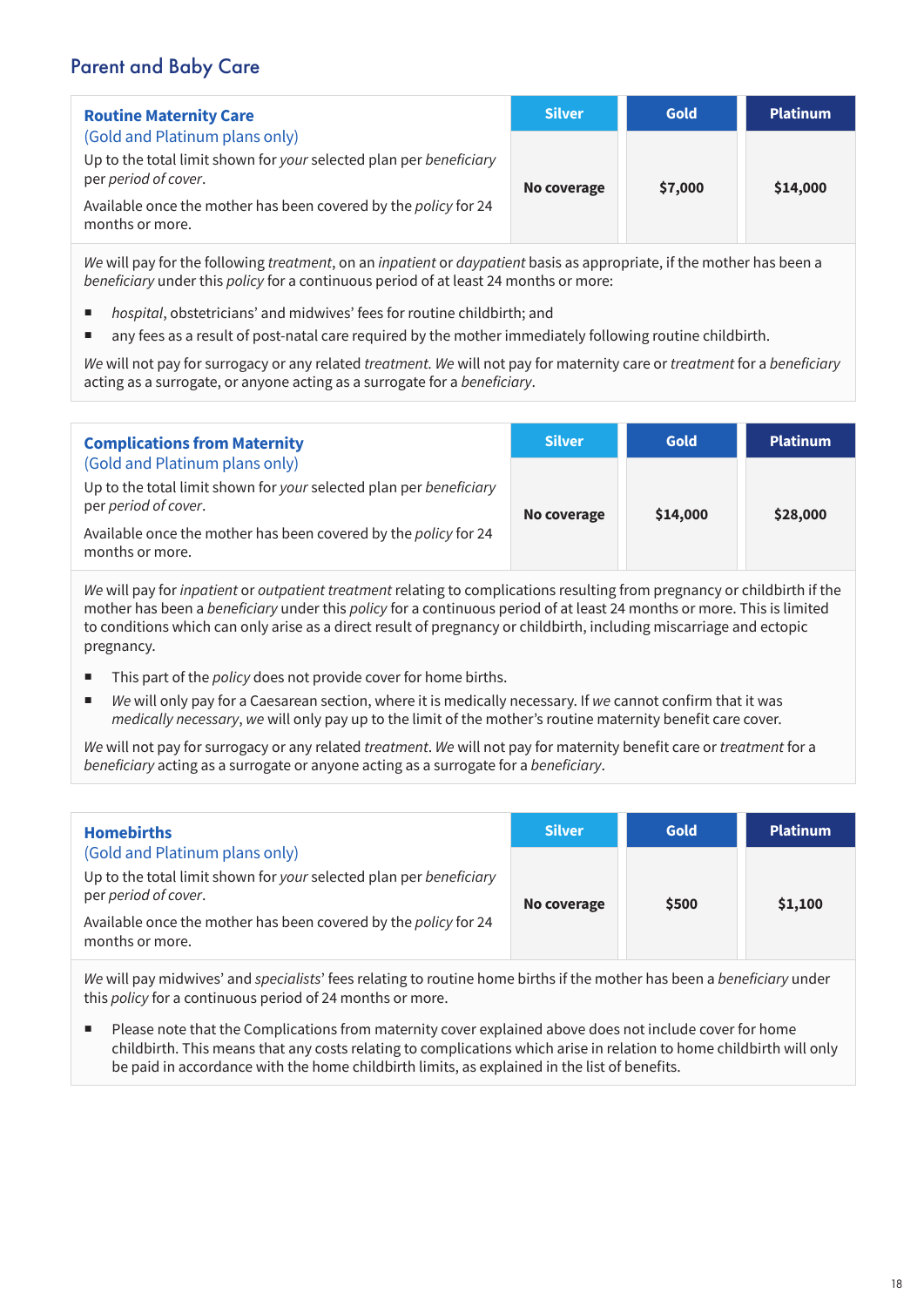| <b>Newborn Care</b>                                                                                                 | <b>Silver</b> | <b>Gold</b> | <b>Platinum</b> |
|---------------------------------------------------------------------------------------------------------------------|---------------|-------------|-----------------|
| Up to the total limit shown for your selected plan per period of<br>cover within the first 90 days following birth. |               |             |                 |
| Available once either parent has been covered by the policy for<br>24 months or more.*                              | \$25,000      | \$75,000    | \$156,000       |

Provided the newborn is added to the *policy, we* will pay for:

- up to 10 days routine care for the baby following birth; and
- all *treatment* required for the baby during the first 90 days after birth instead of any other benefit.

#### Important notes:

Adding the newborn to the policy:

- If at least one (1) parent has been covered by the *policy* for a continuous period of twenty four (24) months or more prior to the newborns birth, *we* will not require information about the newborn's health or a medical examination if an *application* is received by *us* to add the newborn to the *policy* within thirty (30) days of the newborn's date of birth. However, if an *application* is received by *us* more than thirty (30) days after the newborn's date of birth, the newborn will be subject to medical underwriting.
- \*If neither parent has been covered by the *policy* for a period of twenty four (24) consecutive months or more prior to the newborn's birth, the newborn will be subject to medical underwriting, and *you* can submit an *application* to add the newborn. If medical underwriting is required for the newborn, *we* will then tell *you* whether *we* will offer cover to the newborn and, if so, any special conditions and exclusions which would apply. Cover will begin no sooner than the date *you* accept *our* offered terms.
- Children who are born to a surrogate or have been adopted, can only be covered by the *policy* when they are 90 days old. Cover for the baby will be subject to completion of a medical health questionnaire, whereby *we* may apply special restrictions or exclusions.

Any treatment required for *congenital conditions* for a newborn is covered under the 'Congenital conditions' benefit, on page 17 of the Customer Guide, and is subject to the terms of adding the newborn to the *policy* as detailed above.

| <b>Deductible</b><br>A <i>deductible</i> is the amount which you must pay before any<br>claims are covered by your plan.                                                                                                                                                                                                  | \$0<br>\$375<br>\$750<br>\$1,500<br>\$3,000<br>\$7,500<br>\$10,000   |  |  |
|---------------------------------------------------------------------------------------------------------------------------------------------------------------------------------------------------------------------------------------------------------------------------------------------------------------------------|----------------------------------------------------------------------|--|--|
| <b>Cost Share After Deductible</b><br>Cost share is the percentage of each claim not covered by your<br>plan.                                                                                                                                                                                                             | First choose your cost share percentage:<br>0% / 10% / 20% / 30%     |  |  |
| <b>Out of Pocket Maximum</b><br>The out of pocket maximum is the maximum amount of cost<br>share you would have to pay in a period of cover.<br>The cost share amount is calculated after the deductible is<br>taken into account. Only amounts you pay related to cost share<br>contribute to the out of pocket maximum. | Next, choose your out of pocket maximum:<br>\$2,000<br>\$5,000<br>or |  |  |

# Your Deductible and Cost Share Options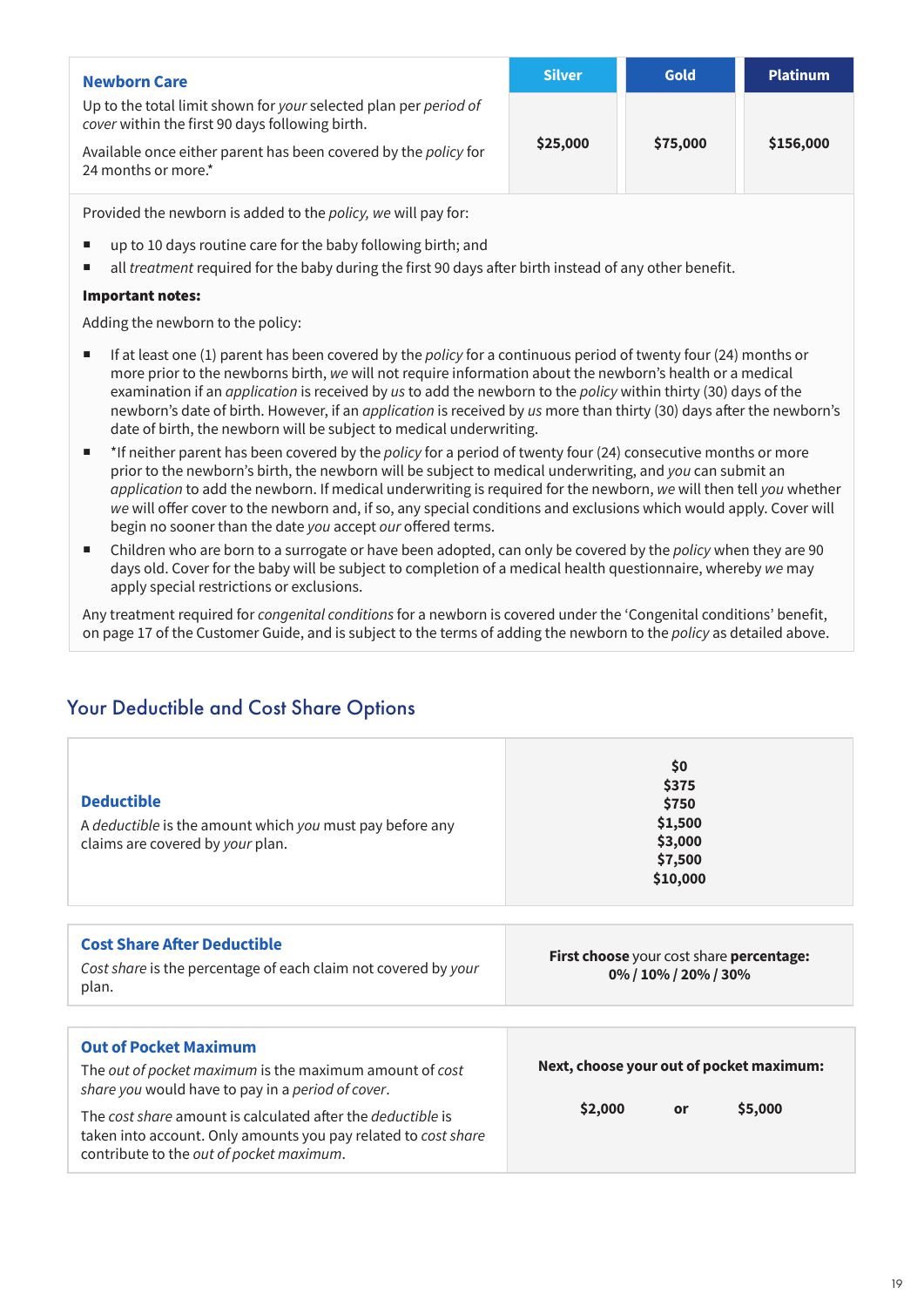The following pages detail the optional benefits you may have chosen to add to your core cover – international medical insurance.



**Take a look at your certificate of to remind yourself exactly insurancewhat cover you have.**

# International Outpatient

The International *Outpatient* optional module provides more comprehensive *outpatient* care where a *hospital* admission as a *daypatient* or *inpatient* is not required, including consultations with *specialists*, prescribed *outpatient* drugs and dressings, rehabilitation, genetic cancer testing and much more.

*You* do not need to request prior authorisation for *outpatient treatment* with the exception of the following:

- Genetic Cancer tests
- Mental and Behavioural Health (on an outpatient basis)
- **Infertility investigations and treatment**
- **Prescribed drugs and dressings for more than 3 months**
- Physiotherapy, chiropractic and osteopathy treatments when you have exceeded 10 sessions.

For any other *treatment* under the International *Outpatient* module, *you* do not need to contact *Cigna* for prior authorisation.

| <b>Annual Overall Benefit Maximum -</b>                                                                              | <b>Silver</b> | Gold     | <b>Platinum</b> |
|----------------------------------------------------------------------------------------------------------------------|---------------|----------|-----------------|
| per beneficiary per period of cover<br>This includes claims paid across all sections of International<br>Outpatient. | \$15,000      | \$35,000 | Paid in full    |

| <b>Consultations with Medical Practitioners and Specialists</b>                                                                                                                                                                                 | <b>Silver</b> | Gold    | <b>Platinum</b> |
|-------------------------------------------------------------------------------------------------------------------------------------------------------------------------------------------------------------------------------------------------|---------------|---------|-----------------|
| Up to the total limit shown for your selected plan per beneficiary<br>per period of cover or, where "paid in full" is shown, this is up to<br>the annual overall benefit maximum for your selected plan per<br>beneficiary per period of cover. | \$2,500       | \$5,000 | Paid in full    |

- *We* will pay for consultations or meetings with a *medical practitioner* which are necessary to diagnose an illness, or to arrange or receive *treatment*.
- *We* will pay for non-surgical *treatment* on an *outpatient* basis, which is recommended by a specialist as being *medically necessary*.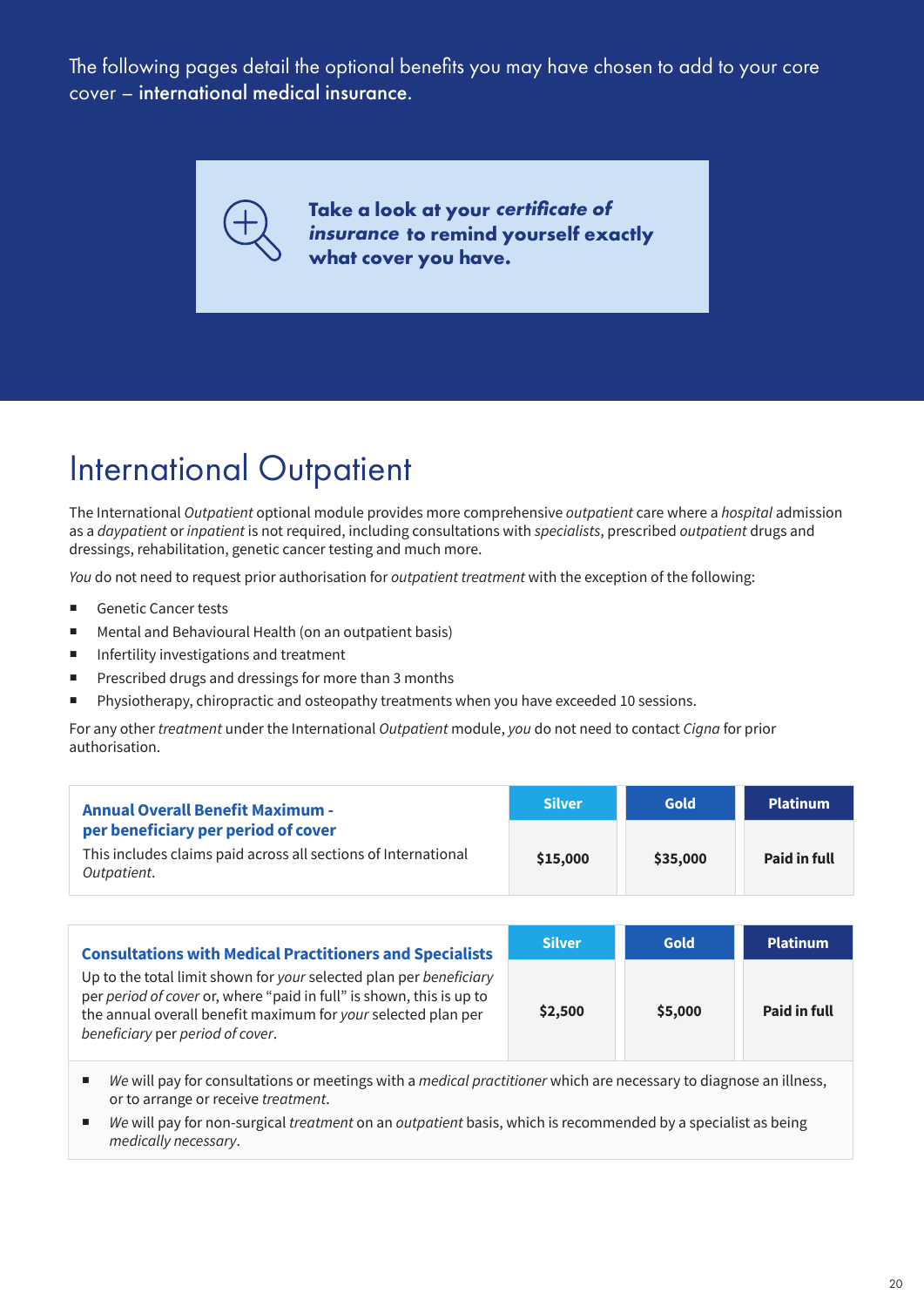| <b>Prescribed Drugs and Dressings</b>                                                                                                                                                                                                           | <b>Silver</b> | <b>Gold</b> | <b>Platinum</b> |
|-------------------------------------------------------------------------------------------------------------------------------------------------------------------------------------------------------------------------------------------------|---------------|-------------|-----------------|
| Up to the total limit shown for your selected plan per beneficiary<br>per period of cover or, where "paid in full" is shown, this is up to<br>the annual overall benefit maximum for your selected plan per<br>beneficiary per period of cover. | \$1,500       | \$3,000     | Paid in full    |

*We* will pay for prescribed drugs and dressings which are prescribed by a *medical practitioner* on an *outpatient* basis.

#### Important note:

Medication prescribed by a *medical practitioner* in the *USA* and/or delivered by a pharmacy in the *USA* are subject to *our* formulary drugs list.

| Pathology, Radiology and diagnostic tests (excluding                                                                                                                                                                                                                                | <b>Silver</b> | <b>Gold</b> | <b>Platinum</b> |
|-------------------------------------------------------------------------------------------------------------------------------------------------------------------------------------------------------------------------------------------------------------------------------------|---------------|-------------|-----------------|
| <b>Advanced Medical Imaging)</b><br>Up to the total limit shown for your selected plan per beneficiary<br>per period of cover or, where "paid in full" is shown, this is up to<br>the annual overall benefit maximum for your selected plan per<br>beneficiary per period of cover. | \$2,500       | \$5,000     | Paid in full    |

*We* will pay for the following tests where they are *medically necessary* and are recommended by a specialist as part of a *beneficiary's outpatient treatment*:

- Blood and urine tests:
- **X-rays;**
- Ultrasound scans;
- Electrocardiograms (ECG); and
- Other diagnostic tests (excluding advanced medical imaging).

#### Important note:

*We* will pay for *medically necessary* testing for pandemic, epidemic or outbreak of infectious illnesses in line with the World Health Organization (WHO) guidelines.

| <b>Outpatient Rehabilitation</b>                                                                                                                                                                                                                | <b>Silver</b> | <b>Gold</b> | <b>Platinum</b> |
|-------------------------------------------------------------------------------------------------------------------------------------------------------------------------------------------------------------------------------------------------|---------------|-------------|-----------------|
| Up to the total limit shown for your selected plan per beneficiary<br>per period of cover or, where "paid in full" is shown, this is up to<br>the annual overall benefit maximum for your selected plan per<br>beneficiary per period of cover. | \$5,000       | \$10,000    | Paid in full    |

*We* will pay for:

- *Outpatient* physiotherapy;
- *Outpatient* occupational therapy;
- Osteopathy and chiropractic *treatment*;
- Speech therapy; and
- Cardiac and pulmonary *rehabilitation*.

#### Important notes:

#### Outpatient physiotherapy, osteopathy and chiropractic treatment:

*We* will pay for this *treatment* if it is *medically necessary* and restorative in nature to help *you* to carry out *your* normal activities of daily living. The *treatment* must be carried out by a properly qualified practitioner who holds the appropriate license to practice in the country where the *treatment* is received. This excludes any sports medicine *treatment*.

#### Speech therapy treatment:

*We* will pay for restorative speech therapy if it is required immediately following *treatment* which is covered under this *policy* (for example, as part of a *beneficiary's* follow-up care after they have suffered a stroke) and it is confirmed by a specialist to be *medically necessary* on a short-term basis.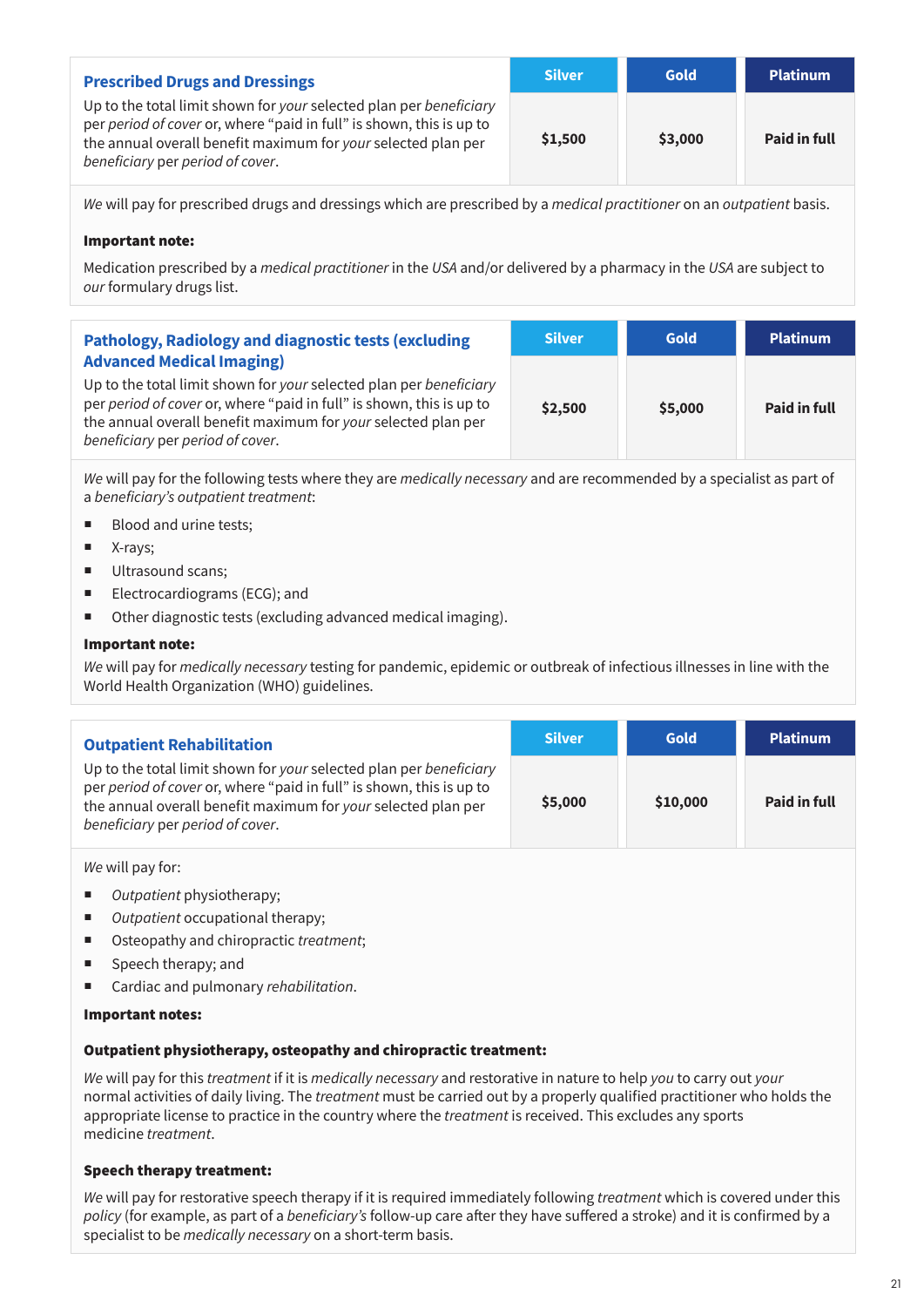| <b>Pre-Natal and Post-Natal Care</b>                                                       | <b>Silver</b> | Gold    | <b>Platinum</b> |
|--------------------------------------------------------------------------------------------|---------------|---------|-----------------|
| (Gold and Platinum plans only)                                                             |               |         |                 |
| Up to the total limit shown for your selected plan per beneficiary<br>per period of cover. | No coverage   | \$3,500 | \$7,000         |
| Available once the mother has been covered by the policy for 24<br>months or more.         |               |         |                 |

- *We* will pay for *medically necessary* pre-natal and post-natal care on an *outpatient* basis if the mother has been a *beneficiary* under the International *Outpatient* option for a continuous period of 24 months or more.
- Examples of pre-natal *treatment* and tests include:
	- Routine obstetricians' and midwives' fees;
	- All scheduled ultrasounds and examinations;
	- Prescribed medicines, drugs and dressings;
	- Routine pre-natal blood tests, if required;
	- Amniocentesis procedure (also referred to as amniotic fluid test or AFT) or chorionic villous sampling (also referred to as CVS); and
	- Non-invasive pre-natal testing (NIPT) for high risk individuals.

Post-natal care:

• Any fees, including prescribed drugs and dressings, as a result of post-natal care required by the mother immediately following routine childbirth.

| <b>Infertility Investigations and Treatment</b>                                          | <b>Silver</b> | <b>Gold</b> | <b>Platinum</b> |
|------------------------------------------------------------------------------------------|---------------|-------------|-----------------|
| Up to the total limit shown for your selected plan per beneficiary<br>per lifetime.      |               |             |                 |
| Available once the beneficiary has been covered by this option<br>for 24 months or more. | No coverage   | No coverage | \$10,000        |

*We* will pay for investigations into the cause of infertility if a specialist rules out any medical cause and the *beneficiary* was unaware of the existence of any infertility problem, and had not suffered any symptoms, when their cover under this *policy* commenced.

If necessary, *we* will pay a maximum of 4 attempts for Infertility *treatment* up to the total limit shown in aggregate, per lifetime of the policy. This benefit is available for beneficiaries up to 41 years old.

Prior authorisation is required for all infertility investigations and *treatment*.

| <b>Sleep Apnoea</b>                                                                        | <b>Silver</b> | <b>Gold</b> | <b>Platinum</b> |
|--------------------------------------------------------------------------------------------|---------------|-------------|-----------------|
| Up to the total limit shown for your selected plan per beneficiary<br>per period of cover. | No coverage   | \$1,500     | \$2,000         |

Following a referral from your *medical practitioner*, *we* will pay for one sleep study or home sleep test to diagnose if *you* have sleep apnoea.

If it has been determined *you* have sleep apnoea *we* will pay for the hire of a Continuous Positive Airway Pressure (CPAP) machine or if appropriate other oral appliances.

If it is medically appropriate, *we* will pay for *surgery*.

| <b>Genetic Cancer Test</b>                                                                      | <b>Silver</b> | <b>Gold</b> | <b>Platinum</b> |
|-------------------------------------------------------------------------------------------------|---------------|-------------|-----------------|
| Up to the total limit shown for your selected plan per beneficiary<br>per lifetime.             |               |             |                 |
| Available once the <i>beneficiary</i> has been covered by this option<br>for 12 months or more. | No coverage   | \$2,000     | \$4,000         |

*We* will pay for one genetic test for *beneficiaries* with an increased risk of cancer, when *medically necessary* and in accordance with medical evidence.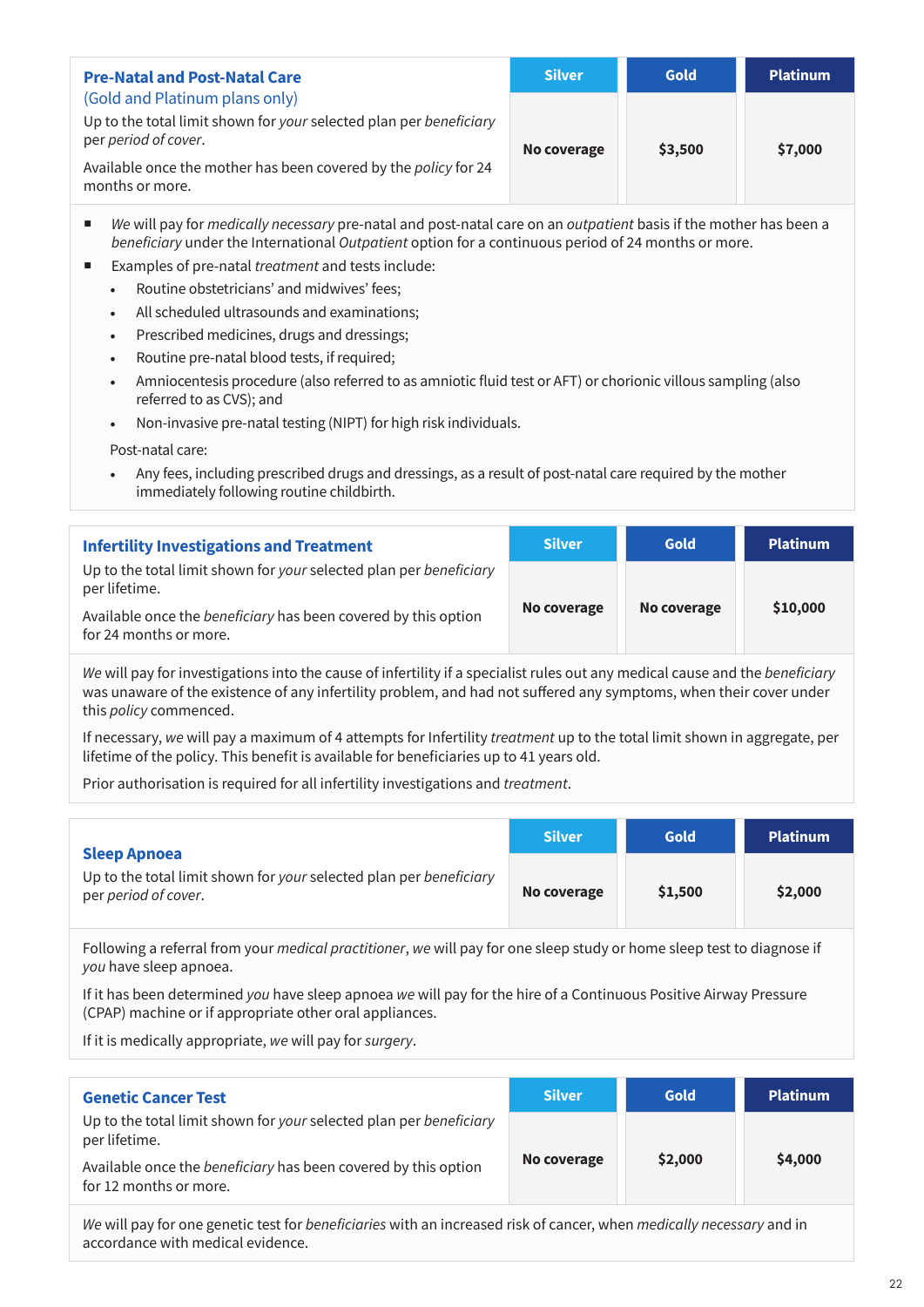| <b>Acupuncture &amp; Chinese medicine</b>                                                                                                                                                                                                       | <b>Silver</b> | Gold    | <b>Platinum</b> |
|-------------------------------------------------------------------------------------------------------------------------------------------------------------------------------------------------------------------------------------------------|---------------|---------|-----------------|
| Up to the total limit shown for your selected plan per beneficiary<br>per period of cover or, where "paid in full" is shown, this is up to<br>the annual overall benefit maximum for your selected plan per<br>beneficiary per period of cover. | \$2,500       | \$5,000 | Paid in full    |

*We* will pay for a combined maximum total of 15 consultations with an Acupuncturist and practitioner of Chinese medicine, if those *treatments* are recommended by a *medical practitioner*. The *treatment* must be carried out by a properly qualified practitioner who holds the appropriate licence to practice in the country where the *treatment* is received.

| <b>Durable Medical Equipment</b>                                                                        | <b>Silver</b> | <b>Gold</b>  | <b>Platinum</b> |
|---------------------------------------------------------------------------------------------------------|---------------|--------------|-----------------|
| Up to the annual overall benefit maximum for your selected plan<br>per beneficiary per period of cover. | Paid in full  | Paid in full | Paid in full    |

*We* will pay for the use of durable medical equipment if the use of that equipment is recommended by a specialist in order to support the *beneficiary's treatment* which is covered under this *policy*.

*We* will only pay for one type of medical equipment per *period of cover* which:

- is not disposable, and is capable of being used more than once;
- serves a medical purpose;
- is fit for use in the home; and
- is of a type only normally used by a person who is suffering from the effect of a disease, illness or *injury*.

#### **Adult Vaccinations**

Up to the total limit shown for *your* selected plan per *beneficiary* per *period of cover* or, where "paid in full" is shown, this is up to the annual overall benefit maximum for *your* selected plan per *beneficiary* per *period of cover*.

| экуэн | ovu                 | г шинин             |
|-------|---------------------|---------------------|
| \$250 | <b>Paid in full</b> | <b>Paid in full</b> |

**Silver Gold Platinum**

*We* will pay for certain vaccinations and immunisations that are clinically appropriate.

| <b>Dental Accidents</b>                                                                                                                                                                                                                         | <b>Silver</b> | <b>Gold</b>  | <b>Platinum</b> |
|-------------------------------------------------------------------------------------------------------------------------------------------------------------------------------------------------------------------------------------------------|---------------|--------------|-----------------|
| Up to the total limit shown for your selected plan per beneficiary<br>per period of cover or, where "paid in full" is shown, this is up to<br>the annual overall benefit maximum for your selected plan per<br>beneficiary per period of cover. | \$1,000       | Paid in full | Paid in full    |

If a *beneficiary* needs dental *treatment* as a result of injuries which they have suffered in an accident, *we* will pay for *outpatient* dental *treatment* for any sound natural tooth/teeth damaged or affected by the accident, provided the *treatment* commences immediately after the accident and is completed within 30 days of the date of the accident.

In order to approve this *treatment*, *we* will require confirmation from the *beneficiary's* treating *dentist* of:

- the date of the accident; and
- the fact that the tooth/teeth which are the subject of the proposed *treatment* are sound natural tooth/teeth.

*We* will pay for this *treatment* instead of any other dental *treatment* the *beneficiary* may be entitled to under this *policy*, when they need *treatment* following accidental damage to a tooth or teeth.

*We* will not pay for the repair or provision of dental implants, crowns or dentures under this part of this *policy*.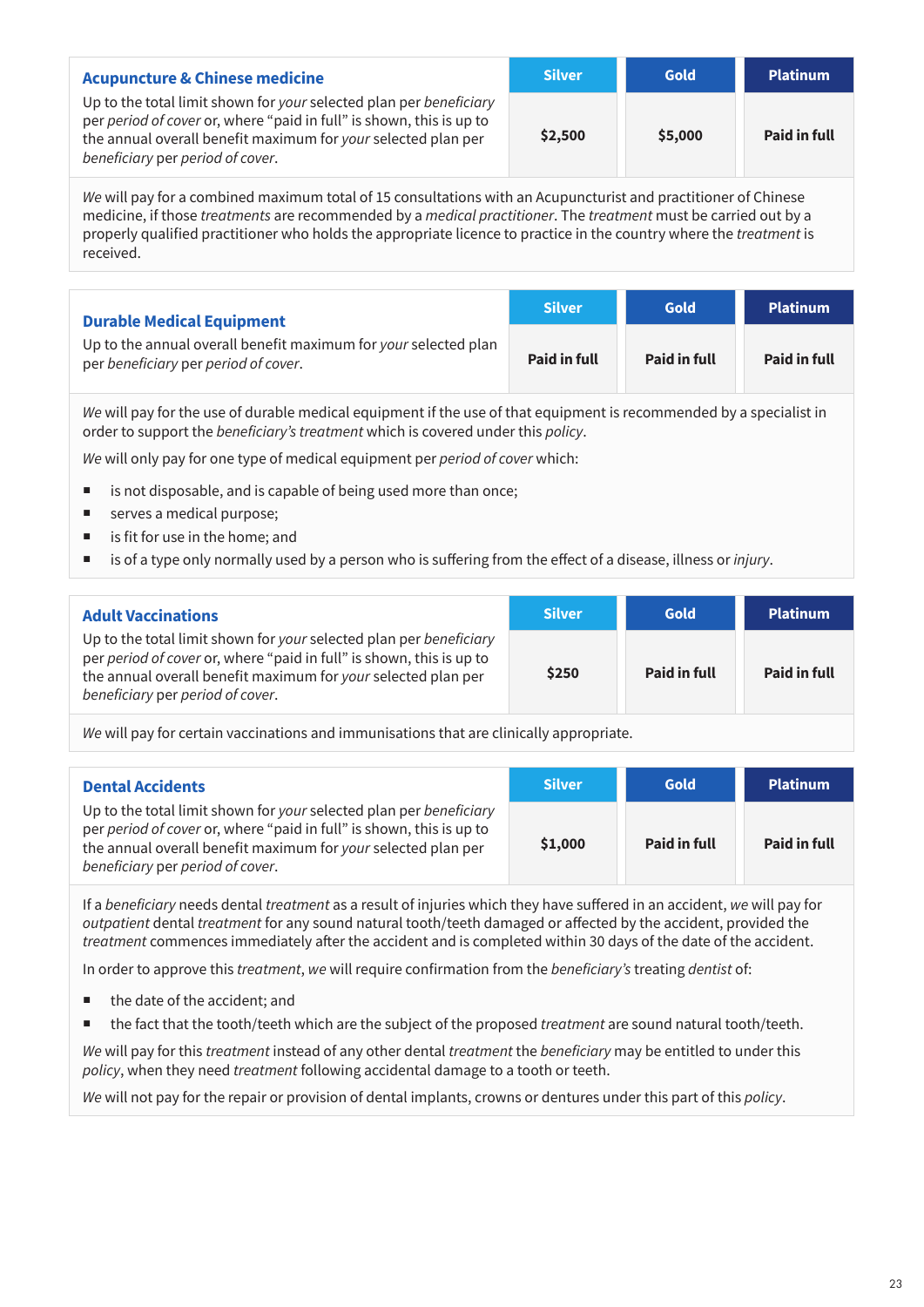| <b>Child and Adolescence Wellbeing Health</b>                                                       | <b>Silver</b> | <b>Gold</b>  | <b>Platinum</b>     |
|-----------------------------------------------------------------------------------------------------|---------------|--------------|---------------------|
| Up to the annual overall benefit maximum for your selected plan<br>beneficiary per period of cover. | Paid in full  | Paid in full | <b>Paid in full</b> |

*We* will pay for child and adolescence wellbeing health at *appropriate age intervals*, carried out by a *medical practitioner* for the following preventative care services:

- evaluating medical history;
- **Physical examinations;**
- development assessment:
- anticipatory guidance; and
- appropriate immunisations and laboratory tests.

#### Important notes:

Mental health consultations with a psychiatrist or psychologist are covered under the Mental Health and Behavioural Care benefit under International Medical Insurance.

In addition, *we* will pay for:

- One school entry health check, to assess growth, hearing and vision, for each child at the first school entry date.
- diabetic retinopathy screening for children who have diabetes.

| 60+ Care                                                                                   | <b>Silver</b> | Gold    | <b>Platinum</b> |
|--------------------------------------------------------------------------------------------|---------------|---------|-----------------|
| Up to the total limit shown for your selected plan per beneficiary<br>per period of cover. | No coverage   | \$1,000 | \$2,000         |

If a *beneficiary* is aged 60 years old and above, or turning 60 years old within the *period of cover*, and has one of the following conditions as declared on their medical questionnaire (and is a special exclusion as detailed on *your Certificate of Insurance*), *we* will pay for the *medically necessary outpatient treatment* costs associated with the maintenance of this condition: Hypertension, Type 2 Diabetes, Glaucoma, Arthritis, joint or back pain, Osteoporosis/ Osteopenia.

#### Important notes:

- If, during the application stage *you* have selected the option to have one of the above conditions covered at an additional premium, whereby the condition is covered comprehensively on an *inpatient* and *outpatient* basis (if the International *Outpatient* option has been selected); this benefit will not be applicable.
- Examples of *medically necessary treatment* and tests include but are not limited to: consultations with *medical practitioners*, prescribed drugs and dressings, pathology and radiology, *outpatient rehabilitation* and acupuncture and Chinese medicine. Please note, this benefit excludes Advanced Medical Imaging.
- *You* are eligible to have the condition(s) covered (but not conditions, symptoms or complications arising from those conditions) on an *outpatient* basis, up to the total limits shown per *period of cover*.
- The benefit is subject to any *cost shares* or *deductibles* elected on *your policy*.

# Your Deductible and Cost Share Options

| <b>Deductible</b><br>A deductible is the amount which you must pay before any claims<br>are covered by your plan.                                                                | \$0/\$150/\$500/\$1,000/\$1,500                                  |
|----------------------------------------------------------------------------------------------------------------------------------------------------------------------------------|------------------------------------------------------------------|
|                                                                                                                                                                                  |                                                                  |
| <b>Cost Share After Deductible</b><br>Cost share is the percentage of each claim not covered by your plan.                                                                       | First choose your cost share percentage:<br>0% / 10% / 20% / 30% |
| <b>Out of Pocket Maximum</b><br>The out of pocket maximum is the maximum amount of cost<br>share you would have to pay in a period of cover.                                     | Next, choose your out of pocket maximum:                         |
| The cost share amount is calculated after the <i>deductible</i> is<br>taken into account. Only amounts you pay related to cost share<br>contribute to the out of pocket maximum. | \$3,000                                                          |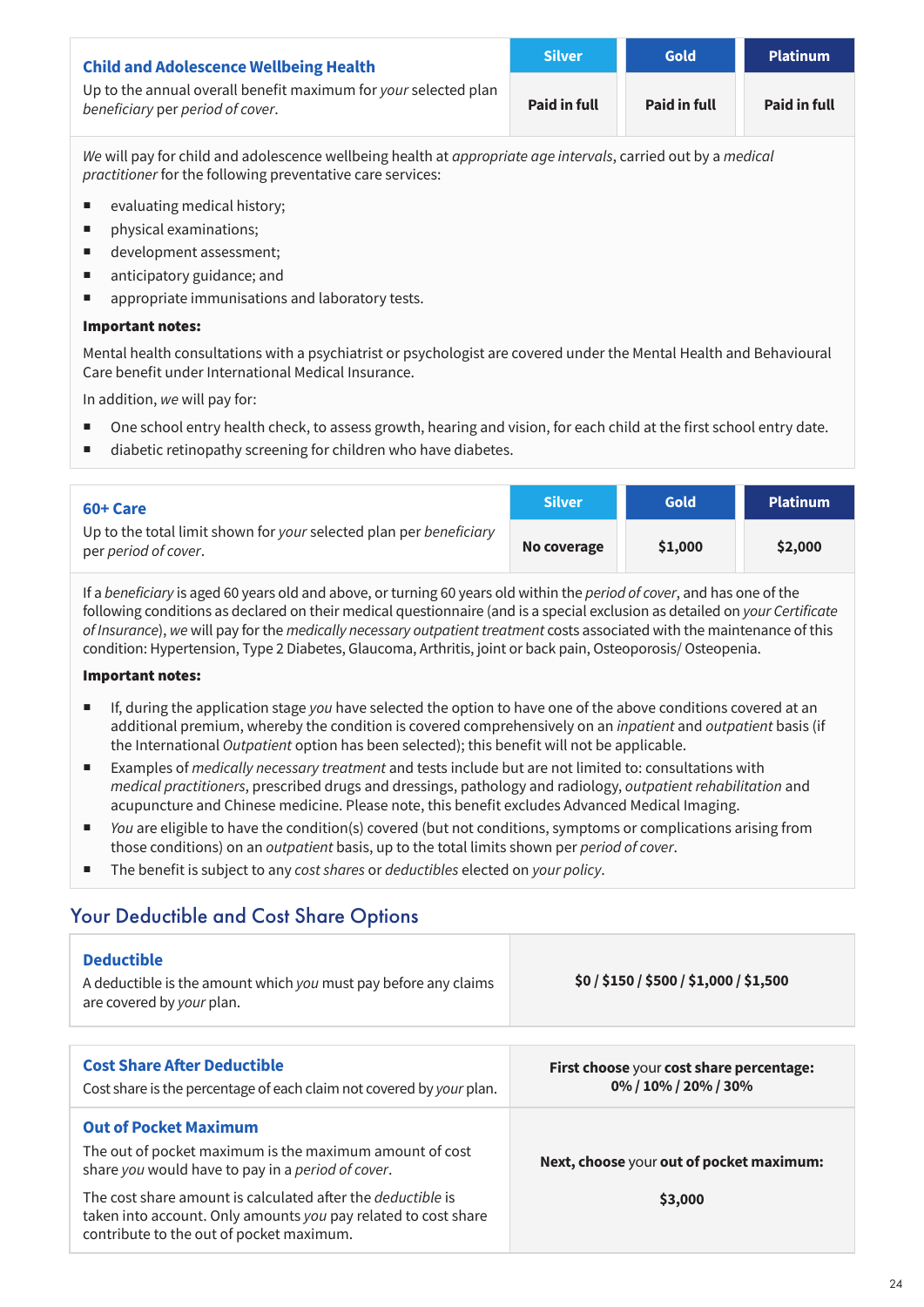# International Evacuation & Crisis Assistance Plus™

International Medical Evacuation provides coverage for reasonable transportation costs to the nearest centre of medical excellence in the event that the *treatment* is not available locally in an emergency. This option also includes medical repatriation coverage as a result of a serious illness or after a traumatic event or *surgery*, and compassionate visits for a parent, spouse, partner, sibling or child to visit a *beneficiary* after an accident or sudden illness and the *beneficiary* has not been evacuated or repatriated.

Peace of mind for *you* and *your* family, particularly while travelling globally, is very important to *us*. As well as providing coverage for medical evacuation events, this option also includes the Crisis Assistance Plus™ programme providing 24/7 time-sensitive advice and coordinated in-country crisis response services in the event of a travel or security risk that may occur while *you* and *your* family are travelling globally.

# International Medical Evacuation

|                                                                                                                           | <b>Silver</b> | Gold         | <b>Platinum</b> |
|---------------------------------------------------------------------------------------------------------------------------|---------------|--------------|-----------------|
| <b>International Medical Evacuation</b><br><b>Annual overall benefit maximum -</b><br>per beneficiary per period of cover | Paid in full  | Paid in full | Paid in full    |

|                           | <b>Silver</b> | Gold                | <b>Platinum</b> |
|---------------------------|---------------|---------------------|-----------------|
| <b>Medical Evacuation</b> | Paid in full  | <b>Paid in full</b> | Paid in full    |

Transfer to the nearest centre of medical excellence if the *treatment* the *beneficiary* needs is not available locally in an emergency.

If a *beneficiary* requires *emergency treatment*, *we* will pay for medical evacuation for them:

- to be taken to the nearest *hospital* where the necessary treatment is available (even if this is in another part of the country, or in another country); and
- to return to the place they were taken from, provided the return journey takes place not more than 14 days after the *treatment* is completed.

As regards to the return journey, *we* will pay:

- the price of an economy class air ticket; or
- the reasonable cost of travel by land or sea; whichever is lesser.

*We* will only pay for taxi fares if:

- It is medically preferable for the *beneficiary* to travel to the airport by taxi, rather than by ambulance; and
- Approval is obtained in advance from the *medical assistance service*.

*We* will pay for evacuation (but not repatriation) if the *beneficiary* needs diagnostic tests or cancer *treatment* (such as chemotherapy) if, in the opinion of *our medical assistance service*, evacuation is appropriate and *medically necessary* in the circumstances.

*We* will not pay any other costs related to an evacuation (such as accommodation costs).

#### Important note:

If *you* require to return to the hospital where *you* were evacuated for follow up *treatment*, *we* will not pay for travel costs or living allowance costs.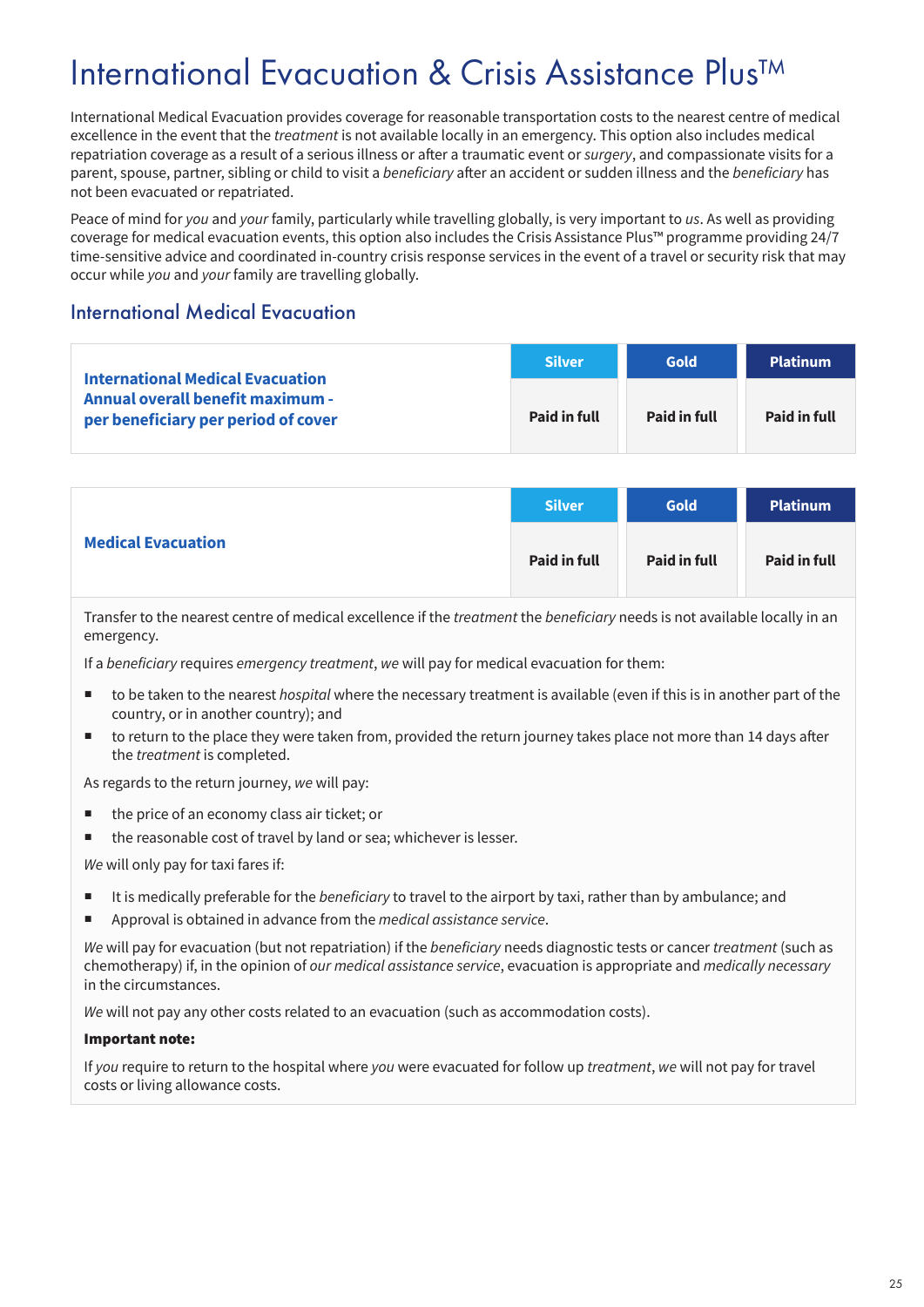|                             | <b>Silver</b>       | Gold         | <b>Platinum</b>     |
|-----------------------------|---------------------|--------------|---------------------|
| <b>Medical Repatriation</b> | <b>Paid in full</b> | Paid in full | <b>Paid in full</b> |

If a *beneficiary* requires a medical repatriation as a result of a serious illness or after a traumatic event or *surgery*, *we* will pay:

- for them to be returned to their *country of habitual residence* or *country of nationality*; and
- to return them to the place they were taken from, provided the return journey takes place not more than 14 days after the *treatment* is completed.

The above journey must be approved in advance by *our medical assistance service* and to avoid doubt all transportation costs are required to be reasonable and customary.

As regards to the return journey, *we* will pay:

- the price of an economy class air ticket; or
- the reasonable cost of travel by land or sea; whichever is lesser.

*We* will only pay for taxi fares if:

- it is medically preferable for the *beneficiary* to travel to the airport by taxi, rather than by ambulance; and
- approval is obtained in advance from the *medical assistance service*.

*We* will not pay any other costs related to a repatriation (such as accommodation costs).

#### Important notes:

If *you* require to return to the *hospital* where *you* were repatriated for follow up treatment, *we* will not pay for travel costs or living allowance costs.

If a *beneficiary* contacts the *medical assistance service* to ask for prior approval for repatriation, but the *medical assistance service* does not consider repatriation to be medically appropriate, *we* may instead arrange for the *beneficiary* to be evacuated to the nearest *hospital* where the necessary *treatment* is available. *We* will then repatriate the *beneficiary* to his or her specified *country of nationality* or *country of habitual residence* when his or her condition is stable, and it is medically appropriate to do so.

|                                       | <b>Silver</b> | Gold                | <b>Platinum</b> |
|---------------------------------------|---------------|---------------------|-----------------|
| <b>Repatriation of Mortal Remains</b> | Paid in full  | <b>Paid in full</b> | Paid in full    |

If a *beneficiary* dies outside their *country of habitual residence* during the *period of cover*, the *medical assistance service* will arrange for their mortal remains to be returned to their *country of habitual residence* or *country of nationality* as soon as reasonably practicable, subject to airlines requirements and restrictions.

*We* will not pay any costs associated with burial or cremation or the transport costs for someone to collect or accompany the *beneficiary's* mortal remains.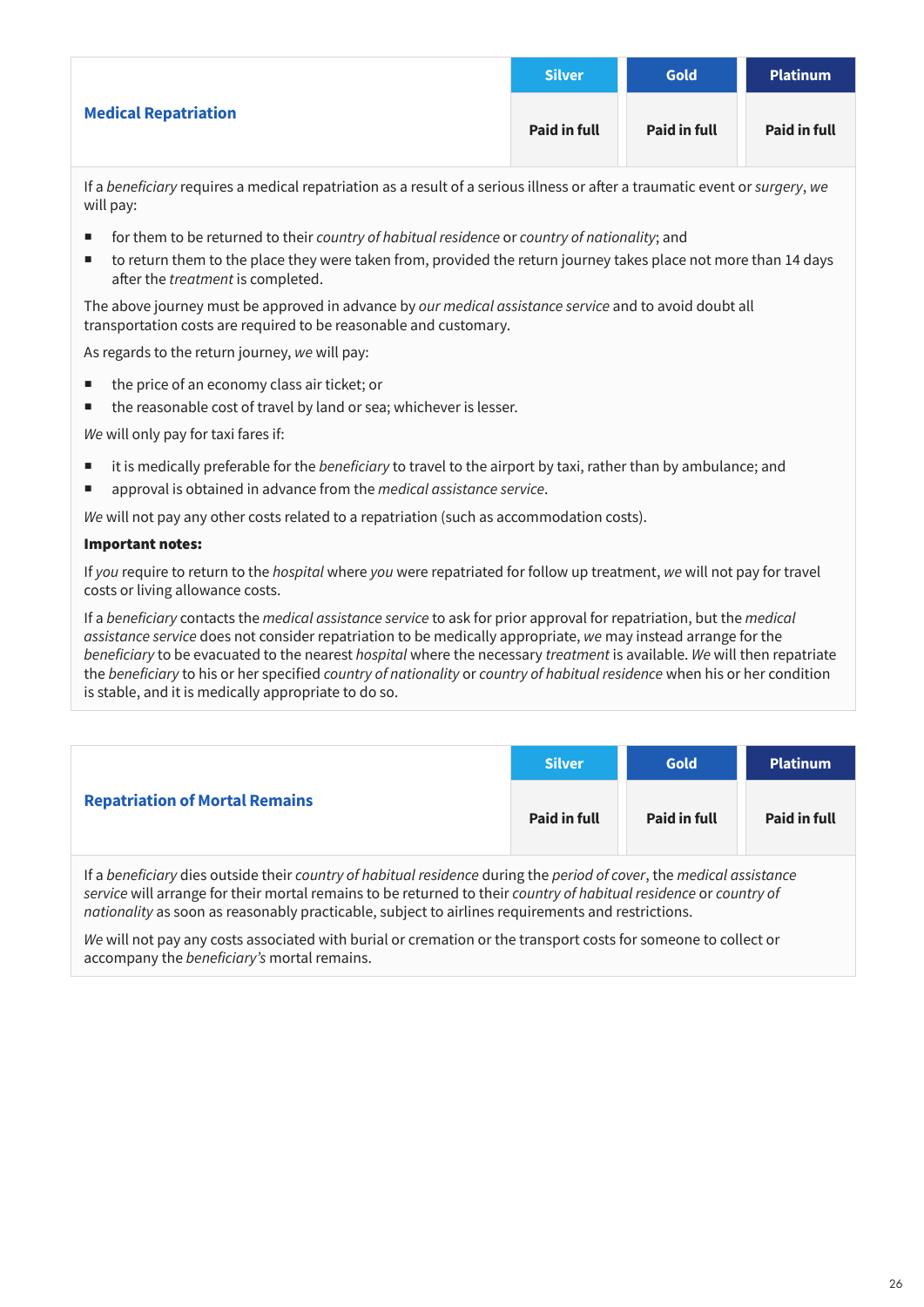|                                               | <b>Silver</b> | <b>Gold</b>         | <b>Platinum</b> |
|-----------------------------------------------|---------------|---------------------|-----------------|
| <b>Travel Cost for an Accompanying Person</b> | Paid in full  | <b>Paid in full</b> | Paid in full    |

If a *beneficiary* needs a parent, sibling, child, *spouse* or partner, to travel with them on their journey in conjunction with a medical evacuation or repatriation, because they:

- need help getting on or off an aeroplane or other vehicle;
- are travelling 1000 miles (or 1600km) or further;
- are severely anxious or distressed, and are not being accompanied by a nurse, paramedic or other medical escort; or
- are very seriously ill or injured;

*we* will pay for a relative or partner to accompany them. The journeys (for the avoidance of doubt shall mean one outbound and one return) must be approved in advance by the *medical assistance service* and the return journey must take place not more than 14 days after the *treatment* is completed.

*We* will pay:

- the price of an economy class air ticket; or
- the reasonable cost of travel by land or sea; whichever is the lesser.

If it is appropriate, considering the *beneficiary's* medical requirements, the family member or partner who is accompanying them may travel in a different class.

If it is *medically necessary* for a *beneficiary* to be evacuated or repatriated, and they are going to be accompanied by their *spouse* or partner, *we* will also pay the reasonable travel costs of any children aged 17 or under, if those children would otherwise be left without a parent or guardian.

#### Important notes:

- *We* will not pay for a third party to accompany a *beneficiary* if the original purpose of the evacuation was to enable the *beneficiary* to receive *outpatient treatment*.
- *We* will not pay for any other costs relating to third party travel costs, such as accommodation or local transportation.

#### If you have purchased this option, we will also make available the provision below for compassionate visits to you by immediate family members.

|                                                                                                                                                             | <b>Silver</b> | Gold    | <b>Platinum</b> |
|-------------------------------------------------------------------------------------------------------------------------------------------------------------|---------------|---------|-----------------|
| <b>Compassionate Visit - Travel Costs</b><br>Up to a maximum of 5 trips per lifetime up to the total limit<br>shown for your selected plan per beneficiary. | \$1,200       | \$1,200 | \$1,200         |
| <b>Compassionate Visit - Living Allowance Costs</b><br>Up to the total limit shown per day for each visit with a<br>maximum of 10 days per visit.           | <b>Silver</b> | Gold    | <b>Platinum</b> |
|                                                                                                                                                             | \$155         | \$155   | \$155           |

For each *beneficiary we* will pay for up to 5 compassionate visits over the lifetime of the cover. Compassionate visits must be approved in advance by *our medical assistance service*.

*We* will pay the cost of economy class return travel for a parent, *spouse*, partner, sibling or child to visit a *beneficiary* after an accident or sudden illness, if the *beneficiary* is in a different country and is anticipated to be hospitalised for 5 days or more, or has been given a short-term terminal prognosis.

*We* will also pay for living expenses incurred by a family member during a compassionate visit, for up to 10 days per visit while they are away from their *country of habitual residence* up to the limits shown in the list of benefits (subject to being provided with receipts in respect of the costs incurred).

#### Important note:

 *We* will not pay for a compassionate visit when the *beneficiary* has been evacuated or repatriated. If an evacuation or repatriation takes place during a compassionate visit, *we* will not pay any further third party transportation costs.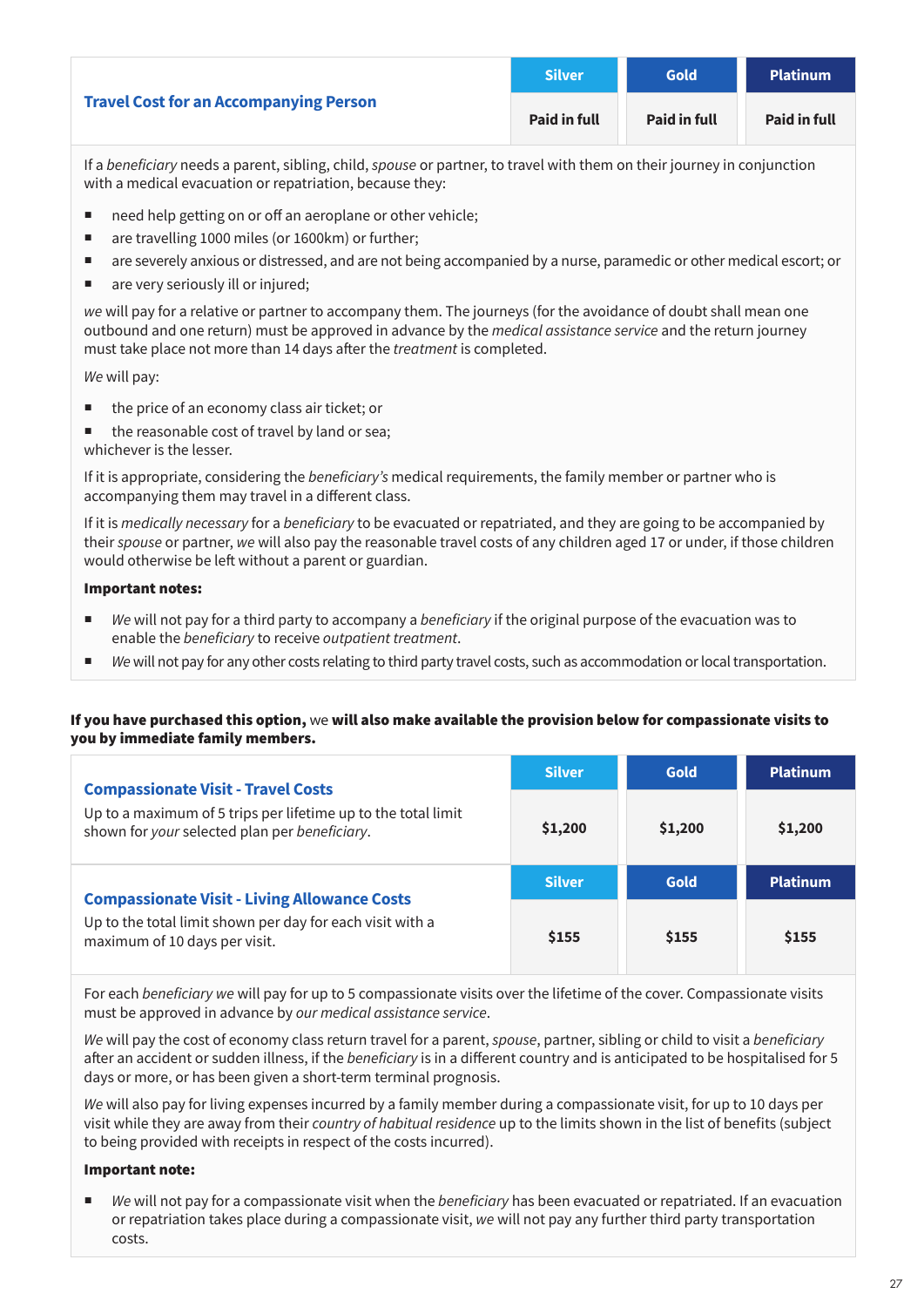# Crisis Assistance Plus™ Programme

This programme is provided by global crisis response experts, FocusPoint International<sup>®</sup>, who support global travellers with 24/7 multilingual response centres and resources in over 100 countries.

Crisis Assistance Plus™ (CAP) provides time-sensitive advice and coordinated in-country crisis assistance for ten different risks that have the potential to impact beneficiaries when traveling:

- Terrorism
- Pandemic
- Political threats
- Natural disasters
- Blackmail or extortion
- Violent crimes
- Disappearances of persons
- $\blacksquare$  Hijacks
- Kidnaps for ransom
- Wrongful detentions

The programme provides *beneficiaries* with 24/7 on-demand access to FocusPoint International's global assistance centres for advice and coordinated in-country crisis response services, when necessary.

Depending on the situation, the programme offers:

- Rapid-response teams and dedicated CAP managers deployed globally within 24 hours;
- Experienced security personnel for field rescue, shelter in place and ground evacuations;
- Nationally recognised crisis communications teams;
- Highly experienced kidnap-for-ransom and extortion- response specialists;
- **Emergency-message relay to family members or employers;**
- Point-in-time geographic threat information; and
- Access to private aviation fleet, with aircraft launched in as little as 60 minutes.

#### Important notes:

- FocusPoint International© will provide crisis response services for a maximum of two physical incidents per *beneficiary* per *period of cover*. The programme provides access to unlimited crisis consultations during the period of cover.
- The eligible physical incident response is limited to forty five (45) calendar days of assistance.
- The Crisis Assistance Plus™ Programme is not an insurance policy. FocusPoint International<sup>©</sup> does not and will not reimburse or indemnify *beneficiaries* for any expenses incurred directly by a beneficiary and/or on behalf of a *beneficiary*. All additional expenses are incurred and paid directly by and at the sole discretion of Focuspoint.

*We* have no involvement in, nor are *we* liable for, any decisions and/or outcomes that are made or determined by FocusPoint International©. FocusPoint International© will not provide crisis response services:

- With respect to kidnapping or violent crime by a relative;
- To any person who has had kidnap insurance cancelled or declined;
- To any person who has been kidnapped in the past;
- To any kidnapping of a protected person within their country of residence;
- Where such service would be prohibited under United Nations' resolutions or any laws of the European Union, United Kingdom or the United States;
- For the payment of any ransom;
- If the *beneficiary* elects to travel to location(s) with an issued and active advisory against all travel to said location(s);
- For a business dispute;
- For extra expenses caused by a non-covered travel delay;
- For suicide or attempted suicide:
- For war, whether declared or not, between China, France, the United Kingdom, the Russian Federation and the United States, or war in Europe other than civil war;
- For any enforcement action by or on behalf of the United Nations in which countries stated above or any armed forces are engaged; and
- For loss or destruction to any property arising from any consequential loss or any legal liability caused from radioactivity.

In the event of one of the crisis situations as detailed above, please contact Cigna's Customer Care Team. Cigna's Customer Care team will transfer you to a FocusPoint crisis consultant who can provide advice and coordinate immediate worldwide assistance. In order to use this service we are required to pass your name and contact information to FocusPoint International©.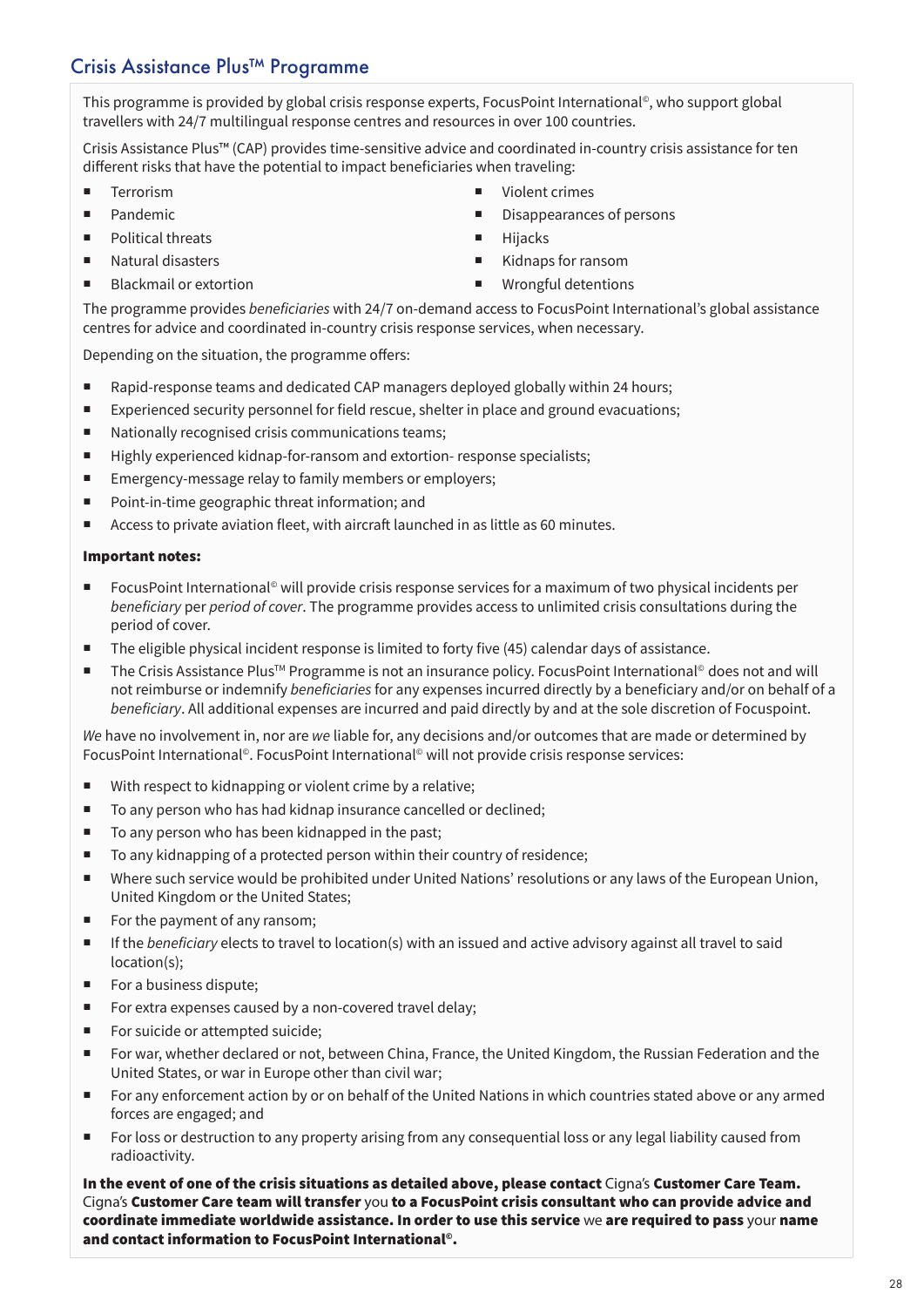|                                     | <b>Silver</b> | <b>Gold</b>         | <b>Platinum</b> |
|-------------------------------------|---------------|---------------------|-----------------|
| Crisis Assistance Plus <sup>™</sup> | Paid in full  | <b>Paid in full</b> | Paid in full    |

FocusPoint International© will pay for crisis consulting expenses and other additional expenses per covered response (up to a maximum of two physical incidents per beneficiary per period of cover) and included but not limited to:

- Emergency political or natural disaster evacuation costs;
- Legal referrals and fees;
- Fees and expenses of an independent interpreter;
- Costs of relocations, travel and accommodations;
- Fees and expenses of security personnel temporarily deployed solely and directly for the purposes of protecting a *beneficiary* and located in a country where a crisis event has occurred.

**The following important notes and general conditions apply to all of the cover which is provided under the International Medical Evacuation option.** 

## Important Notes

The services described in this section are provided or arranged by the *medical assistance service* under this policy.

The following conditions apply to both emergency medical evacuations and repatriations:

- all evacuations and repatriations must be approved in advance by the medical assistance service, which is contactable through *Cigna's* Customer Care Team;
- the *treatment* for which, or following which, the evacuation or repatriation is required must be recommended by a *qualified nurse* or *medical practitioner*;
- evacuation and repatriation services are only available under this *policy* if the *beneficiary* is being treated (or needs to be treated) on an *inpatient* or *daypatient* basis;
- the *treatment* because of which the evacuation or repatriation service is required must:
	- be *treatment* for which the *beneficiary* is covered under this *policy*; and
	- not be available in the location from which the *beneficiary* is to be evacuated or repatriated;
	- the *beneficiary* must already have cover under the International Medical Evacuation option, before they need the evacuation or repatriation service;
	- the *beneficiary* must have cover in the *selected area of coverage* which includes the country where the *treatment* will be provided after the evacuation or repatriation (treatment in the USA is excluded unless the beneficiary has purchased *Worldwide including USA* cover).
- *We* will only pay for evacuation or repatriation services if all arrangements are approved in advance by *our medical assistance service*. Before that approval will be given, *we* must be provided with any information or proof that *we* may reasonably request;
- *We* will not approve or pay for an evacuation or repatriation if, in *our* reasonable opinion, it is not appropriate, or if it is against medical advice. In coming to a decision as to whether an evacuation or repatriation is appropriate, *we* will refer to established clinical and medical practice;
- From time to time *we* may carry out a review of this cover and reserve the right to contact *you* to obtain further information when it is reasonable for *us* to do so.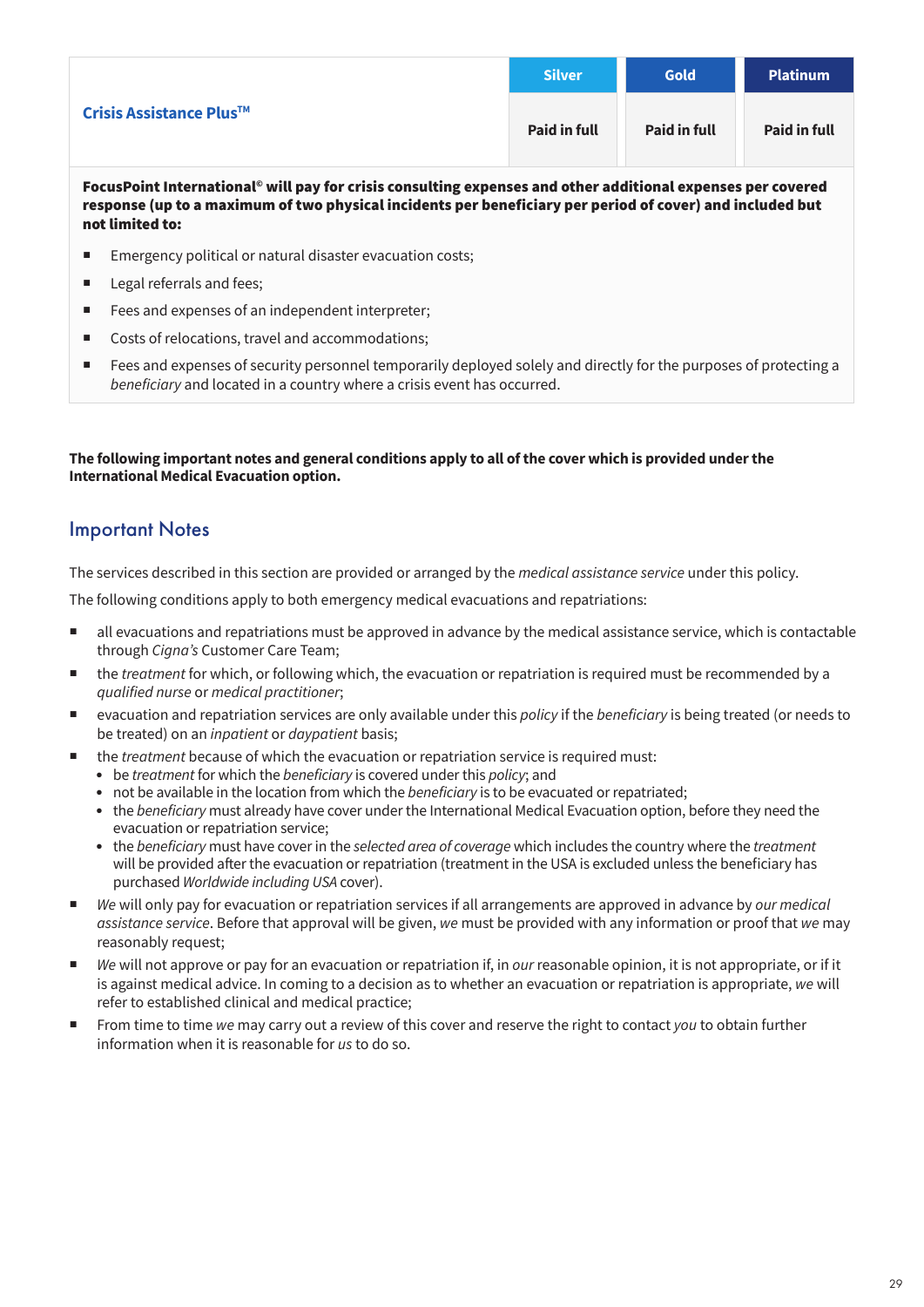# General Conditions

- Where local conditions make it impossible, impractical, or unreasonably dangerous to enter an area, for example because of political instability or war, *we* may not be able to arrange evacuation or repatriation services. This *policy* does not guarantee that evacuation or repatriation services will always be available when requested, even if they are medically appropriate.
- *We* will only pay for *hospital* accommodation for as long as the *beneficiary* is being treated. *We* will not pay for *hospital* accommodation if a *beneficiary* is no longer being treated but is waiting for a return flight.
- Any *medical* treatment which a beneficiary receives before or after an evacuation or repatriation will be paid from the International Medical Insurance plan (or under another coverage option if appropriate) provided that the *treatment* is covered under this *policy* and *you* have purchased the relevant cover.
- *We* cannot be held liable for any delays or lack of availability of evacuation or repatriation services which result from adverse weather conditions, technical or mechanical problems, conditions or restrictions imposed by public authorities, or any other factor which is beyond *our* reasonable control.
- *We* will only pay for evacuation, repatriation and third party transportation if the *treatment* for which, or because of which, the evacuation or repatriation is necessary is covered under this policy.
- All decisions as to:
	- the *medical necessity* of evacuation or repatriation;
	- the means and timing of any evacuation or repatriation;
	- the medical equipment and medical personnel to be used; and
	- the destination to which the *beneficiary* should be transported;

will be made by *Cigna's* medical team, after consultation with the *medical practitioners* who are treating the *beneficiary*, taking into account all of the relevant medical factors and considerations.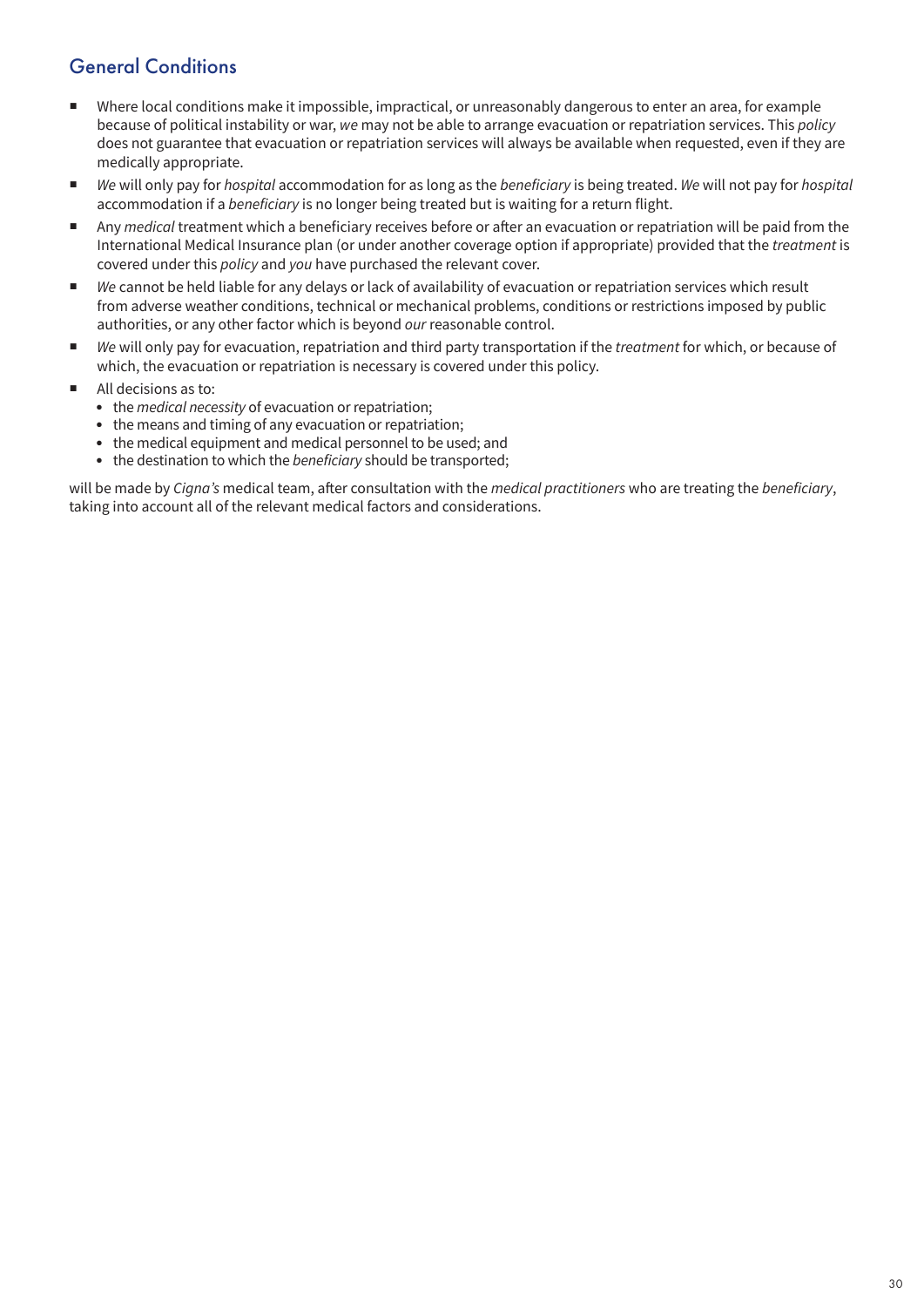# International Health & Wellbeing

*We* understand the importance of *your* overall wellbeing and living a balanced life. In addition to health screenings, tests and examinations; this module also empowers *you* and *your* family with the services and support to manage *your* own individual day-to-day health and wellbeing. *Your* Wellness companion, comprising of the Life Management Assistance programme and the Telephonic Wellness Coaching, are available to help *you* and *your* family stay healthy and well, both physically and mentally.

|                                      | <b>Silver</b> | <b>Gold</b>         | <b>Platinum</b> |
|--------------------------------------|---------------|---------------------|-----------------|
| Life Management Assistance Programme | Paid in full  | <b>Paid in full</b> | Paid in full    |

*Our* Life Management Assistance programme is available 24 hours a day, 7 days a week, 365 days a year meaning *you* can contact the service for access to free, confidential assistance with any work, life, personal or family issue that matters to *you* at a time that is suitable for *you*.

*You* will have access to the following services and tools:

#### Short-term counselling:

 Up to 6 counselling sessions via telephone, video, or face-to-face, per issue per *period of cover*. Common use cases include: managing anxiety and depression, couples' and family relationship support, bereavement, and more.

#### Behavioural health:

- Up to 6 sessions with a mindfulness coach via telephone per *period of cover*. Beneficial for individuals experiencing stress, and challenges with focus and concentration.
- An online self-help Cognitive Behavioural Therapy (CBT) programme to address mild to moderate anxiety, stress, and depression, with unlimited access to the programme for 6 months.

#### Career and workplace support:

- Life coaching telephonic sessions to assist with personal growth and career development at work.
- Telephonic sessions with a counsellor for managers to develop their people management skills.

#### Practical needs:

- Unlimited in the moment telephonic support for live assistance.
- Pre-qualified referrals and information to assist with your day to day demands, such as relocation logistics, child or eldercare, legal or financial services.

Please contact Cigna's Customer Care team if you wish to use this service. This service is provided by Cigna's chosen counselling provider.

|                                     | <b>Silver</b>       | <b>Gold</b>  | <b>Platinum</b>     |
|-------------------------------------|---------------------|--------------|---------------------|
| <b>Telephonic Wellness Coaching</b> | <b>Paid in full</b> | Paid in full | <b>Paid in full</b> |

*We* will match *you* with *your* own personal qualified wellness coach who is specifically trained in health behaviour change. *Your* coach will partner with *you* to identify a specific wellness goal that is important to *you*, and will support *you* in building a wellness plan around one of the following areas of focus: weight management, healthy eating, physical activity, sleep, stress management and tobacco cessation.

- *You* will have access to 6 confidential telephonic coaching sessions per focus area per *period of cover* with *your* dedicated coach to build *your* strategy and motivation to reach *your* wellbeing goal.
- *You* will be supported by *your* personal coach with advice and recommendations that can be implemented in between *your* 6 coaching sessions to ensure lasting lifestyle changes.

The coaching sessions are delivered via telephone which means *you* can access it from the comfort of *your* own home and can be scheduled at a convenient time for *you*, based on time zone and language preference. Please note, this is a confidential service.

#### Please contact Cigna's Customer Care team if you wish to use this service. This service is provided by Cigna's chosen counselling provider.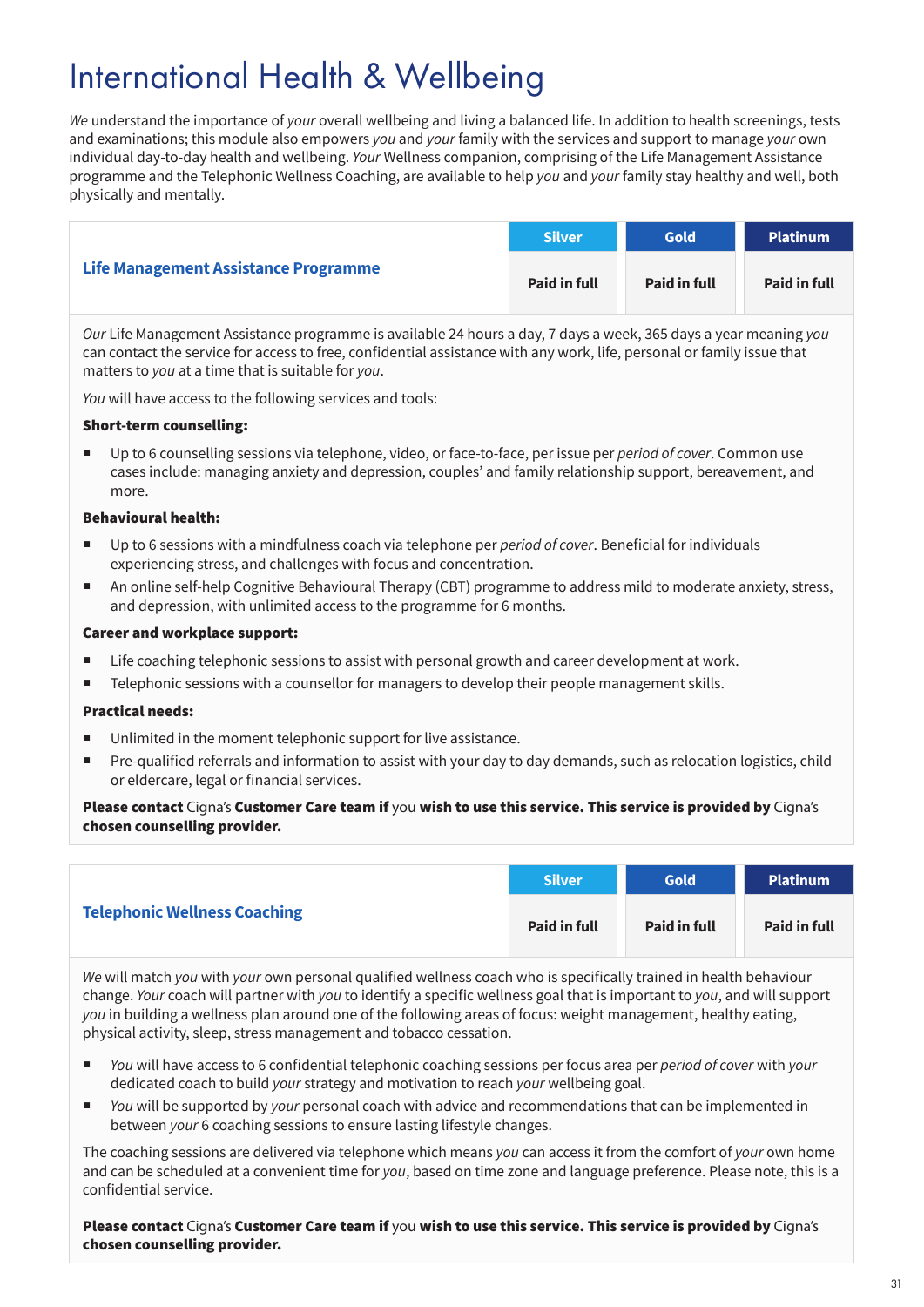| <b>Routine Adult Physical Examinations</b>                                                 | <b>Silver</b> | <b>Gold</b> | <b>Platinum</b> |
|--------------------------------------------------------------------------------------------|---------------|-------------|-----------------|
| Up to the total limit shown for your selected plan per beneficiary<br>per period of cover. | \$225         | \$450       | \$600           |

*We* will pay for routine adult physical examinations (including but not limited to: height, weight, bloods, urinalysis, blood pressure, lung function etc.), for persons aged 18 years or older.

| <b>Cervical Cancer Screening</b><br>Up to the total limit shown for your selected plan per beneficiary<br>per period of cover. | <b>Silver</b> | <b>Gold</b> | <b>Platinum</b> |
|--------------------------------------------------------------------------------------------------------------------------------|---------------|-------------|-----------------|
|                                                                                                                                | \$225         | \$450       | Paid in full    |
| We will pay for:                                                                                                               |               |             |                 |

- 1 Papanicolaou test (pap smear); and
- 1 HPV DNA test for female beneficiaries aged 30-65 years old.

| <b>Prostate Cancer Screening</b>                                                           | <b>Silver</b> | <b>Gold</b> | <b>Platinum</b> |
|--------------------------------------------------------------------------------------------|---------------|-------------|-----------------|
| Up to the total limit shown for your selected plan per beneficiary<br>per period of cover. | \$225         | \$450       | Paid in full    |

*We* will pay for:

- 1 prostate examination (prostate specific antigen (PSA) test) for men aged 50 years old or older; or
- 1 prostate examination (prostate specific antigen (PSA) test) for asymptomatic men 40 years old or older, when *medically necessary*.

| <b>Mammograms for Breast Cancer Screening</b>                                              | <b>Silver</b> | <b>Gold</b> | <b>Platinum</b>     |
|--------------------------------------------------------------------------------------------|---------------|-------------|---------------------|
| Up to the total limit shown for your selected plan per beneficiary<br>per period of cover. | \$225         | \$450       | <b>Paid in full</b> |

*We* will pay for:

- 1 screening mammogram for women aged 25-39 years old when *medically necessary*, if they have a prior history of breast cancer
- 1 screening mammogram for asymptomatic women aged 40 years or older.

| <b>Bowel Cancer Screening</b><br>Up to the total limit shown for your selected plan per beneficiary<br>per period of cover. | <b>Silver</b> | Gold  | <b>Platinum</b> |
|-----------------------------------------------------------------------------------------------------------------------------|---------------|-------|-----------------|
|                                                                                                                             | \$225         | \$450 | Paid in full    |
| We will pay for:                                                                                                            |               |       |                 |
| 1 bowel cancer screening for beneficiaries aged 50 years old or older.                                                      |               |       |                 |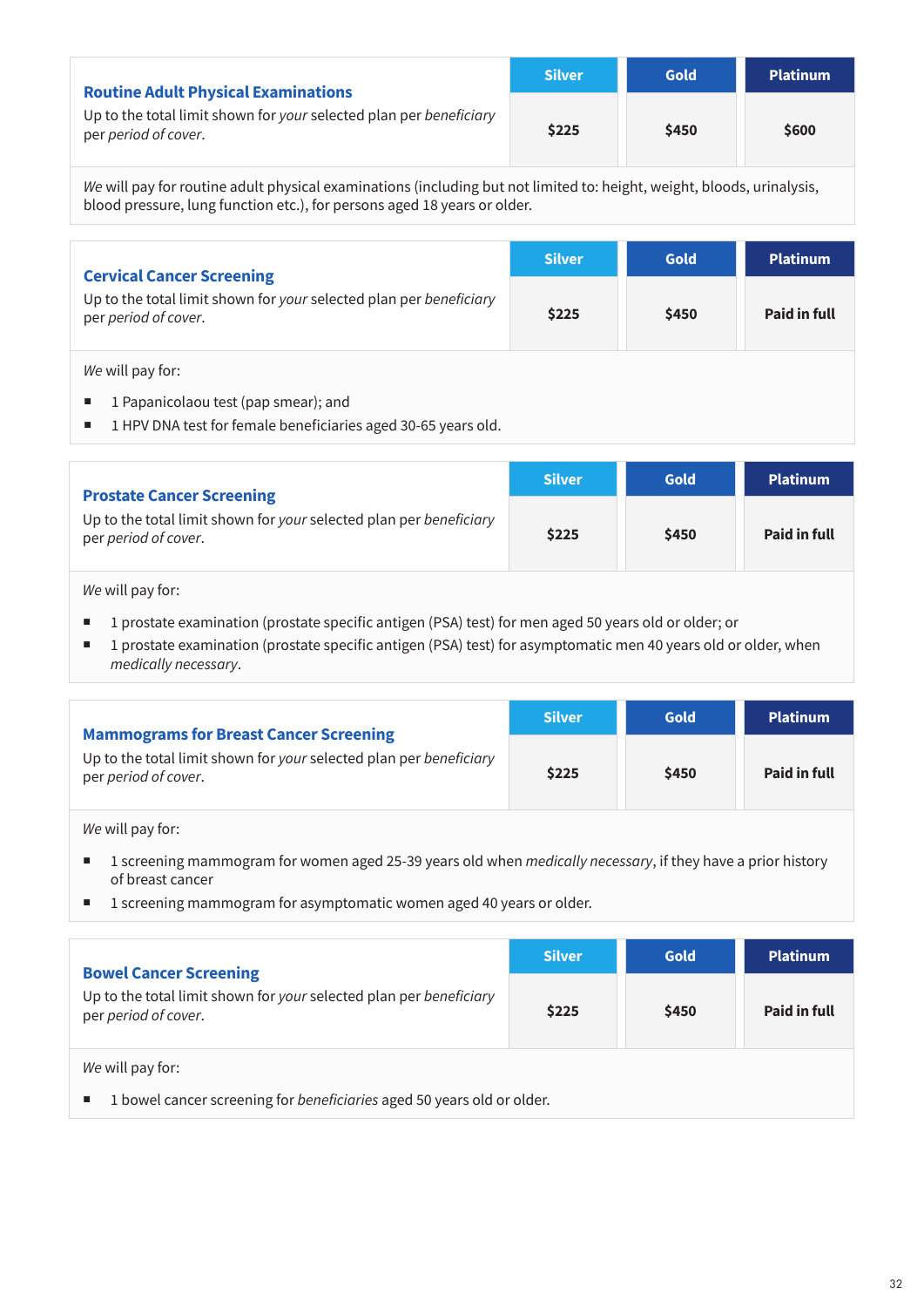| <b>Bone Densitometry</b><br>Up to the total limit shown for your selected plan per beneficiary<br>per period of cover. | <b>Silver</b> | <b>Gold</b> | <b>Platinum</b> |  |
|------------------------------------------------------------------------------------------------------------------------|---------------|-------------|-----------------|--|
|                                                                                                                        | \$225         | \$450       | Paid in full    |  |
| We will pay for:                                                                                                       |               |             |                 |  |
| 1 scan for women aged 65 years old or older;                                                                           |               |             |                 |  |
| 1 scan for post-menopausal women younger than 65 years old when medically necessary; and                               |               |             |                 |  |
| 1 scan for men aged 50 years or older when <i>medically necessary</i> .                                                |               |             |                 |  |

|                                                                                                                                                                                                                                | <b>Silver</b> | <b>Gold</b> | <b>Platinum</b> |
|--------------------------------------------------------------------------------------------------------------------------------------------------------------------------------------------------------------------------------|---------------|-------------|-----------------|
| <b>Dietetic Consultations</b><br>Up to the total limit shown for your selected plan per beneficiary<br>per period of cover.                                                                                                    | No coverage   | No coverage | Paid in full    |
| THE REPORT OF THE REPORT OF THE REPORT OF THE REPORT OF THE REPORT OF THE REPORT OF THE REPORT OF THE REPORT OF THE REPORT OF THE REPORT OF THE REPORT OF THE REPORT OF THE REPORT OF THE REPORT OF THE REPORT OF THE REPORT O |               |             |                 |

*We* will pay for up to 4 consultations with a dietician per *period of cover*, if the *beneficiary* requires dietary advice relating to a diagnosed disease or illness such as diabetes.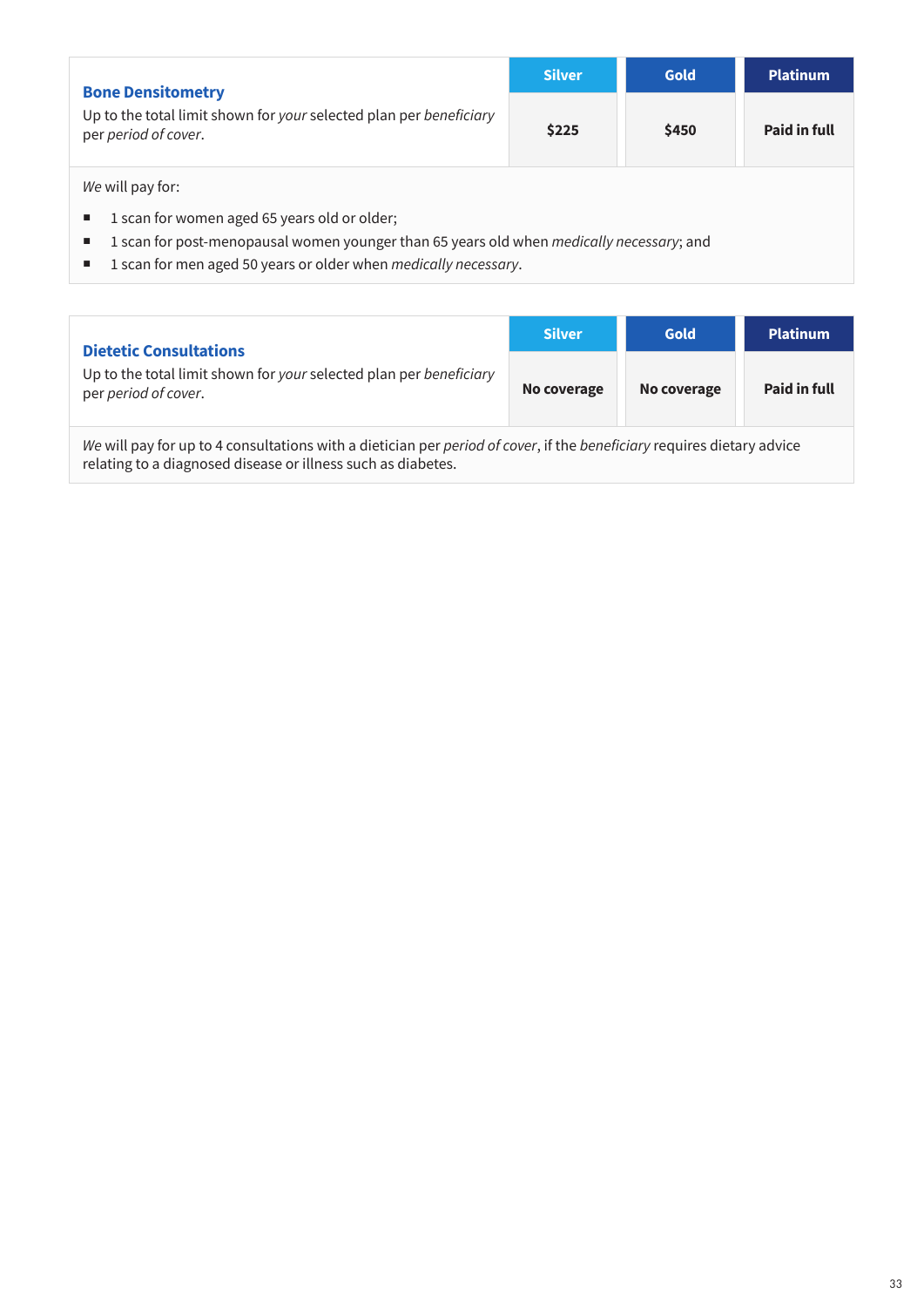# International Vision & Dental

International Vision and Dental pays for the *beneficiary's* routine eye examination and pays costs for spectacles and lenses. It also covers a wide range of preventative, routine and major dental treatments.

# Vision Care

| <b>Eye Test</b>                                                                            | <b>Silver</b> | Gold  | <b>Platinum</b> |
|--------------------------------------------------------------------------------------------|---------------|-------|-----------------|
| Up to the total limit shown for your selected plan per beneficiary<br>per period of cover. | \$100         | \$200 | Paid in full    |

*We* will pay for one routine eye examination per *period of cover*, to be carried out by either an ophthalmologist or optometrist.

*We* will not pay for more than one eye examination in any one *period of cover*.

| <b>Expenses for:</b><br>Up to the total limit shown for your selected plan per beneficiary<br>per period of cover.                                                                       | <b>Silver</b> | Gold  | <b>Platinum</b> |  |
|------------------------------------------------------------------------------------------------------------------------------------------------------------------------------------------|---------------|-------|-----------------|--|
|                                                                                                                                                                                          | \$155         | \$155 | \$310           |  |
| Spectacle lenses.                                                                                                                                                                        |               |       |                 |  |
| Contact lenses.<br>ш                                                                                                                                                                     |               |       |                 |  |
| Spectacle frames.<br>ш                                                                                                                                                                   |               |       |                 |  |
| Prescription sunglasses<br>п                                                                                                                                                             |               |       |                 |  |
| when all are prescribed by an optometrist or ophthalmologist.                                                                                                                            |               |       |                 |  |
| We will not pay for:                                                                                                                                                                     |               |       |                 |  |
| sunglasses, unless medically prescribed, by an ophthalmologist or optometrist;                                                                                                           |               |       |                 |  |
| glasses or lenses which are not <i>medically necessary</i> or not prescribed by an ophthalmologist or optometrist; or<br>ш                                                               |               |       |                 |  |
| treatment or surgery, including treatment or surgery which aims to correct eyesight, such as laser eye surgery,<br>п<br>refractive keratotomy (RK) or photorefractive keratectomy (PRK). |               |       |                 |  |

A copy of a prescription or invoice for corrective lenses will need to be provided to *us* in support of any claim for frames.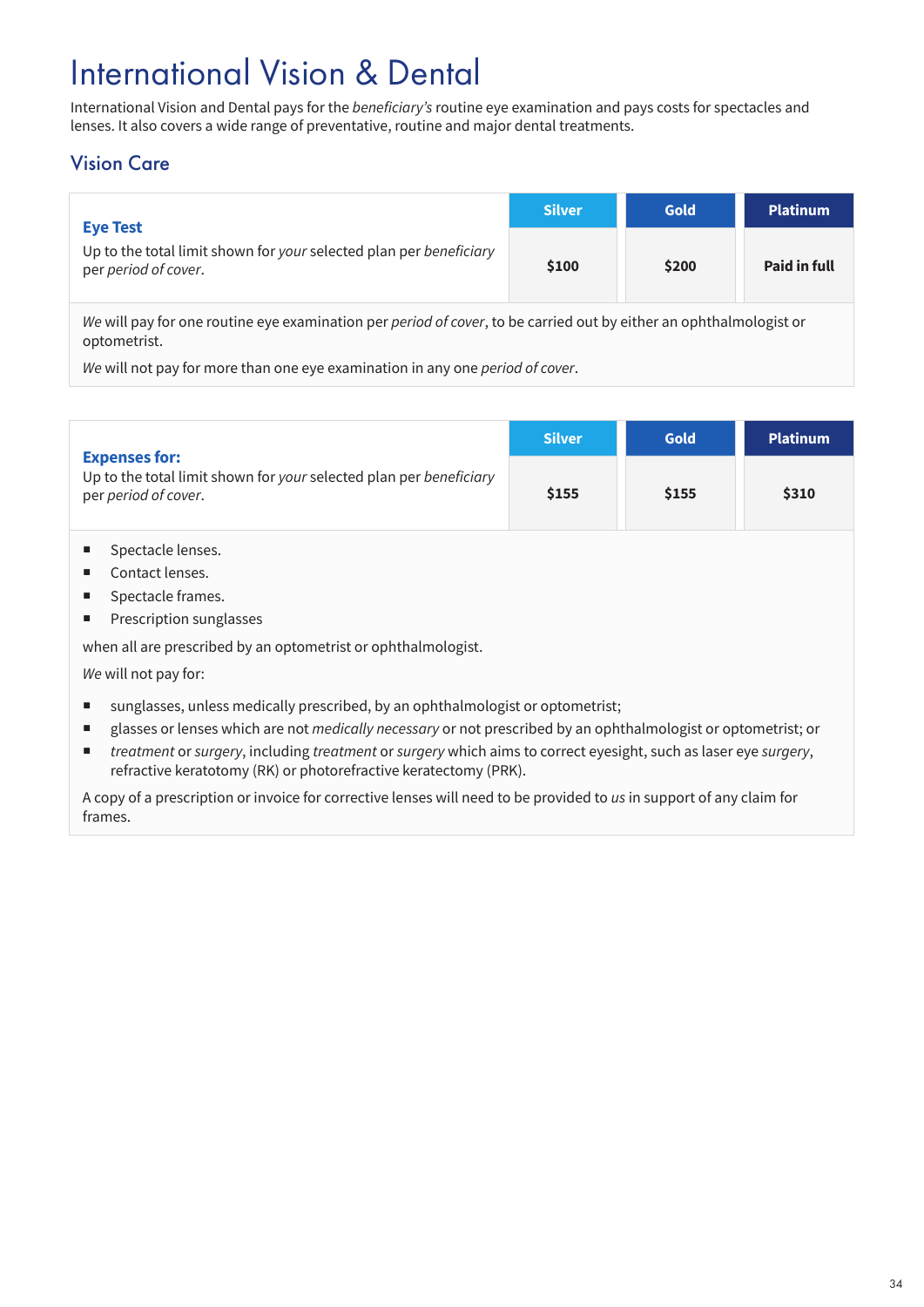# Dental Treatment

| <b>Overall Annual Dental Treatment Benefit Maximum</b>                                                               | <b>Silver</b> | <b>Gold</b>         | <b>Platinum</b>     |
|----------------------------------------------------------------------------------------------------------------------|---------------|---------------------|---------------------|
| <b>Annual Overall Benefit Maximum -</b><br>per beneficiary per period of cover                                       | \$1,250       | \$2,500             | \$5,500             |
|                                                                                                                      |               |                     |                     |
| <b>Preventative</b>                                                                                                  | <b>Silver</b> | <b>Gold</b>         | <b>Platinum</b>     |
| Up to the overall annual Dental treatment benefit maximum for<br>your selected plan beneficiary per period of cover. |               |                     |                     |
| Available once the beneficiary has been covered by this option<br>for 3 months.                                      | Paid in full  | <b>Paid in full</b> | <b>Paid in full</b> |

*We* will pay for the following preventative dental *treatment* recommended by a dentist after a *beneficiary* has had International Vision and Dental cover for at least 3 months:

- 2 dental check-ups per period of cover:
- X-rays, including bitewing, single view, and orthopantomogram (OPG);
- scaling and polishing including topical fluoride application when necessary (two per *period of cover*);
- 1 mouth guard per *period of cover*;
- 1 night guard per *period of cover*; and
- Fissure sealant.

| <b>Routine</b>                                                                                                                                                                                                                                  | <b>Silver</b> | Gold       | <b>Platinum</b> |
|-------------------------------------------------------------------------------------------------------------------------------------------------------------------------------------------------------------------------------------------------|---------------|------------|-----------------|
| Up to the total limit shown for your selected plan per beneficiary<br>per period of cover or, where "paid in full" is shown, this is up to<br>the annual overall benefit maximum for your selected plan per<br>beneficiary per period of cover. | 80% refund    | 90% refund | Paid in full    |
| Available once the beneficiary has been covered by this option<br>for 3 months.                                                                                                                                                                 |               |            |                 |

*We* will pay *treatment* costs for the following routine dental *treatment* after the *beneficiary* has had International Vision and Dental cover for at least 3 months (if that *treatment* is necessary for continued oral health and is recommended by a *dentist*):

- root canal *treatment*;
- **E** extractions;
- surgical procedures;
- occasional *treatment*;
- anaesthetics; and
- periodontal *treatment*.

| <b>Major Restorative</b>                                                                                                                                                                                                                        | <b>Silver</b> | <b>Gold</b> | <b>Platinum</b> |
|-------------------------------------------------------------------------------------------------------------------------------------------------------------------------------------------------------------------------------------------------|---------------|-------------|-----------------|
| Up to the total limit shown for your selected plan per beneficiary<br>per period of cover or, where "paid in full" is shown, this is up to<br>the annual overall benefit maximum for your selected plan per<br>beneficiary per period of cover. | 70% refund    | 80% refund  | Paid in full    |
| Available once the beneficiary has been covered by this option<br>for 12 months.                                                                                                                                                                |               |             |                 |

*We* will pay *treatment* costs for the following major restorative dental *treatments* after the *beneficiary* has had International Vision and Dental cover for at least 12 months:

- dentures (acrylic/synthetic, metal and metal/acrylic);
- crowns;
- inlays; and
- placement of dental implants.

If a *beneficiary* needs major restorative dental *treatment* before they have had International Vision and Dental cover for 12 months, *we* will pay 50% of the *treatment* costs.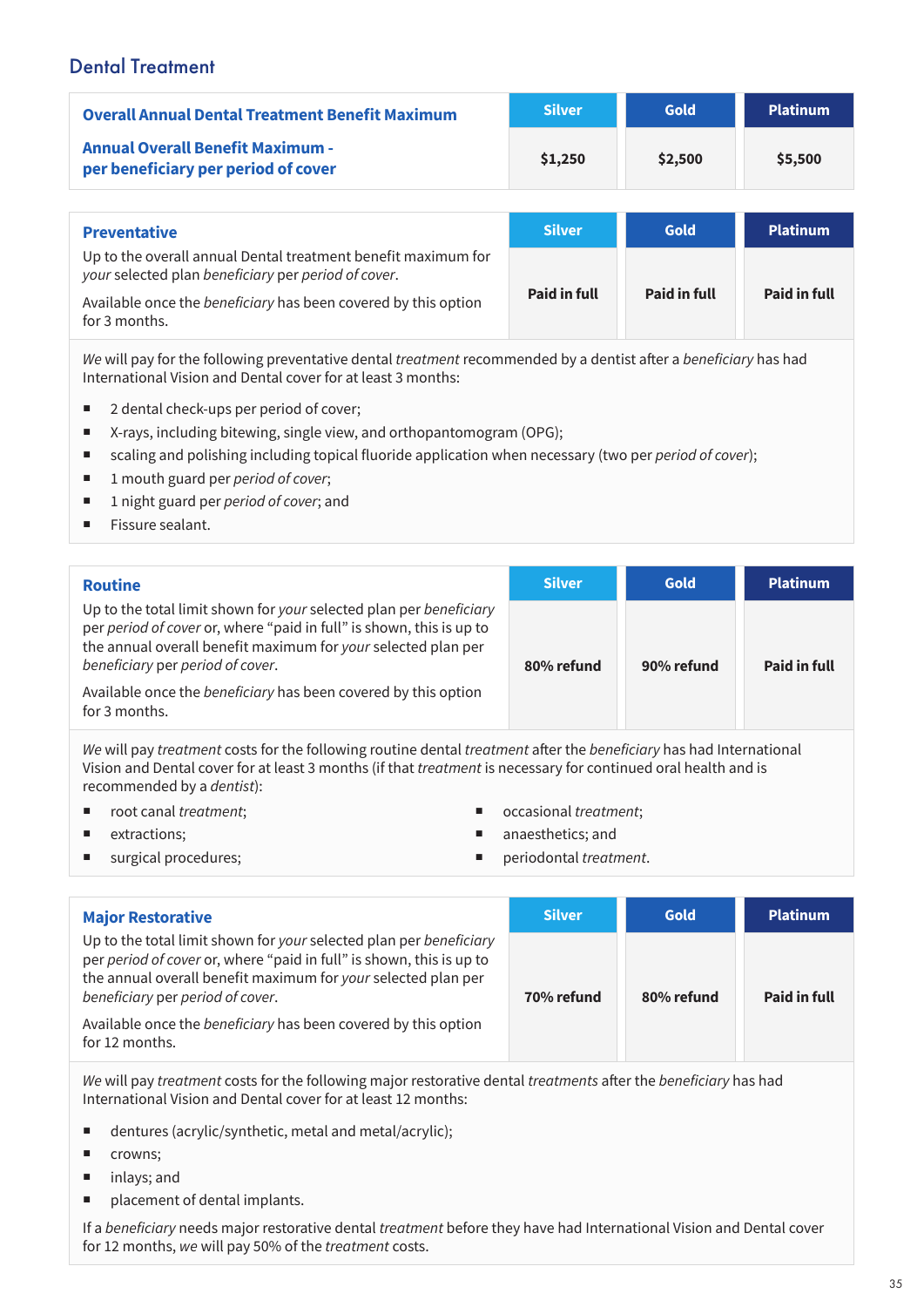| <b>Orthodontic Treatment</b>                                                                                                                                                                                                                    | <b>Silver</b> | <b>Gold</b> | <b>Platinum</b> |
|-------------------------------------------------------------------------------------------------------------------------------------------------------------------------------------------------------------------------------------------------|---------------|-------------|-----------------|
| Up to the total limit shown for your selected plan per beneficiary<br>per period of cover or, where "paid in full" is shown, this is up to<br>the annual overall benefit maximum for your selected plan per<br>beneficiary per period of cover. | 40% refund    | 50% refund  | 50% refund      |
| Available for beneficiaries aged 18 or younger, once they have<br>been covered by this option for 18 months.                                                                                                                                    |               |             |                 |
| We will only pay for orthodontic treatment if:                                                                                                                                                                                                  |               |             |                 |

- the *dentist* or orthodontist who is going to provide the *treatment* provides *us*, in advance, with a detailed description of the proposed *treatment* (including X-rays and models), and an estimate of the cost of *treatment*; and
- *we* have approved the *treatment* in advance.

# Dental Exclusions

The following exclusions apply to dental treatment, in addition to those set out elsewhere in this *policy* and in *your Certificate of Insurance*.

- *We* will not pay for:
	- Purely *cosmetic treatments*, or other *treatments* which are not necessary for continued or improved oral health.
	- The replacement of any dental appliance which is lost or stolen, or associated *treatment*.
	- The replacement of a bridge, crown or denture which (in the reasonable opinion of a *dentist* of ordinary competence and skill in the *beneficiary's country of habitual residence*) is capable of being repaired and made usable.
	- The replacement of a bridge, crown or denture within five years of its original fitting unless:
		- it has been damaged beyond repair, whilst in use, as a result of a dental injury suffered by the *beneficiary* whilst they are covered under this *policy*; or
		- the replacement is necessary because the *beneficiary* requires the extraction of a sound natural tooth/teeth; or
		- the replacement is necessary because of the placement of an original opposing full denture.
	- Acrylic or porcelain veneers.
	- Crowns or pontics on, or replacing, the upper and lower first, second and third molars unless:
		- they are constructed of either porcelain; bonded-to-metal or metal alone (for example, a gold alloy crown); or
		- a temporary crown or pontic is necessary as part of routine or emergency dental *treatment*.
	- *Treatments*, procedures and materials which are experimental or do not meet generally accepted dental standards.
	- *Treatment* for dental implants directly or indirectly related to:
		- failure of the implant to integrate;
		- breakdown of osseointegration;
		- peri-implantitis;
		- replacement of crowns, bridges or dentures; or
	- any accident or emergency *treatment* including for any prosthetic device.
	- Advice relating to plaque control, oral hygiene and diet.
	- Services and supplies, including but not limited to mouthwash, toothbrush and toothpaste.
	- Medical *treatment* carried out in *hospital* by an oral specialist which may be covered under International Medical Insurance plan and/or International *Outpatient*, if this option has been bought, except when dental *treatment* is the reason for you being in *hospital*.
	- Bite registration, precision or semi-precision attachments.
	- Any *treatment*, procedure, appliance or restoration (except full dentures) if its main purpose is to:
		- change vertical dimensions; or
		- diagnose or treat conditions or dysfunction of the temporomandibular joint; or
		- stabilise periodontally involved teeth; or
		- restore occlusion.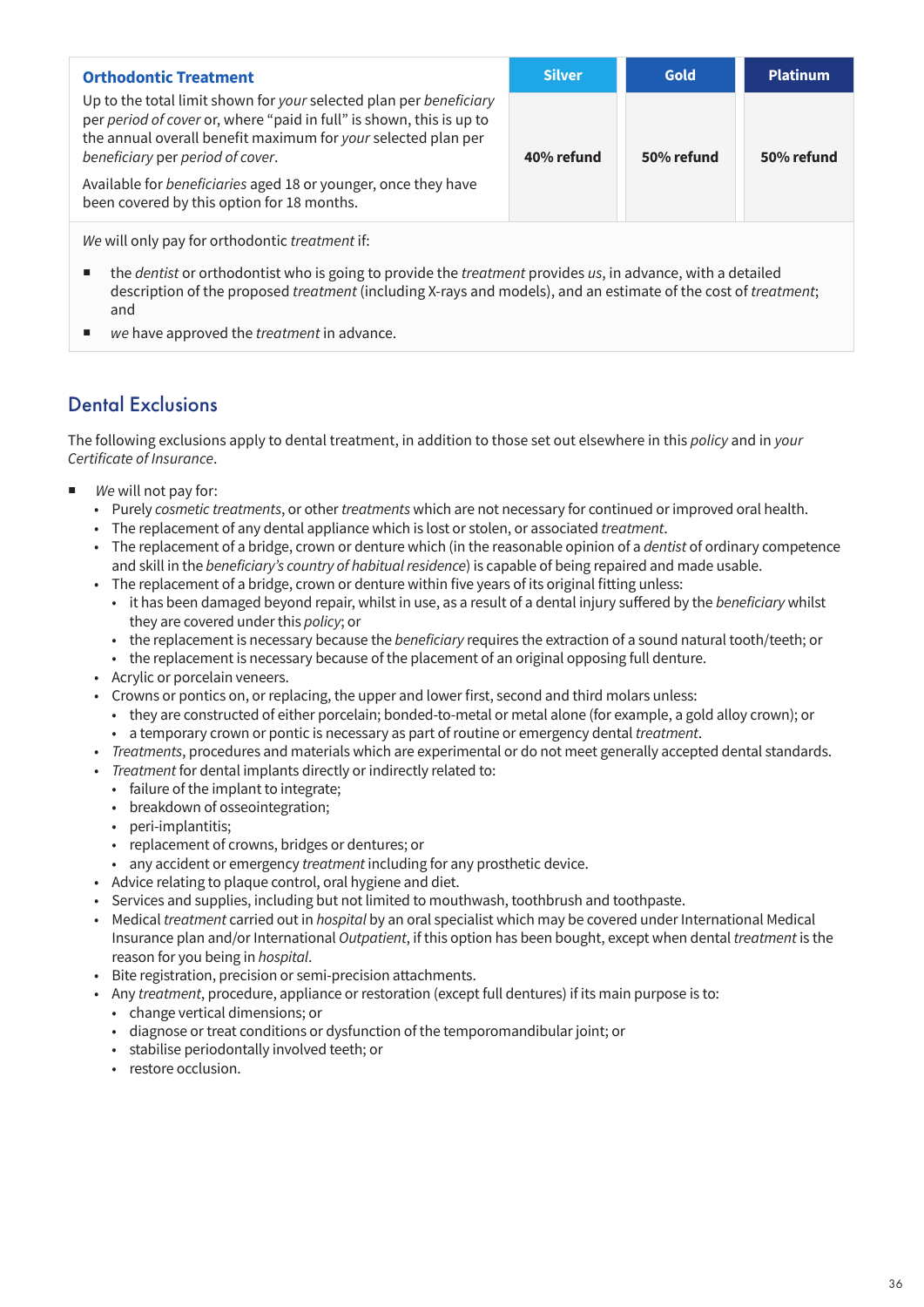# Key Product Provisions

This is a health insurance policy which pay benefits by way of reimbursement for health services cost incurred during the period of cover, subject to deductibles, co-insurance and benefit limits. The following are key product provisions found in our Policy contracts. This is only a brief summary, intended for guidance and information. You are advised to also refer to the Policy Rules, which will prevail in the event of a conflict between the two documents and which contains the terms and conditions, definitions and general exclusions. The Customer Guide also shows the limits which apply to benefits. Please consult your insurance advisor or AIG should you require further explanation. AIG Asia Pacific Insurance Pte. Ltd. have partnered with Cigna Europe Insurance Company S.A.-N.V. – Singapore Branch (Cigna) to bring you AIG Medi-Care, underwritten by AIG, and administered by Cigna.

# 1. Termination Clause

Subject to any conflicting legal or regulatory requirements we may terminate this policy for all beneficiaries immediately if:

- 1.1 Any premium or other charge (including any relevant tax) is not paid in full within thirty (30) days of the date on which it is due. We will give you written notice if we are going to terminate the policy for this reason; or
- 1.2 It becomes unlawful for us to provide any of the cover available under this policy or we are required to terminate the policy in any particular jurisdiction or territory at the direction of a regulator or authority with competent jurisdiction; or
- 1.3 We, at our sole discretion determine, on reasonable grounds, that you have, in the course of applying for the policy or when making any claim under it, withheld information or knowingly or recklessly provided information which you know or believe to be untrue or inaccurate or failed to provide information which we have asked for, including medical information; or
- 1.4 Subject to the terms and conditions of the policy, we may terminate the policy if any beneficiary ceases to be an expatriate whether as a result of a change to a beneficiary's country of nationality or country of habitual residence.
- 1.5 We are no longer in the market to sell the policy or suitable alternative in your geographical area. We will notify you at least one (1) month before the end date to advise you that the policy will be terminated (and therefore unable to be renewed) with effect from the end date.

If you want to terminate this policy and end cover for all beneficiaries, you may do so at any time by giving us at least seven (7) days' notice in writing. Please write to us using one of the options in the 'How to contact us' section on page 3 of the Policy Rules.

If the policy is terminated in accordance with clause 6.5 of the Policy Rules, before the end date, and we have paid a claim or issued a guarantee of payment during the period of cover, you will be liable for the remainder of any premiums in respect of the policy which are unpaid.

If the policy ends before the end of the period of cover and you have made claims under it, you will be liable for the remainder of any premiums in respect of the policy which are unpaid.

In relation to the period after your cover has ended, unless your policy is terminated in accordance with clause 6.2 and/or clause 7 of the Policy Rules, then any premium which has been paid in relation to the period after cover has ended will be refunded to the extent that it does not relate to a period of time in which we have provided cover, so long as we have not paid any claim, or issued any guarantee of payment during the period of cover.

If treatment has been authorised, we will not be held responsible for any treatment costs if the policy ends or a beneficiary leaves the policy before treatment has taken place.

# 2. Policy Renewal

This policy is an annual contract. This means that, unless it is terminated earlier or renewed, the cover will end one year after the start date. This is a short-term accident and health policy and AIG is not required to renew this policy. AIG may terminate this policy by giving you 30 days' notice in writing.

If we determine to renew, we will write to you at least one (1) calendar month before the end date to invite you to renew on the terms we offer you. We will inform you of any changes to the policy and premium for the forthcoming period of cover. Premium rates are not guaranteed and may be adjusted based on future experience. The policy is not a Medisaveapproved policy and you may not use Medisave to pay the premium for this policy. If local law and/or regulation dictates, we may be required to offer you an alternative health plan. Subject to clause 7 of the Policy Rules, any decision by AIG not to renew shall not be based on your claims history or any illness, injury or condition suffered by any beneficiaries.

If you accept the invitation to renew, please ensure you have read and understood the policy documents for the forthcoming period of cover. Your cover will be renewed for another twelve (12) months.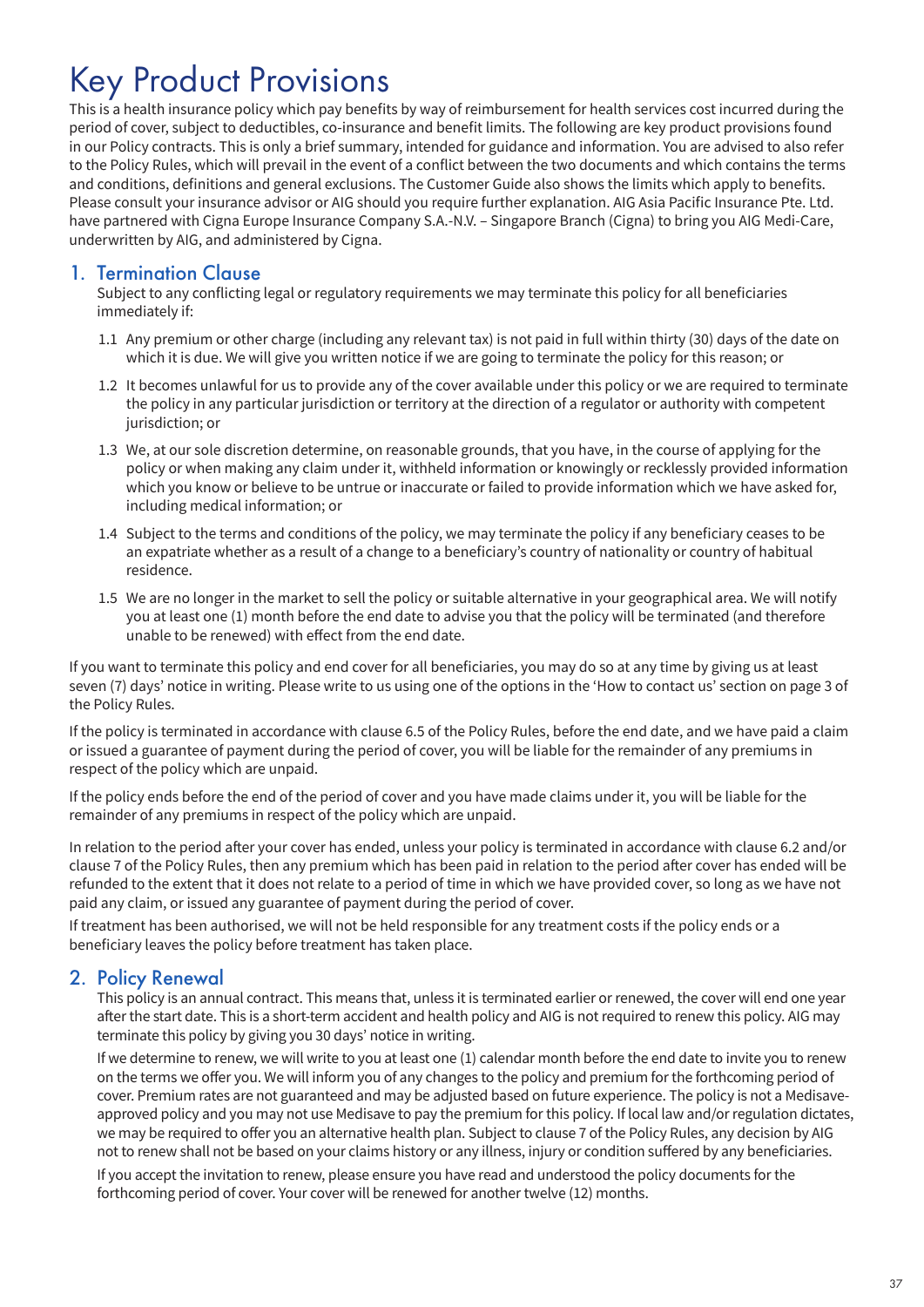If you do not want to renew your cover, you must let us know in writing at least seven (7) days before your policy end date. If you do not renew your cover, any beneficiaries who have been covered under the policy can apply for their own cover. We will consider their applications individually, and inform them whether, and on what terms, we are willing to offer them such cover.

## 3. Non-Guaranteed Premium

If we determine to renew, we will write to you at least one (1) calendar month before the end date to invite you to renew on the terms we offer you. We will inform you of any changes to the policy and premium for the forthcoming period of cover. If local law and/or regulation dictates, we may be required to offer you an alternative health plan.

Subject to clause 7 of the Policy Rules, any decision by AIG not to renew shall not be based on your claims history or any illness, injury or condition suffered by any beneficiaries.

# 4. Standard Exclusions

There are certain conditions under which no benefits will be payable. These are stated as exclusions in the Policy Rules. You are advised to read the Policy Rules for the full list of exclusions. The following is a list of some of the exclusions for the Policy:

- Treatment for a pre-existing condition or any conditions or symptoms which result from, or are related to, a preexisting condition. We will not pay for treatment for which a pre-existing condition of which the policyholder was (or should reasonably have been aware) at the date cover commenced, and in respect of which we have not expressly agreed to provide cover.
- Congenital anomalies or defects, except in the instance where we can provide cover under the 'Congenital conditions' benefit within the International Medical Insurance plan.
- Routine maternity and childbirth cover, Complications from maternity and Homebirths benefit cover is excluded from our Silver plan. The benefits are included in the Gold and Platinum plan.

## 5. Waiting Period

The cover will begin on the start date shown on the first Certificate of insurance which we send to you. If you choose to buy cover for any additional beneficiaries, their cover will begin on the start date shown on the first Certificate of insurance on which they are listed.

The following benefits have a Waiting Period:

#### **International Medical Insurance**

- **Treatment for Obesity** (Gold and Platinum plans only)
	- A twenty four (24) month waiting period applies.
- **Routine maternity benefit and childbirth cover on an inpatient and daypatient basis** (Gold and Platinum plans only)
	- A twenty four (24) month waiting period applies for parent and baby care and treatment.
	- Available once the mother has been covered by the policy for a continuous period of at least twenty four (24) months or more.
- **Complications from Maternity** (Gold and Platinum plans only)
	- A twenty four (24) month waiting period applies for complications resulting from pregnancy or childbirth.
	- Available once the mother has been covered by the policy for a continuous period of at least twenty four (24) months or more.
- **Homebirths** (Gold and Platinum plans only)
	- A twenty four (24) month waiting period applies for Homebirths.
	- Available once the mother has been covered by the policy for a continuous period of twenty four (24) months or more.
- **Newborn care**
	- A twenty four (24) month waiting period applies.
	- Available once either parent has been covered by the policy for a continuous period of twenty four (24)months or more prior to the newborn's birth.

#### **International Outpatient optional module**

- **Pre-natal and post-natal care on an outpatient basis** (Gold and Platinum plans only)
	- A twenty four (24) month waiting period applies for Pre-natal and post-natal care.
	- Available once the mother has been covered under the International Outpatient optional module for a continuous period of at least twenty four (24) months or more.
- **Infertility Investigations and treatment** (Platinum plan only)
	- A twenty four (24) month waiting period applies for Infertility Investigations and treatment.
- **Genetic Cancer test** (Gold and Platinum plans only)
	- A twelve (12) month waiting period applies for Genetic Cancer test.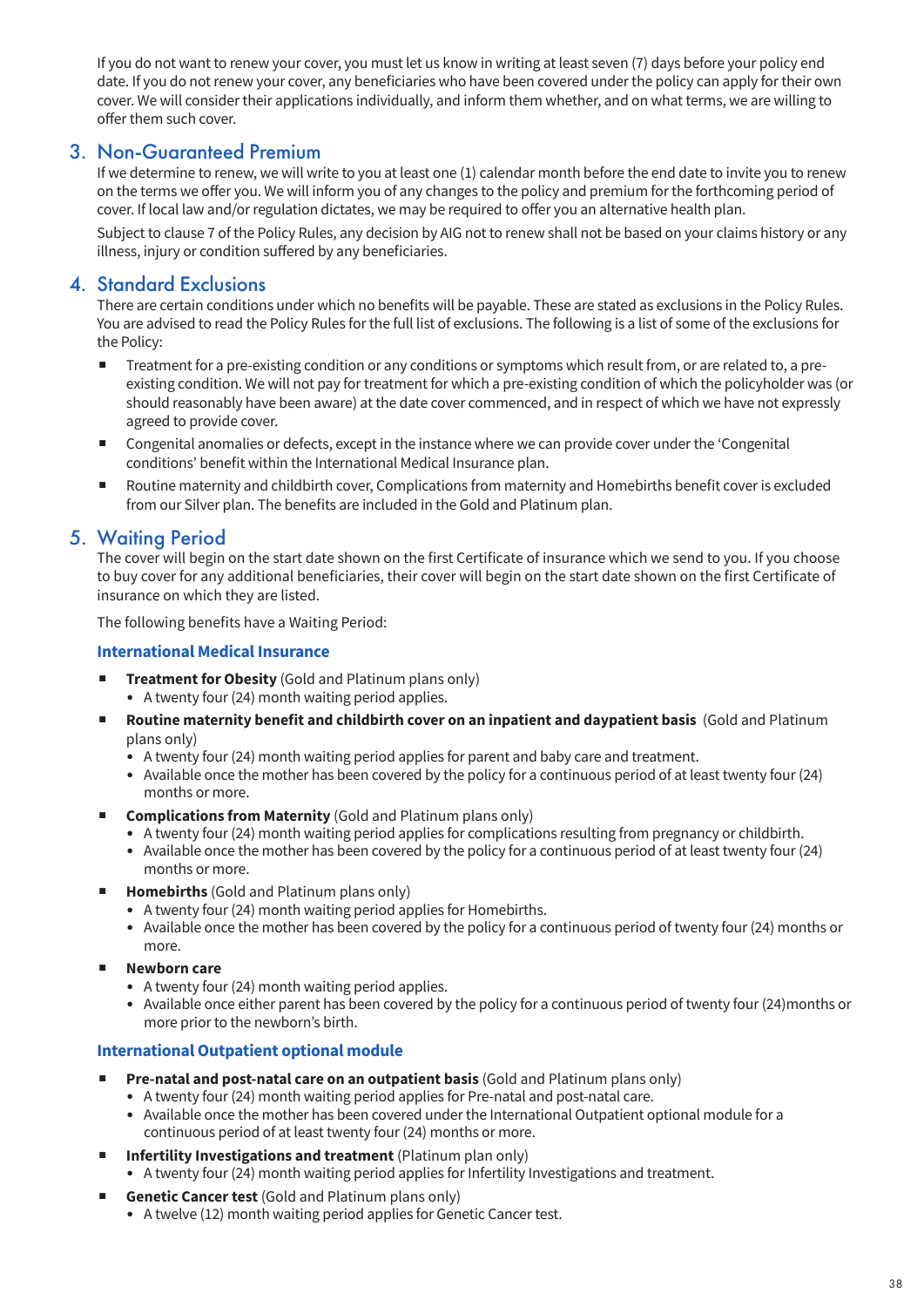#### **International Vision and Dental optional module**

#### **Dental Treatment:**

- **Preventative & Routine dental treatment**
	- A three (3) month waiting period applies for Preventative and Routine dental treatment in the International Vision and Dental optional module.
- **Major Restorative dental treatment**
	- A twelve (12) month waiting period applies for Major restorative dental treatment in the International Vision and Dental optional module.
	- If the beneficiary needs major restorative dental treatment before they have had International Vision and Dental cover for twelve (12) months, we will pay 50% of the treatment costs.
- **Orthodontic treatment**
	- An eighteen (18) month waiting period applies for Orthodontic treatment in the International Vision and Dental optional module.

# 6. Reasonable And Customary Charges

We will pay reasonable and customary costs for treatment, and services related to treatments which are shown in the list of benefits. We will pay for such treatment costs in line with the appropriate fees in the location of treatment and according to established clinical and medical practice.

# 7. Area Of Cover

You may choose between two (2) options, which determine where in the world beneficiaries will be covered. The options are: Worldwide including USA and Worldwide excluding USA.

### 8. Free Look Period

You have a right to cancel your policy within fourteen (14) days from the date you receive this policy. If you wish to cancel this policy and we have not paid a claim or issued a guarantee of payment, you will receive a full refund of your premium. Alternatively, if we have paid a claim, or issued a guarantee of payment, we will not refund any premium which has been paid.

If you do not exercise your right to cancel the policy, it will continue in force and you will be required to make any premium payments that are due to us.

### 9. Cancellation

If you want to terminate this policy and end cover for all beneficiaries, you may do so at any time by giving us at least seven (7) days' notice in writing.

#### Please contact us at **AIGCustomerCare@cigna.com**

If this policy ends before the end of the period of cover, any premium which has been paid in relation to the period after cover has ended will be refunded on a pro rata basis, so long as no claims have been made and no guarantees of payment or prior approvals have been put in place during the period of cover. If the policy ends before the end of the period of cover and you have made claims under it, you will be liable for the remainder of any premiums in respect of the policy which are unpaid.

For full details, please refer to the Policy Rules.

### 10.Claims

Please contact Cigna's Customer Care Team for prior approval for all treatment using the following numbers:

Singapore: +65 6549 3188 International: +44 1475 333420

We can help you arrange your treatment plan, and point you in the right direction, saving you the time and hassle of looking for a hospital, clinic or medical practitioner yourself. We can liaise directly with your treatment provider to ensure the treatment that you are about to undertake is covered under your policy and issue a prior authorisation. We can also liaise directly with your treatment provider to arrange direct billing by issuing a guarantee of payment.

We appreciate that there will be times when it will not be practical or possible to contact us prior to treatment in an emergency and the priority is to get treatment as soon as possible. In circumstances like these, we ask that you or the affected beneficiary get in touch with us within 48 hours of receiving the treatment. This will allow us to confirm whether your treatment is covered and arrange settlement with your treatment provider. We may ask for further information, such as a medical report in order for us to approve treatment. We will confirm approval, and where applicable, the number of treatments approved.

If a beneficiary has been taken to a hospital, medical practitioner or clinic which is not part of our network, then we may make arrangements (with the beneficiary's consent) to move the beneficiary to a Cigna network hospital, medical practitioner or clinic to continue treatment, once it is medically appropriate to do so.

For full details of our Claims process please refer to the Customer Guide.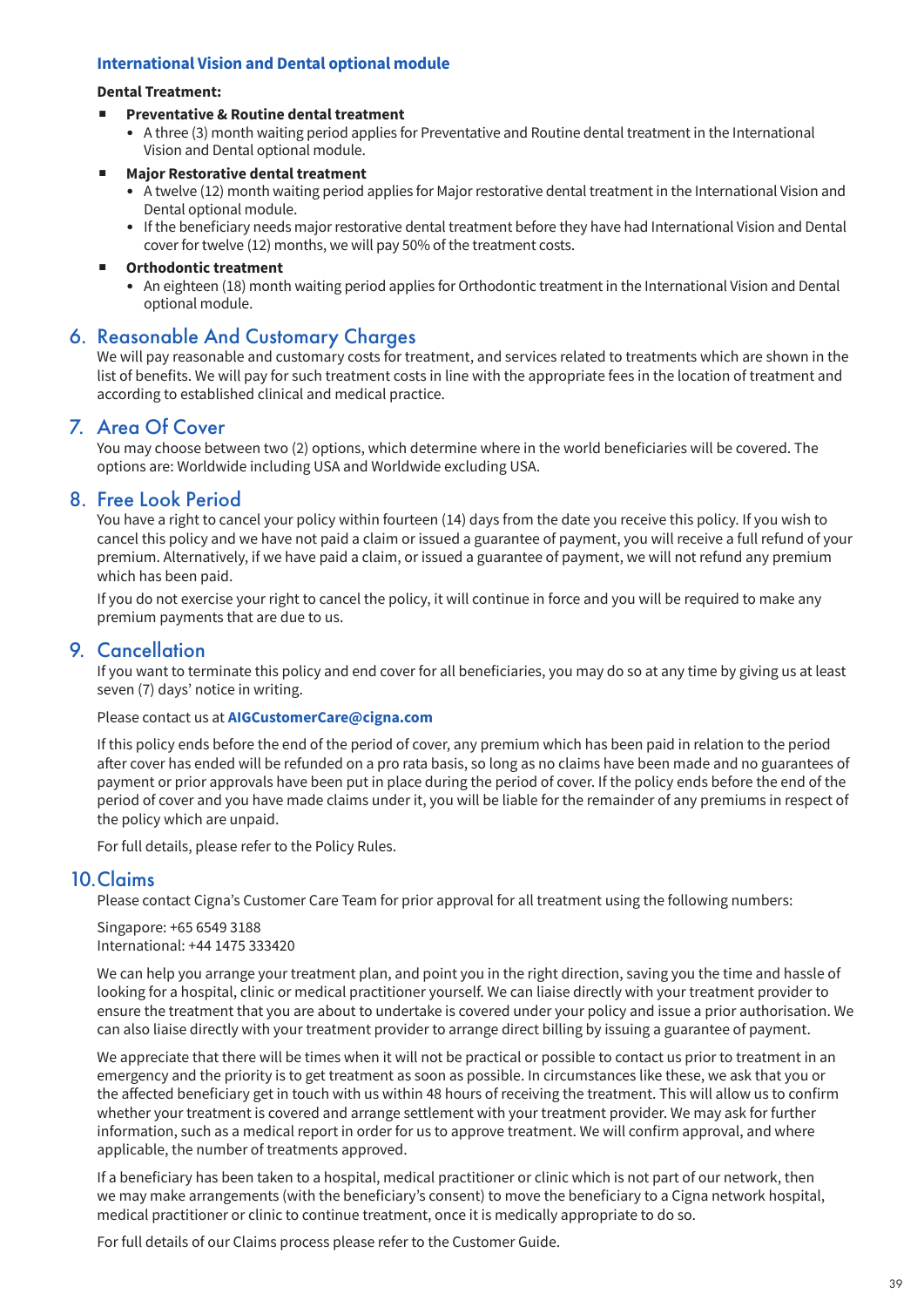# 11. Other Circumstances That Affect Premium Rates Or Policy Benefits

If any beneficiary changes their country of habitual residence, this may result in an increase to the premium or additional tax becoming payable.

### 12.Deferment Period

Not applicable.

# 13.Survival Period

Not applicable.

### 14.Distribution Costs

AIG pays a remuneration to your sales representative and/or insurance brokers when we issue and renew your policy. The total distribution cost of this product may be up to 15% of the premium. Such costs may include cash payments in the form of commission, cost of benefits and services paid to the distribution channel. Please note that the total distribution cost is not an additional cost to the customer and has already been allowed for in calculating the premium.

# 15.Risks & Limitations Involved In Switching Your Policy

If you intend to switch from your other health insurance policy to this replacement policy, do take note that:

- (a) you may not be insurable at standard terms;
- (b) you may have to pay a different premium;
- (c) the terms and conditions may defer; or
- (d) there may be fee or charge you would have to bear.